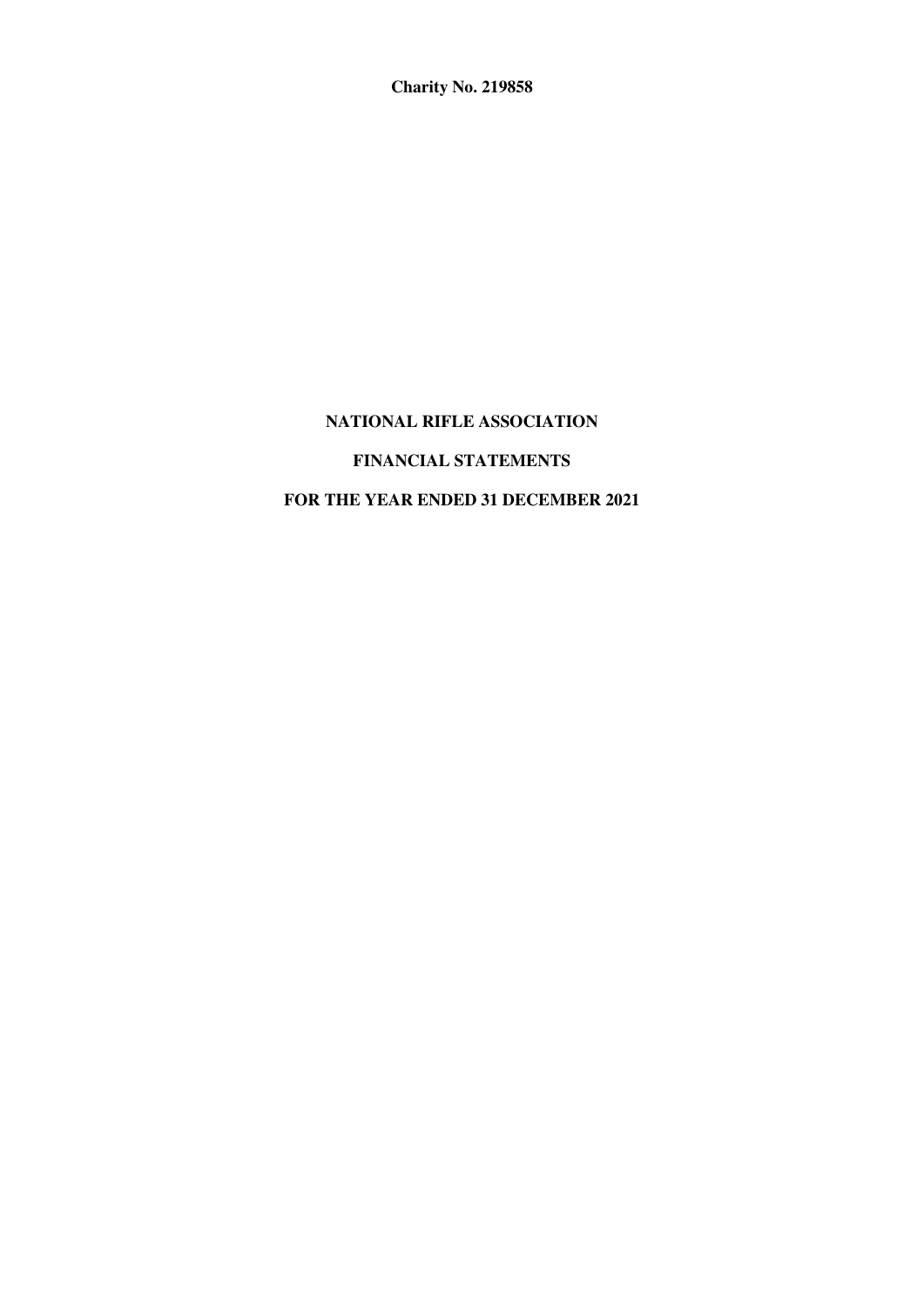| <b>CONTENTS</b>                                | Page           |  |
|------------------------------------------------|----------------|--|
| Chairman's statement                           | 1              |  |
| Trustees' report                               | $\overline{2}$ |  |
| Independent auditor's report                   | 18             |  |
| Consolidated statement of financial activities | 20             |  |
| Group $\&$ charity balance sheets              | 22             |  |
| Consolidated cash flow statement               | 23             |  |
| Accounting policies                            | 24             |  |
| Notes to the financial statements              | 28             |  |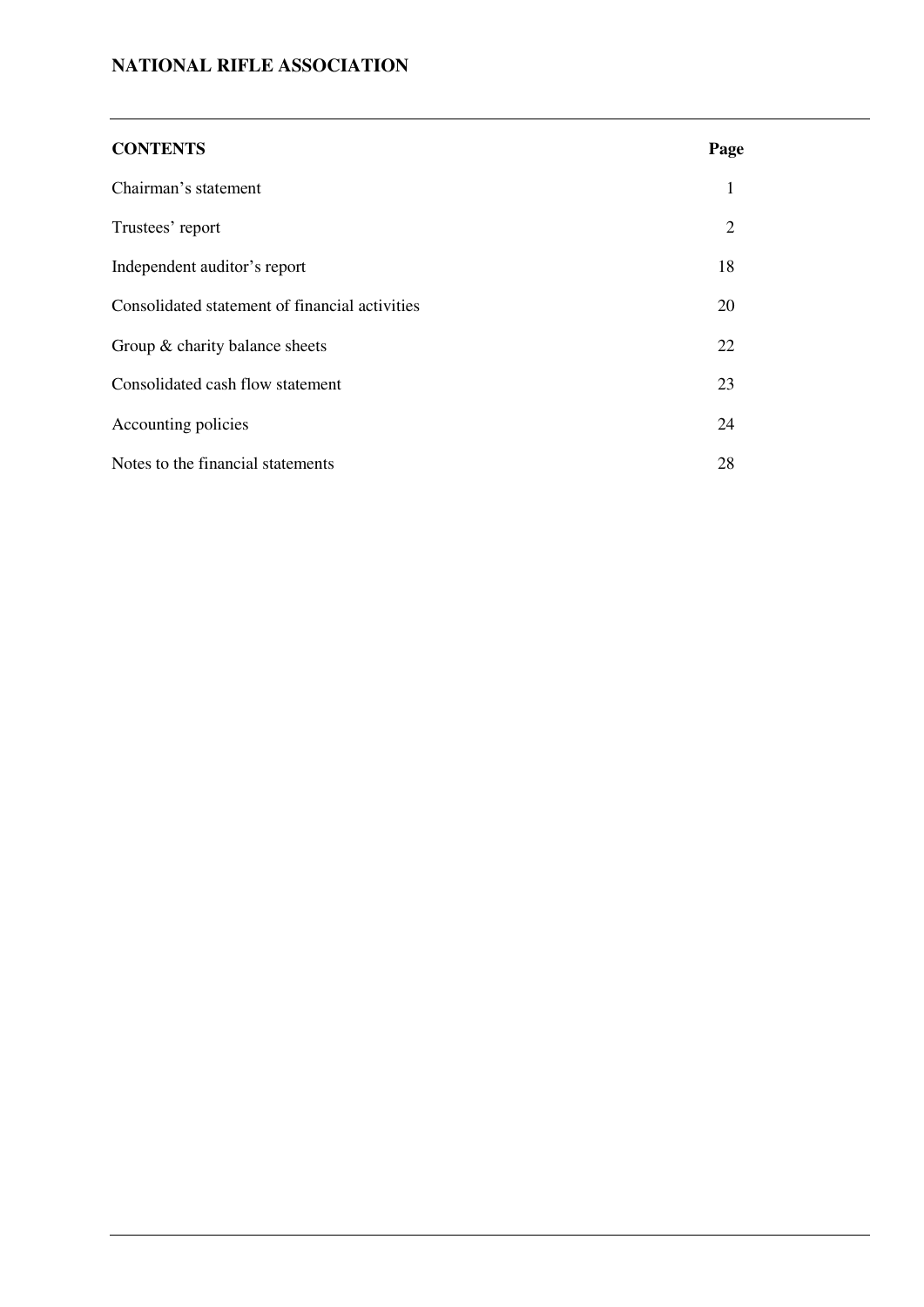### **STATEMENT BY THE CHAIRMAN FOR THE YEAR ENDED 31 DECEMBER 2021**

The NRA has continued its recovery from the restrictions imposed by the Government in response to the COVID-19 pandemic. The range complex at Bisley was closed at the start of 2021 but the lifting of restrictions in March saw many people return to target shooting and provided greater opportunities for the NRA to pursue its charitable objectives.

The enthusiasm of people to return to target shooting is a reflection of the underlying appeal and popularity of marksmanship promoted by the NRA as part of its charitable purposes. The NRA now has over 9,800 members and there is increasing interest in marksmanship, both at Bisley and around the country. This is reflected by the levels of participation overall in competitions organised by the NRA as part of its charitable objectives.

During 2021, National Shooting Centre Limited ("NSC"), the NRA's wholly-owned subsidiary was very busy delivering both for charitable and non-charitable shooting activities. In particular, the Bisley Shooting Ground business acquired in 2020 has proven to be a success, generating a trading profit of £197,769 after re-opening in late March.

We have spent significant time and resources with those responsible for regulation. We all recognise the need for effective regulatory oversight of firearms ownership and the NRA contributes to an informed and rational approach to this important issue. We will continue to work with government and police to enable people to develop their marksmanship skills in ways that are responsible and accessible. We are also contributing to the debate on the use of lead-free ammunition.

Net cash flow provided by operations is £1,180,306 for the year, significantly more than the net cash of £245,825 in 2020, reflecting the lifting of the covid-related lockdowns. The net surplus for the year is £845,594 compared to the net deficit of £426,540 in 2020; this includes a gain on investments of £46,760 compared to a gain of £2,773 in 2020. For comparison with pre-covid figures, the net cash in 2019 was £1,008,161, the net surplus in 2019 was £21,645 and the gain on investments in 2019 was £52,369.

The results for 2021 were largely due to the return of people to target shooting, combined with low staffing levels and the continued tight control on costs as part of our covid-recovery strategy.

I am pleased that we have paid down the overdraft borrowings incurred during lockdown. We now need to establish reserves against future financial challenges, increase our staffing levels to reflect the demands on the charity and the NSC and increase maintenance and improvement works that were restricted during the pandemic. The Trustees are working on a revised post-covid strategic framework for the future of the NRA, which has been shared with General Council and will be circulated more widely for input from members. We also continue to explore opportunities for supporting new regional ranges and creating regional training hubs.

The fact that the NRA has weathered this storm is in no small part due to the support of its members, tenants and those who use the ranges at Bisley and I want to thank all of them for their contribution to the survival and recovery of the NRA.

The success of the NRA would not be possible without committed and effective management. Andrew Mercer, our Secretary-General, has assembled an executive team that is committed to the success of the NRA and the NSC. In turn, they lead a vibrant and enthusiastic workforce who deal with members and customers throughout the year. They continue to draw on the ability and commitment of our Trustees, who volunteer to spend many hours forming and articulating critical policy for the executive to implement.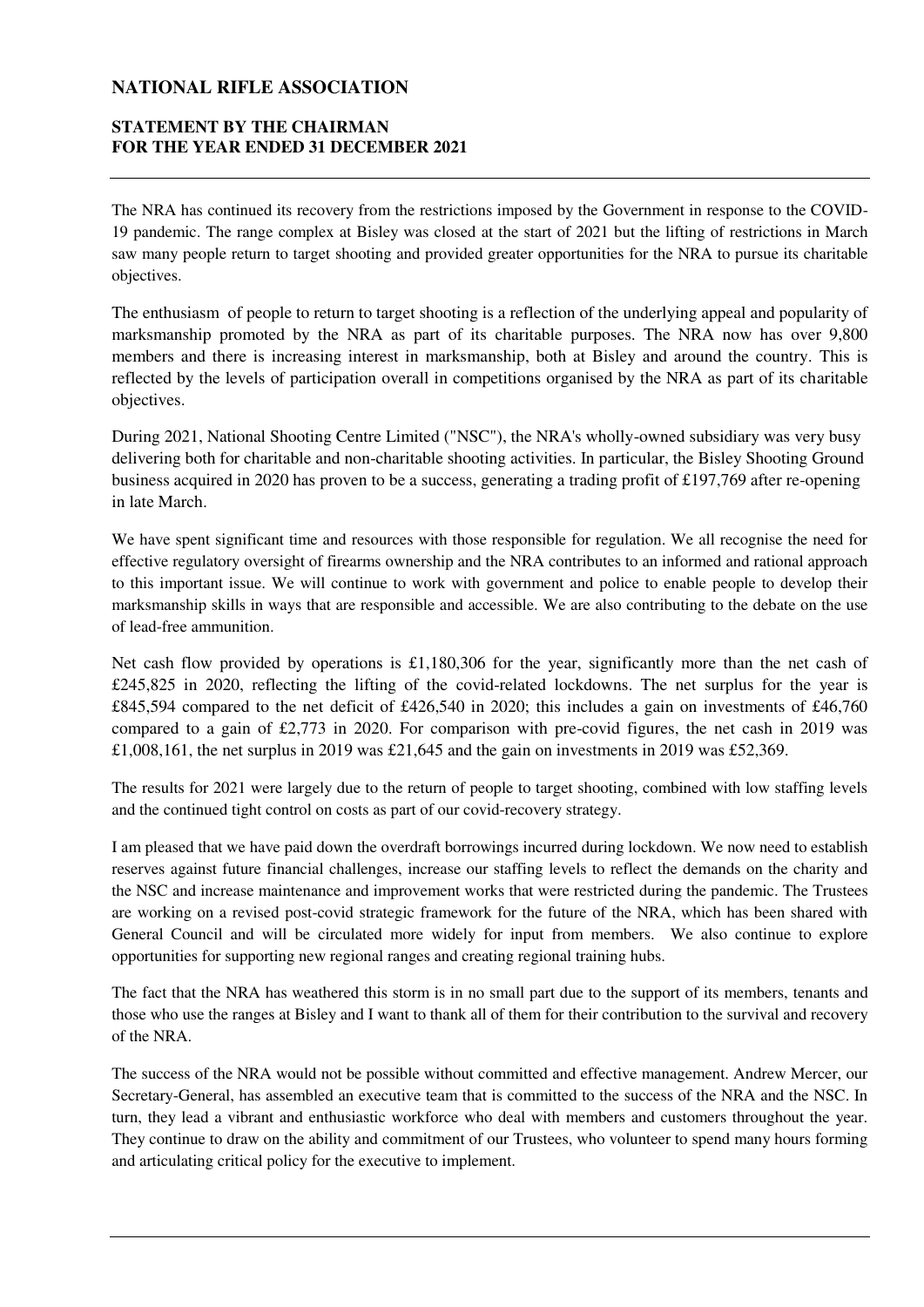**TRUSTEES' REPORT FOR THE YEAR ENDED 31 DECEMBER 2020** 

[David Lacey](https://haysmacintyre.eu1.adobesign.com/verifier?tx=CBJCHBCAABAA-DDmeZYKjM0QrPSsoDuOARcAlZUfmLIg)

David Lacey

Date: 23 April 2022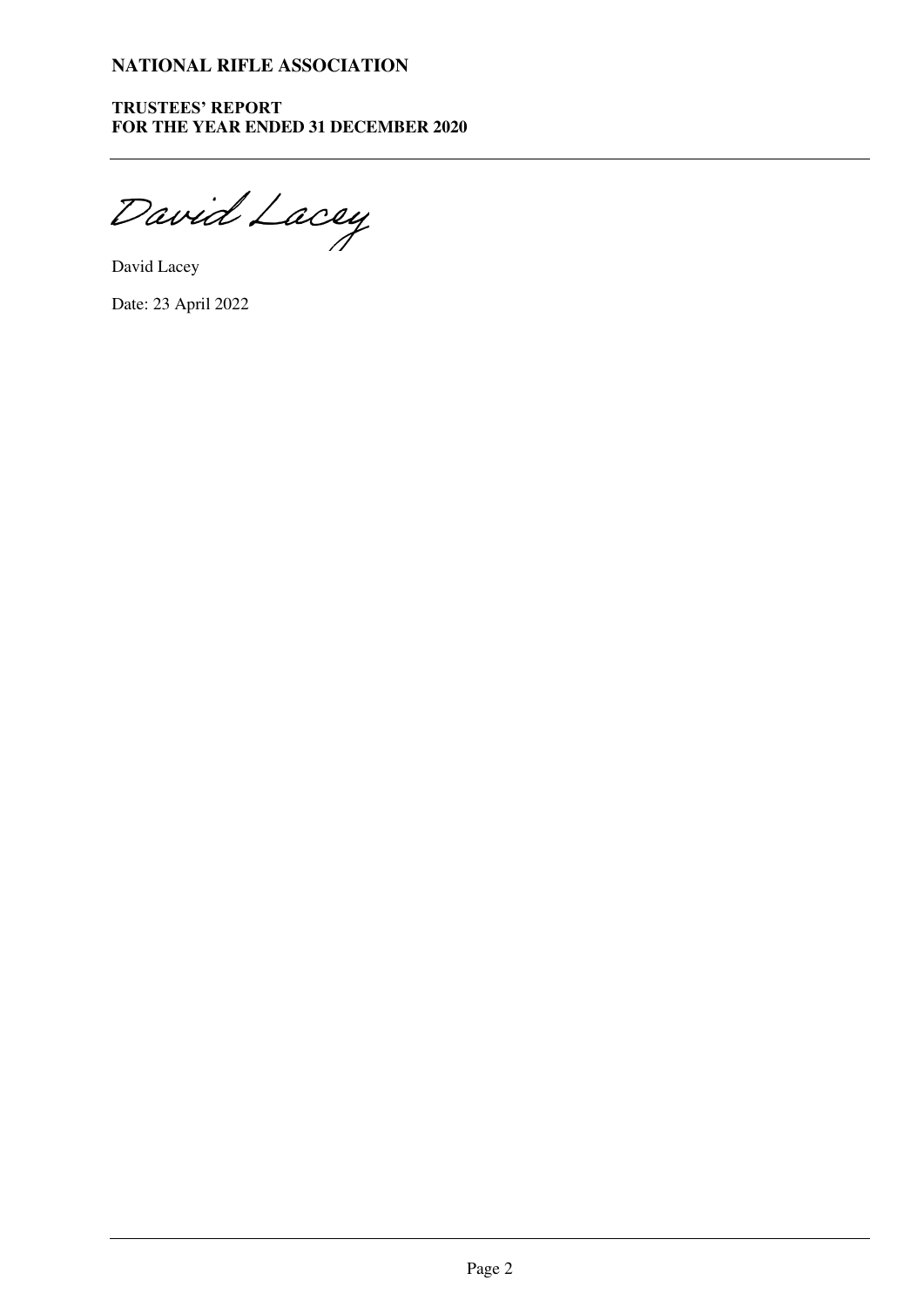### **TRUSTEES' REPORT FOR THE YEAR ENDED 31 DECEMBER 2021**

This is the Trustees' Annual Report and the financial statements of the National Rifle Association ("the NRA") for the year ended 31 December 2021. In preparing this report, the Trustees have had regard to the Guidance published by the Charity Commission for England and Wales in *Public benefit: reporting (PB3)*.

#### **1 Objectives and Activities**

1.1 The charitable objectives for which the NRA was established are set out in the Second Schedule to the Royal Charter of the NRA. These objectives are:

> "*to promote and encourage marksmanship throughout the Queen's dominions in the interests of defence and the permanence of the volunteer and auxiliary forces, naval, military and air*."

- <span id="page-4-0"></span>1.2 The NRA promotes its purposes for the public benefit in three main ways:
	- (a) by promoting military and "mixed" (i.e. civilian and military) competitive shooting, in furtherance of the promotion of the efficiency of the armed forces of the Crown and the efficiency of the police, fire and rescue and ambulance services;
	- (b) by promoting civilian youth shooting, both competitive and non-competitive, for the advancement of education; and
	- (c) by promoting competitive adult civilian-only shooting for the promotion of the Defence of the Realm.
- 1.3 The Trustees are aware that the Charity Commission believes that the connection between civilian marksmanship and Defence of the Realm is tenuous. That is not a view shared by the NRA, but at this stage the NRA has not sought to challenge that view while information is collected on the participation levels of military, emergency services and cadet personnel in events organised by the NRA. Despite the huge advances in military technology during the period since the founding of the NRA, expertise with small arms remains an essential skill within our defence and security services and marksmanship is a key element of that expertise. In what continues to be a troubled world, the maintenance of efficient and skilled defence and security services is of immense benefit to the public of the United Kingdom.
- 1.4 The competitive shooting organised by the NRA is open to military, emergency services and civilian marksmen and the Trustees believe that this activity promotes the purpose described in paragraph [1.2\(a\).](#page-4-0) The participation rates of military and emergency service personnel and cadets in 2021 averaged 32.5% across all NRA competitions; this has been reported to the Charity Commission.
- 1.5 The NRA conducts the following activities as part of furthering its charitable objectives:
	- (a) publishing the NRA Journal;
	- (b) operating a membership scheme;
	- (c) organising shooting competitions to promote charitable purposes open to current and former military, police and other emergency service personnel, cadets, students and civilians;
	- (d) promoting marksmanship for cadets and students at schools and higher education institutions;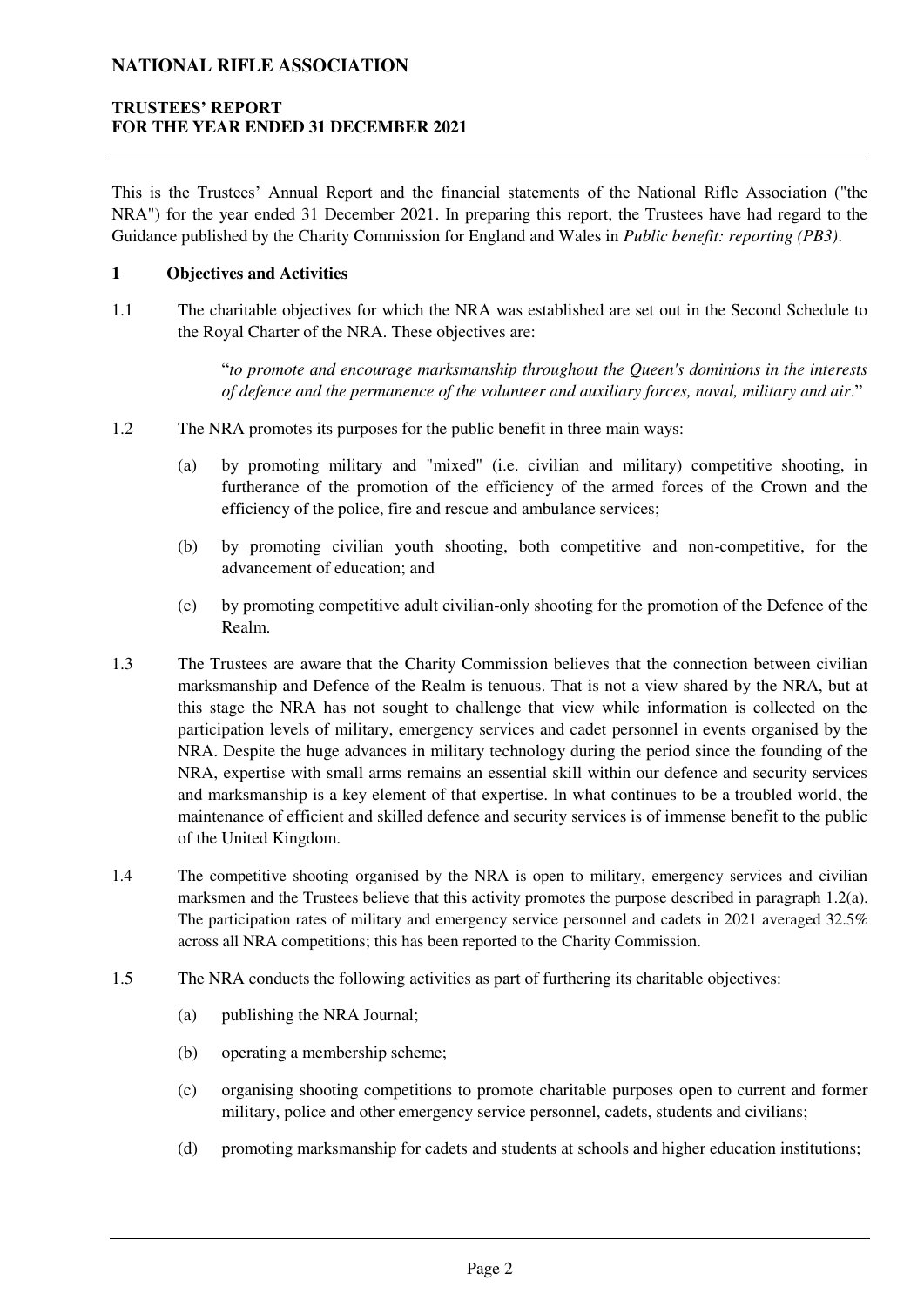### **TRUSTEES' REPORT FOR THE YEAR ENDED 31 DECEMBER 2021**

- (e) providing information and advice to politicians and civil servants in relation to matters concerning marksmanship;
- (f) maintaining and curating the NRA Museum and Trophies for marksmanship competitions;
- (g) conducting training courses in marksmanship and in instruction of marksmanship that are open to current and former military, police and other emergency service personnel, cadets, students and civilian marksmen;
- (h) publishing rules for marksmanship competitions and training manuals for use in connections with training courses;
- (i) organising marksmanship competitions open to current and former military, police and other emergency service personnel, cadets, students and civilian marksmen including the Imperial Meeting, the Phoenix Meeting, the Trafalgar Meeting and the Adaptive Championship;
- (j) operating a Home Office Approved Rifle Club to encourage marksmanship and facilitate the acquisition and use of firearms and providing advice and guidance for compliance with firearms licensing laws; and
- (k) publishing guidance for the safe operation of ranges.
- 1.6 The consolidated accounts limit the scope for demonstrating the contribution of each activity in the financial information published below.
- 1.7 The NRA, along with the wider shooting community, recognises that safety in the use of firearms is of paramount importance. There are obvious risks of harm associated with the careless use, or deliberate misuse, of firearms. The NRA firmly believes that by encouraging participants to undergo organised training, and by the maintenance of a rigorous disciplinary code for its membership, it helps to minimise the chances of accidental harm arising from the use of such equipment.
- 1.8 There are, as with many activities, incidental harms associated with target shooting, such as a degree of noise pollution, contamination of small areas of land by spent projectiles and restrictions on access to range danger areas. All of these are kept to a minimum, the success of which contributes to the flourishing of rare fauna and flora found on the large Site of Special Scientific Interest that covers most of the Bisley ranges.
- 1.9 In addition to those of military service age, target shooting is an activity in which the young, the elderly, the able-bodied and those with physical disabilities can all participate. There are few constraints on involvement except for those arising out of firearms legislation. In 2021, major competitions attracted competitors between 13 and 90 years of age. Shooting provides an activity which can be, and is, continued by members of the armed services who have been injured in the line of duty - to the considerable benefit of participants' morale and rehabilitation.
- 1.10 Non-competitive or "recreational" marksmanship activities are conducted by National Shooting Centre Limited ("NSC"), the wholly-owned subsidiary of the NRA. This is consistent with the fact that target shooting is not currently recognised as a sport for charitable purposes and so the NRA is not able to promote marksmanship as a sport.
- 1.11 Civilian marksmanship is often misunderstood by the public and its contribution to the public good is often understated. The NRA seeks to tackle these issues as part of pursuing its charitable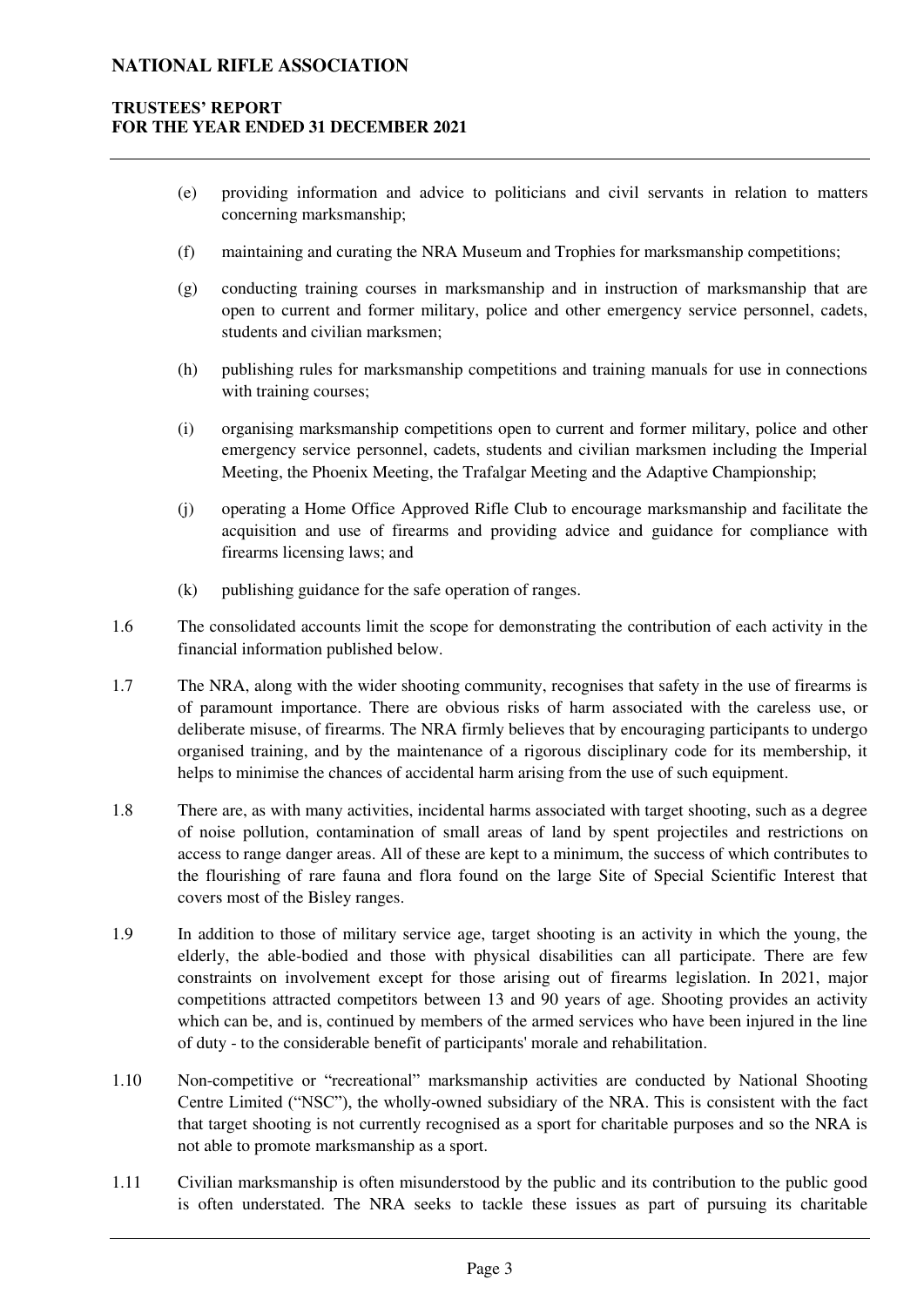### **TRUSTEES' REPORT FOR THE YEAR ENDED 31 DECEMBER 2021**

objectives and through its activities make a difference to the way civilian marksmanship is perceived. A positive perception of these activities will encourage more people to engage in them, which is a key measure of the success of the NRA in pursuing its charitable objectives.

- 1.12 The achievement of its aims will further its legal purposes by demonstrating that its charitable objectives make a contribution to the public good through its commitment to the Efficiency of the Armed Forces and education.
- 1.13 The strategies used by the NRA for achieving its aims and objectives include:
	- (a) promoting marksmanship in schools and universities;
	- (b) engaging with cadet forces through the Council for Cadet Rifle Shooting;
	- (c) working with the British Army, Royal Navy and Royal Air Force to develop and improve our engagement with it as part of our contribution to Efficiency of the Armed Forces; and
	- (d) providing firearms training facilities to the Armed Forces, police and other emergency services.
- 1.14 The NRA uses the following criteria and measures in assessing its success in achieving its aims and objectives:
	- (a) participation levels in the marksmanship events that it organises;
	- (b) growth in its membership; and
	- (c) the number of people engaging in the training activities provided by the NRA.
- 1.15 The significant activities undertaken in 2021 were providing ranges and other training facilities, including for police forces, and these contributed to the achievement of the NRA's aims and objectives by providing competitions to test and improve the marksmanship of military personnel, and train and improve the skills of police firearms officers. The Imperial Meeting in 2021 was organised by the NRA and conducted in accordance with Covid-secure guidelines.
- 1.16 The short-term aims and objectives of the NRA are to:
	- (a) promote effective communication with members and the wider public about the charitable activities of the NRA;
	- (b) continue to develop effective procedures for the management of its land and buildings;
	- (c) promote the contribution of civilian marksmanship to the Efficiency of the Armed Forces; and
	- (d) improve range and other training facilities at Bisley for the use by the NSC as part of its business.
- 1.17 The medium and longer-term aims and objectives of the NRA are to:
	- (a) ensure that the land and buildings owned by the NRA are maintained and used in an effective way in the best interests of the NRA;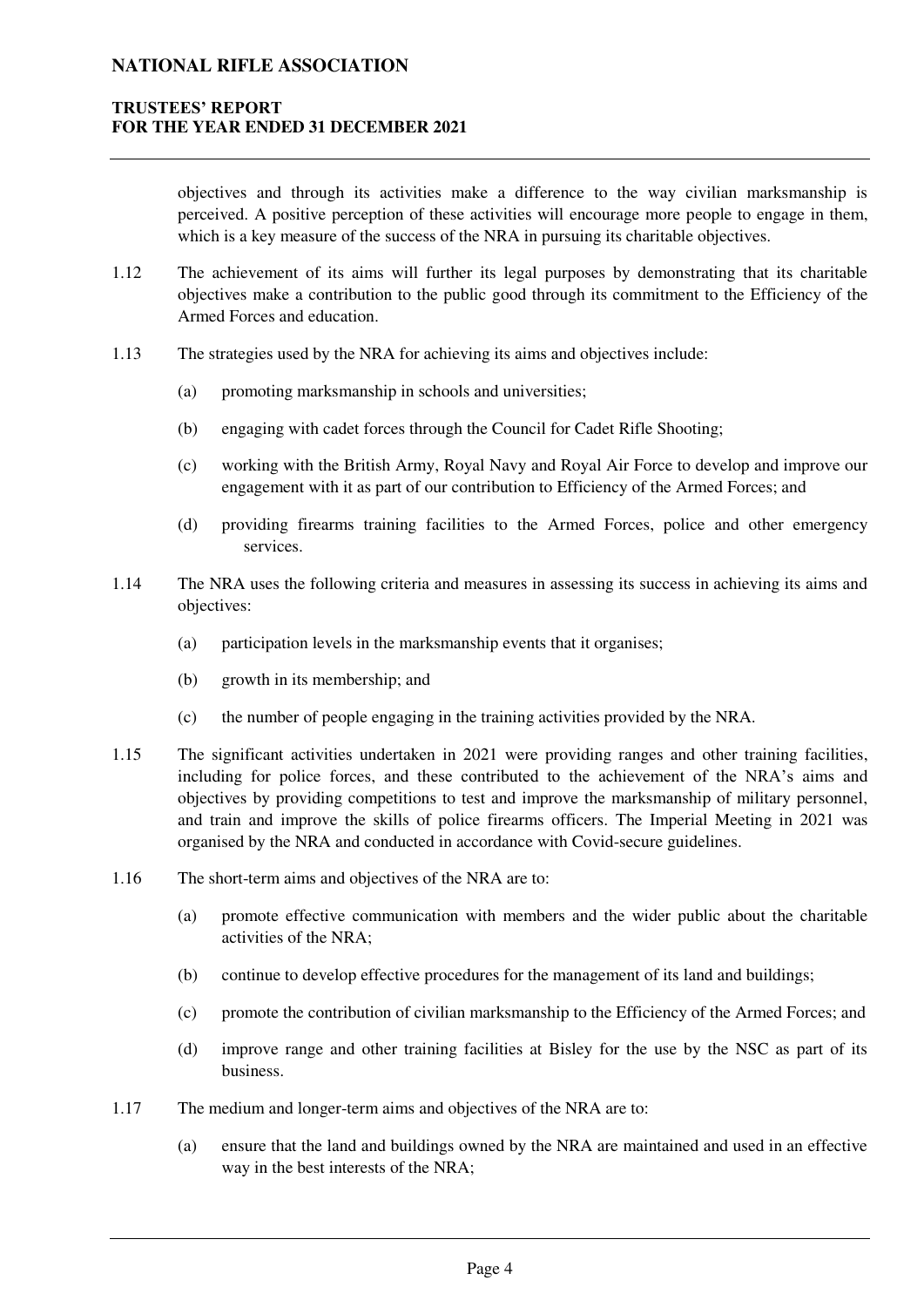### **TRUSTEES' REPORT FOR THE YEAR ENDED 31 DECEMBER 2021**

- (b) engage comprehensively across the Armed Forces and emergency services as part of promoting the contribution of civilian marksmanship to all branches of the military and emergency services; and
- (c) increase access to regional ranges.
- 1.18 The aims and objectives for 2022 provide a base from which to develop the longer-term aims and objectives of the NRA. The strategy of the Trustees is to see steady year-on-year growth in key metrics, recognising that there are limits on the extent to which civilian marksmanship can grow in the United Kingdom.
- 1.19 Social investment does not form a material part of the charitable and investment activities of the NRA.
- 1.20 The grant-making policy of the NRA facilitates and improves access to ranges and marksmanship improvement. Grants are made to provide support to organisations that promote marksmanship or enhance the engagement of the NRA with the armed forces and cadets. This contributes to the aims and objectives of the NRA by providing alternative routes for the NRA to contribute to the public good provided by civilian marksmanship activities. This can be particularly useful as a way of promoting the objects of the NRA across the United Kingdom, away from the base of the NRA at Bisley Camp.
- 1.21 The NRA welcomes the contribution that volunteers make to the ability of the NRA to undertake activities such as acting as range officers, instructors and competition administrators. The difficulty in attributing an economic value to that contribution prevents it being included in the statement of financial activities, but the Trustees are keen to recognise and acknowledge it.

### **2 Achievements and Performance**

- 2.1 The key measures of success as assessed by the Trustees are:
	- (a) increases in the membership of the NRA;
	- (b) growth in demand for, and increasing use of, the Bisley range complex managed by NSC;
	- (c) monitoring and increasing involvement in competitive shooting, particularly amongst military, emergency services and cadets;
	- (d) delivering a financial surplus in accordance with the annual budget; and
	- (e) organising a range of competitions and training programmes in the year with an increase in participation.
- 2.2 The NRA organised the following training courses during 2021:

| <b>Type of Course</b>                              | <b>Participants 2021</b> | <b>Participants 2020</b> |
|----------------------------------------------------|--------------------------|--------------------------|
| Probationary                                       | 875                      | 585                      |
| Range Conducting Officer / Range<br>Safety Officer | 338                      | 46                       |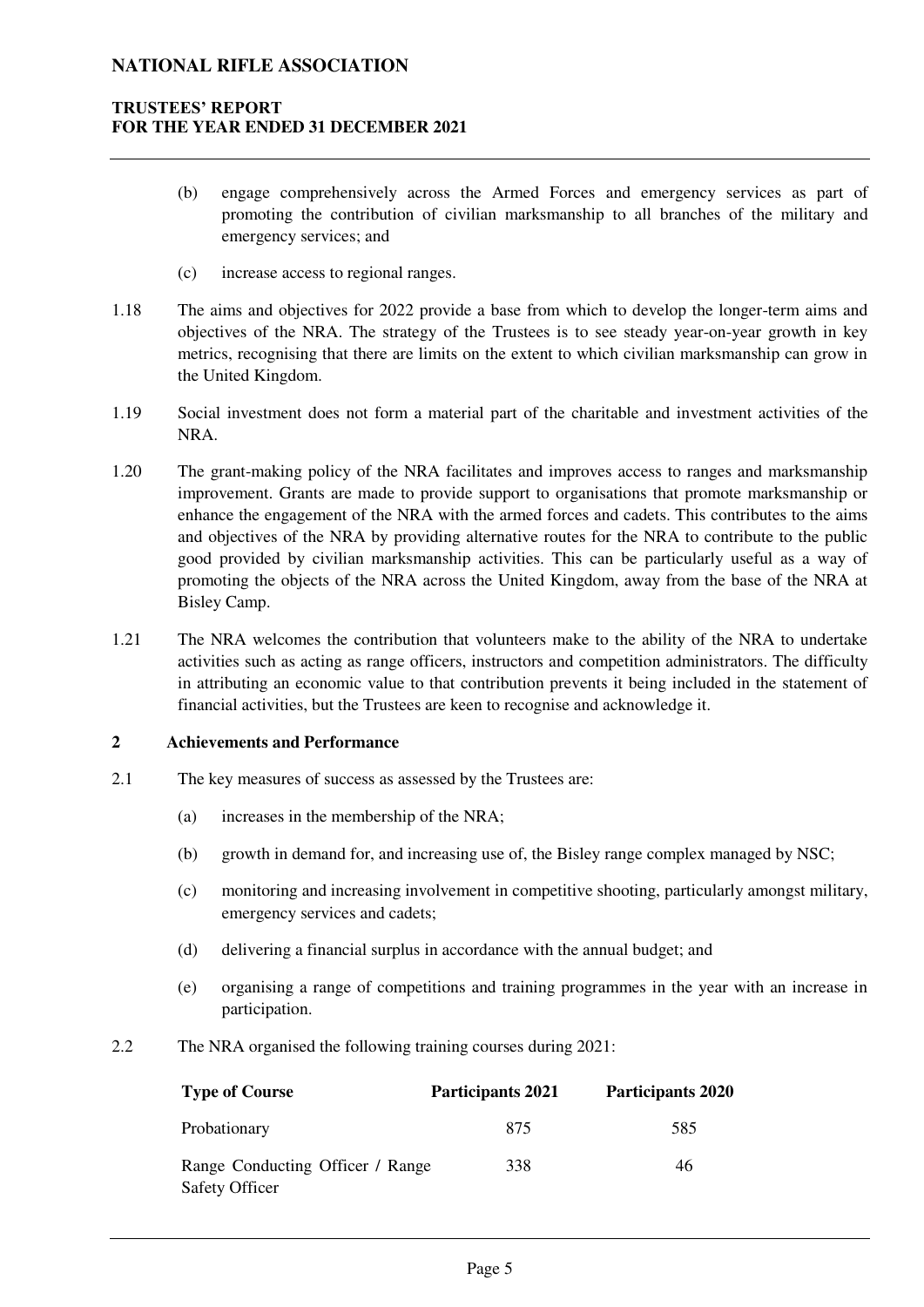### **TRUSTEES' REPORT FOR THE YEAR ENDED 31 DECEMBER 2021**

| Instructor, Renewal, Conversion | 490 | 454 |
|---------------------------------|-----|-----|
| <b>Skills Courses</b>           | 136 | 56  |

- 2.3 The Pavilion training centre at Bisley provides a permanent base for the team of instructors and coaches. The facilities continue to prove popular and serve a growing portfolio of training programmes. The large number of NRA membership applications has increased the demand for Probationary training. Other training delivered in the year included courses for Range Conducting Officers for military ranges, ambulance service personnel, arctic expedition team leaders and regional range operators both at Bisley and regionally.
- 2.4 A series of Discipline Days were delivered to provide specific training by enthusiastic volunteers respected within their shooting discipline. The courses offer fundamental skills coaching and help encourage new shooters to compete in competitions; courses run for Civilian Service Rifle, Gallery Rifle and Pistol, Target Rifle and Target Shotgun were well received.
- 2.5 The NRA provides, and continues to invest to improve, a centre of excellence in marksmanship at Bisley for the use of the Regular Services, Reserve Forces, Cadets, Police and civilians.
- 2.6 The NRA works with Government, European organisations and the Police to facilitate the implementation and administration of firearms legislation, recognising the importance of this to civilian marksmanship.
- 2.7 NSC staff regularly provide advice and guidance to range operators and those wishing to develop new ranges.
- 2.8 The NRA continues to maintain a close dialogue with the Ministry of Defence as part of discharging its charitable objectives. The MoD use the NRA's Range Conducting Officer qualification and Shooter Certification Schemes to validate the competency of civilian shooting on MoD ranges. The NSC works with the MoD to identify any impending range closures so that early negotiations can take place over their feasibility, and the potential for the lease or purchase of such ranges to enable their continued use by civilians, cadets and reserve forces in support of marksmanship nationally.
- 2.9 The NRA maintains its governance of full-bore target shooting, including the upkeep and publication of the rules and regulations for shooting competitions. These are set out in the NRA Handbook ("Bisley Bible"), which is published in the spring of each year, and in a number of ancillary publications.
- 2.10 The NRA encourages full bore target shooting by organising, or causing to be organised, competitions at various levels; and positive promotion through social media and other channels. The NRA's Facebook page has become an increasingly important communication and promotional tool with a weekly reach of up to 150,000.
- 2.11 The NRA organised an extensive range of competitions in 2021; over the course of the year military, emergency services and cadets accounted for 32.5% of total competitors. The participation in major events and competitions held during 2021 were as follows: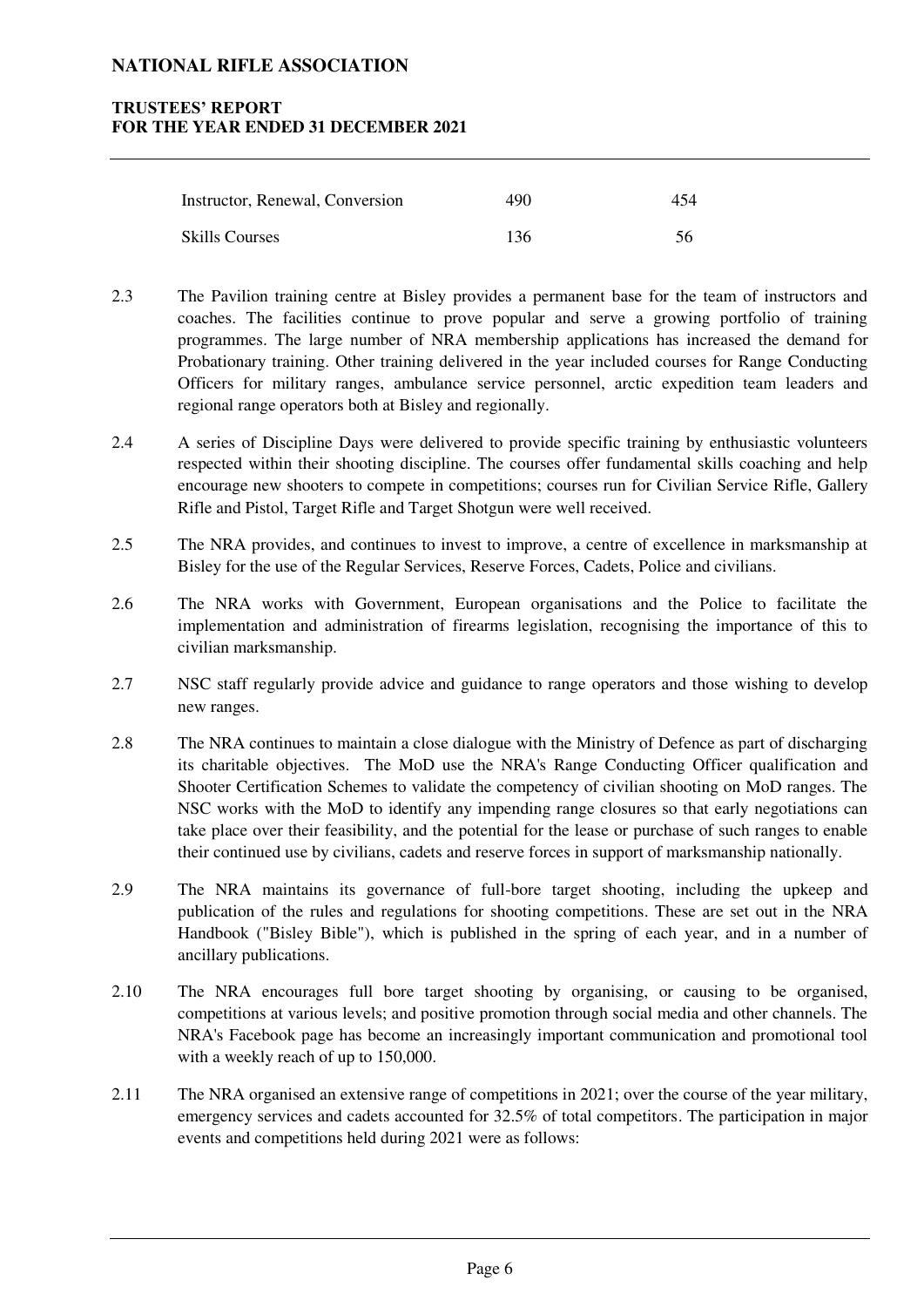# **TRUSTEES' REPORT FOR THE YEAR ENDED 31 DECEMBER 2021**

| <b>Event</b>                          | <b>Participants 2021</b> | <b>Participants 2020</b> |
|---------------------------------------|--------------------------|--------------------------|
| <b>Imperial Meeting</b>               |                          |                          |
| - Schools                             | Cancelled                | Cancelled                |
| - Service Rifle (Teams/Indiv.)        | Cancelled                | Cancelled                |
| - Adaptive                            | 21                       | Cancelled                |
| - Civilian Service Rifle              | 239                      | 447                      |
| - Match Rifle                         | 130                      | 90                       |
| - F Class                             | 64                       | 93                       |
| - Target Rifle                        | 740                      | 423                      |
| - Pistol & Gallery Rifle              | 95                       | Cancelled                |
| - Historic Arms                       | 76                       | Cancelled                |
| - Cadets                              | 129                      | 15                       |
| - McQueen                             | 76                       | Cancelled                |
| -Teams                                | 206                      | 210                      |
| <b>Gallery Rifle Events</b>           |                          |                          |
| - Spring Action Weekend               | Cancelled                | Cancelled                |
| - Gallery Rifle Nationals             | 200                      | 190                      |
| - Autumn Action Weekend               | 190                      | 168                      |
| Civilian Service Rifle League         | 353                      | 794                      |
| Inter Counties (teams/individuals)    | 20/227                   | Cancelled                |
| Phoenix Meeting                       | 352                      | Cancelled                |
| <b>Trafalgar Meeting</b>              | 152                      | 125                      |
| <b>Target Shotgun Spring Festival</b> | Cancelled                | 80                       |
| Target Shotgun Autumn Festival        | 57                       | 26                       |
| <b>Cottesloe Heath Challenge</b>      | Cancelled                | 129                      |
| <b>Target Shotgun League</b>          | Cancelled                | Cancelled                |
| F Class European Championship         | 101                      | Cancelled                |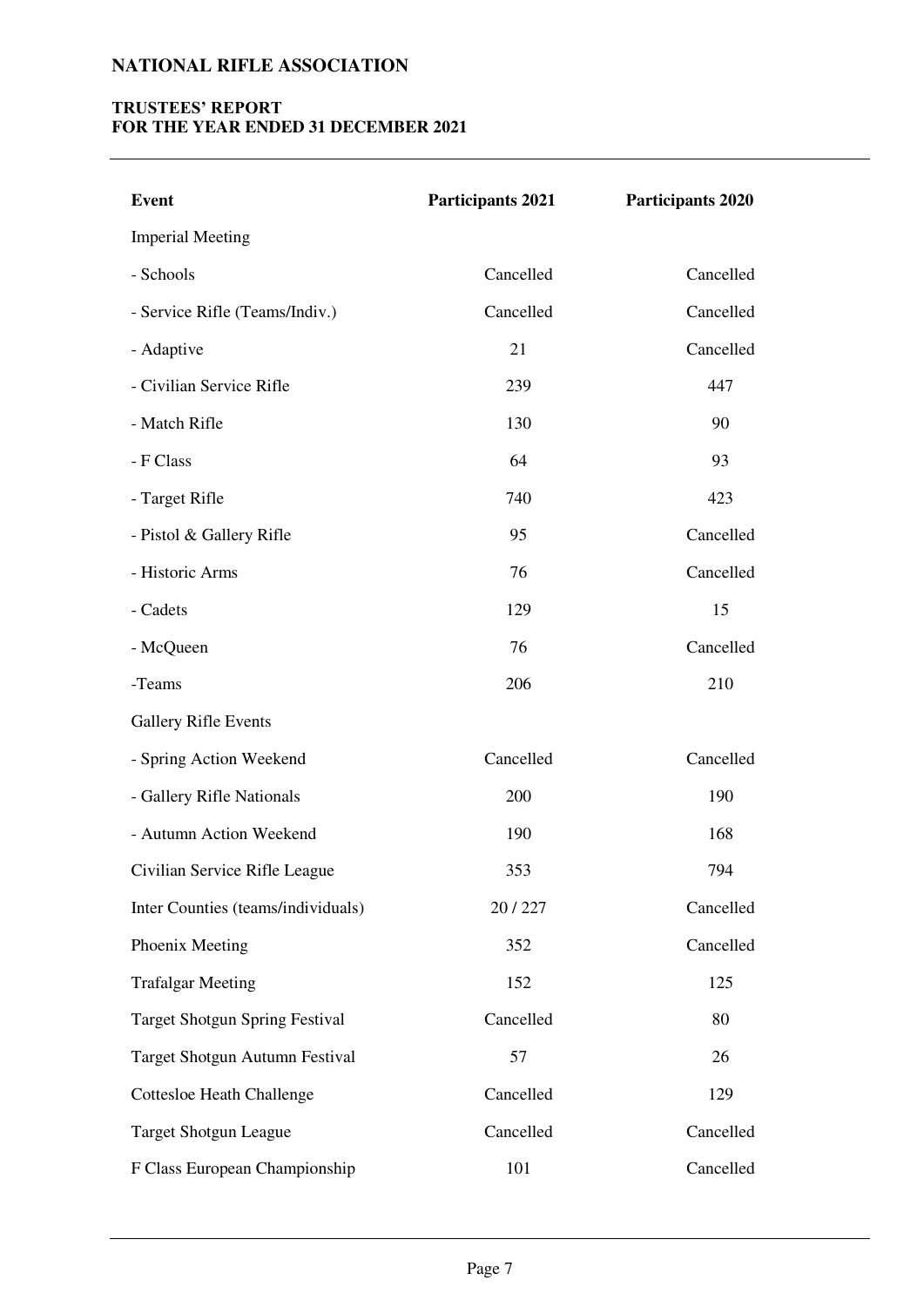### **TRUSTEES' REPORT FOR THE YEAR ENDED 31 DECEMBER 2021**

| Hand Gun League | 48    | Cancelled |
|-----------------|-------|-----------|
| Mini Rifle      | 124   | Cancelled |
| <b>Total</b>    | 3,580 | 2,790     |

2.12 During 2021, the NRA continued a limited programme of investment in upgrading its land and buildings at Bisley due to financial constraints caused by the COVID-19 pandemic. This work included the, refurbishment of accommodation that is licensed to NSC as part of its commercial activities and refurbishing buildings prior to letting them to tenants.

2.13 The NRA promotes membership of the NRA as a way of enabling and encouraging people to contribute to the charitable activities of the NRA. The changes in the membership numbers during 2021 were as follows:

| <b>Membership type</b> | 31/12/21 | 31/12/20 | Net change |
|------------------------|----------|----------|------------|
| Individual Total       | 9,876    | 9,587    | $+289$     |
| Clubs                  | 696      | 678      | $+18$      |
| Schools                | 35       | 35       | n/c        |
| Associations           | 42       | 38       | +4         |

- 2.14 The NRA seeks to maintain a sound financial base. The financial results for the year, as set out below, show a significant surplus, including a reasonable investment gain, in the NRA's financial position. which is helping the NRA to restore its balance sheet resilience as described in the Reserves Policy. The return to generating a surplus is vital for the organisation to fund the refurbishment of the landholdings of the NRA and improve and expand the charitable activities of the NRA across the country.
- 2.15 The work of the NRA has benefitted society as a whole by continuing to promote the efficiency of the Armed Forces so that it is better able to discharge its important functions. The work of the NRA with cadets and students has enhanced their education. While recognising the different view taken by the Charity Commission, the NRA believes that promoting opportunities for civilian marksmanship also plays a role in the Defence of the Realm for the good of the nation.
- 2.16 The NRA does not engage in any fundraising activities. The NRA does provide a membership scheme for people who wish to support the objectives of the NRA. The number of individual members increased by 289 and affiliated organisations by 22 during 2021.
- 2.17 Listed investments increased in value by £46,760 (2020: increased £2,773).
- 2.18 No material expenditure was incurred to raise income in the future.
- 2.19 The important work of the Armed Forces is enhanced by the activities of the NRA through the competitions it organises and thus the charitable activities of the NRA produce a benefit at a societal level. At an individual level, the activities of the NRA provide an opportunity for people to develop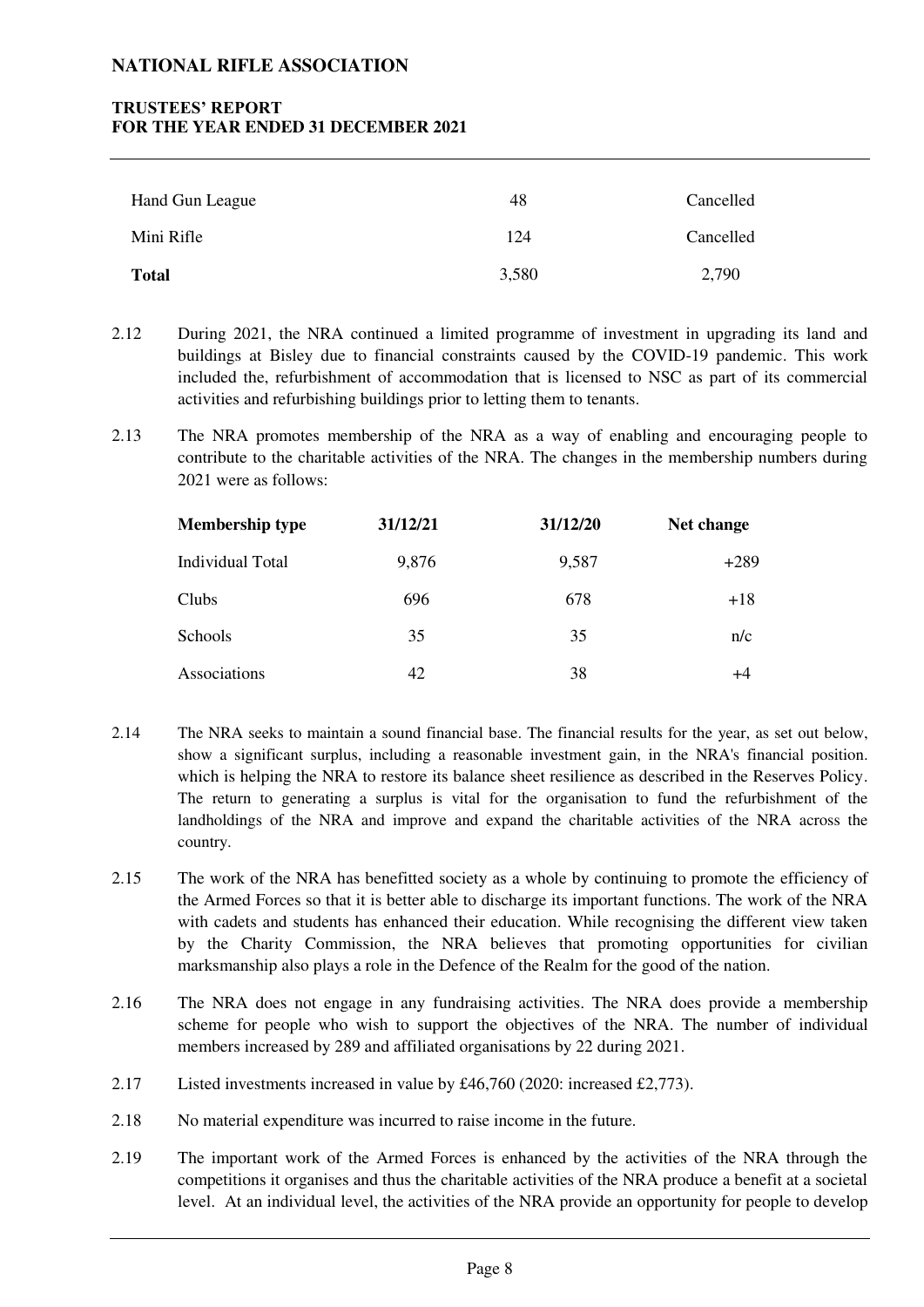### **TRUSTEES' REPORT FOR THE YEAR ENDED 31 DECEMBER 2021**

personal skills by providing training and access to the facilities needed to pursue marksmanship activities.

2.20 The NRA fosters positive relations with its employees as they are key to the effective delivery of the charitable activities of the NRA. This also applies to its engagement with the members of the NRA, as they provide an important contribution to the funding of the NRA and of course are essential to enhancing the levels of marksmanship in competitions that the NRA organises. The Trustees are also committed to positive engagement with the wider community. This is important to demonstrate the public benefit that flows from the pursuit of the NRA's charitable activities. The NRA recognises the importance of fostering a positive public appreciation of its activities and to dispel misunderstandings, particularly in relation to safety and responsibility of the activities that it conducts.

#### **3 Financial Review**

- 3.1 The NRA's consolidated income for the year to 31 December 2021 was £7,466,580 (2020: £5,747,378). Expenditure increased to £6,667,746 (2020: £6,176,691). This has resulted in a consolidated surplus for the year of £845,594 (2020 Deficit: £426,540) including gains on the market value of investments of £46,760 (2020 Gain: £2,773).
- 3.2 References to "Group" or "Consolidated" refer to the combined total of the NRA and the NSC.
- 3.3 Principal income sources for the NRA are membership subscriptions, fees for entry into competitions, fees for training courses and rents receivable; and for the NSC fees for range use, revenue from sales of ammunition, and fees for clay target shooting.
- 3.4 The consolidated surplus is a result of strong demand for shooting at Bisley after the easing of COVID-19 restrictions in March and careful control of costs and overheads. The sporting clay business at Bisley acquired in 2020 made a significant contribution to the surplus. The recovery from the impact of the COVID-19 pandemic yielded a significant positive effect on cash flow for 2021 and paid off the overdraft.
- 3.5 The NSC continues to improve integration with specialised IT systems for armoury storage, range bookings and ammunition sales. This integration is yielding improved accuracy and timeliness of management and financial reporting by NSC, which in turn facilitates effective financial management of the Group. Income in the year includes a one off business interruption insurance claim of £86,190.
- 3.6 The plan for the Pavilion works to provide a new range office, retail outlet, and improved hotel accommodation was suspended as a result of the financial effects of the COVID-19 pandemic, and re-started in 2022.
- 3.7 Fixed asset additions during 2021 of £475,099 (2020: £392,513) has been funded from cash flow and donations, and focused on projects to improve the effective conduct of marksmanship activities at Bisley and commercial shooting operations. Routine capital expenditure was restricted as a result of the effects of the COVID-19 pandemic.
- 3.8 To address a large backlog of maintenance, expenditure on estate maintenance and associated permanent staff costs in 2021 was £551,754 (2020: £556,216).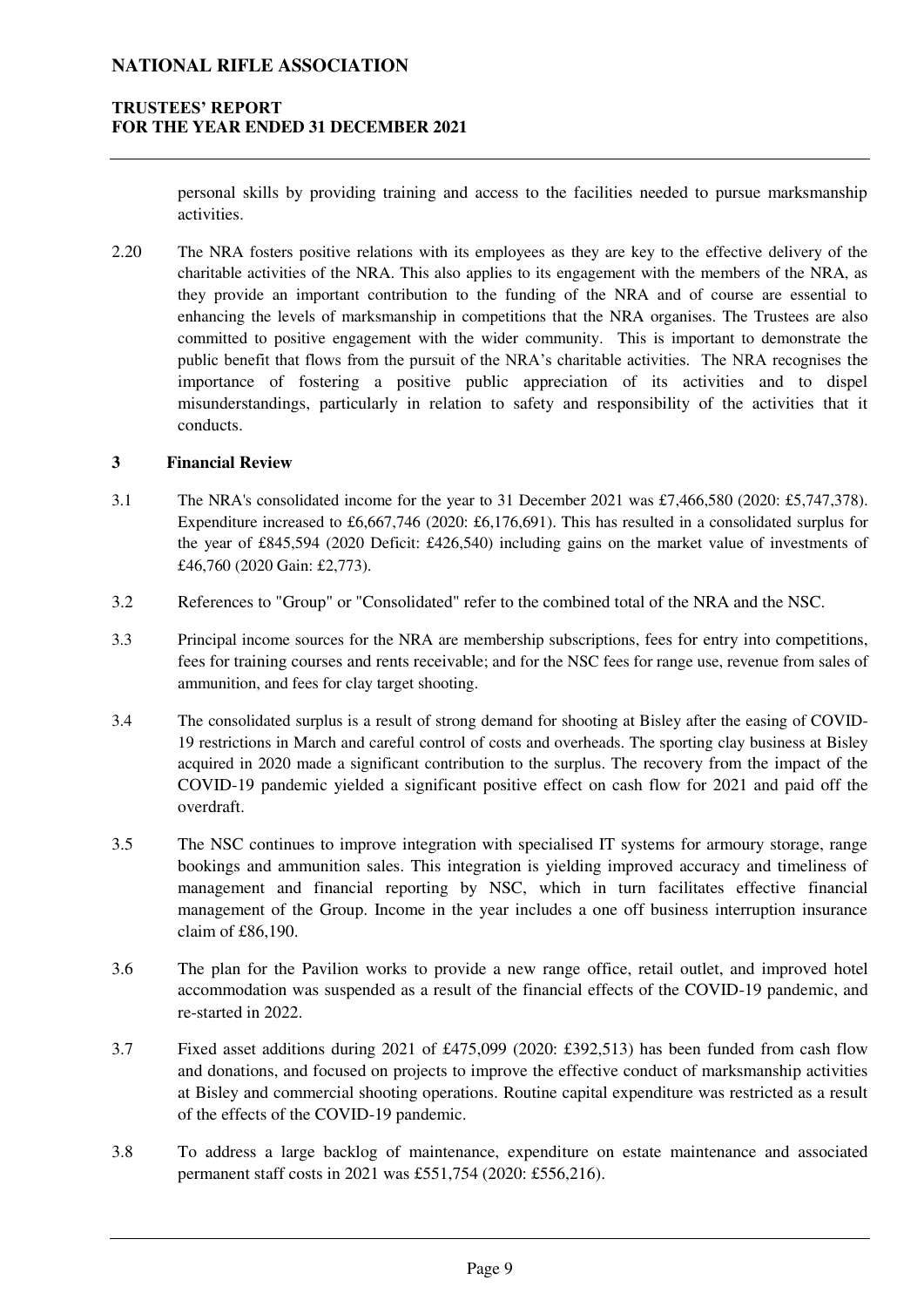### **TRUSTEES' REPORT FOR THE YEAR ENDED 31 DECEMBER 2021**

- 3.9 The Trustees consider that surplus financial resources should be available to the NRA in order to:
	- (a) Provide Balance Sheet resilience in line with the Trustee's Reserves Policy
	- (b) ensure continued achievement of its charitable objects during an unforeseen temporary reduction in income and to mitigate the impact of other risks, and
	- (c) accumulate funds for major projects which cannot be financed out of annual income.
- 3.10 The Group's financial exposures include short-medium term liquidity, which trustees have also considered this in the Reserves Policy with a target cash balance and Acid Test ratio, and the medium to longer term capacity to fund capital projects, whether for reinvestment or development.
- 3.11 The Trustees agreed a one-year plan for 2021 which focussed on managing liquidity and rebuilding balance sheet resilience, and set financial policies intended to address these and other exposures, including ensuring that during any year the expenditure of surpluses on capital or development is managed so as to sustain a forecast cash balance of at least £250,000. This was not achieved consistently throughout 2021 due to COVID-19. The overdraft at year end was  $\text{fail}$  (2020: £403,601) and cash £836,715 (2020: £266,589).
- 3.12 The Trustees consider that the accumulation of financial resources for major projects and to mitigate any unforeseen temporary reduction in income is most effectively measured by the liquid resources readily available from the Group's unrestricted funds.
- 3.13 The Trustees approved a target liquidity matrix to ensure that current liabilities are covered by cash or readily monetised assets.
- 3.14 The Trustees consider that there is a need to generate additional funds beyond the approved liquidity matrix, but recognise continuing surpluses and positive cash flow will be required to fund much needed capital and revenue projects on Bisley camp and in the regions.
- 3.15 Trustees consider that surplus financial resources should be available to the charity to enable the continuation of charitable activity during unforeseen events and mitigate the impact of other risks, and to accumulate funds for major projects which cannot be financed by annual income.
- 3.16 At the end of 2021 the NRA held funds of £8,918,488, including £227,678 (Overseas Team Fund) and £59,215 (Young Shooters Fund) as restricted funds and £397,489 (Special Prizes Fund) as Endowment Fund. The amount of free reserves at the end of the reporting period, after making allowance for any restricted funds, the amount of designations, commitments and the carrying amount of fixed assets which the NRA considers to represent a commitment of the reserves it holds is negative £690,092 (2020: negative £1,505,592).
- 3.17 The Trustees have considered the level of negative free reserves and consider it sustainable for a charity with substantial property fixed assets; this allows continuing substantial investment in capital expenditure especially as membership and rents in advance are £1,196,960 (2020: £1,161,361) and are not included in the reserves figure. Trustees expect the backlog in capital expenditure to have reduced by 2028 allowing free reserves to improve thereafter. A valuation of the estate was undertaken in 2020 valued the estate at £10million.
- 3.18 The Trustees have approved a Reserve Policy and believe that the amount of reserves is consistent with their policies and plans.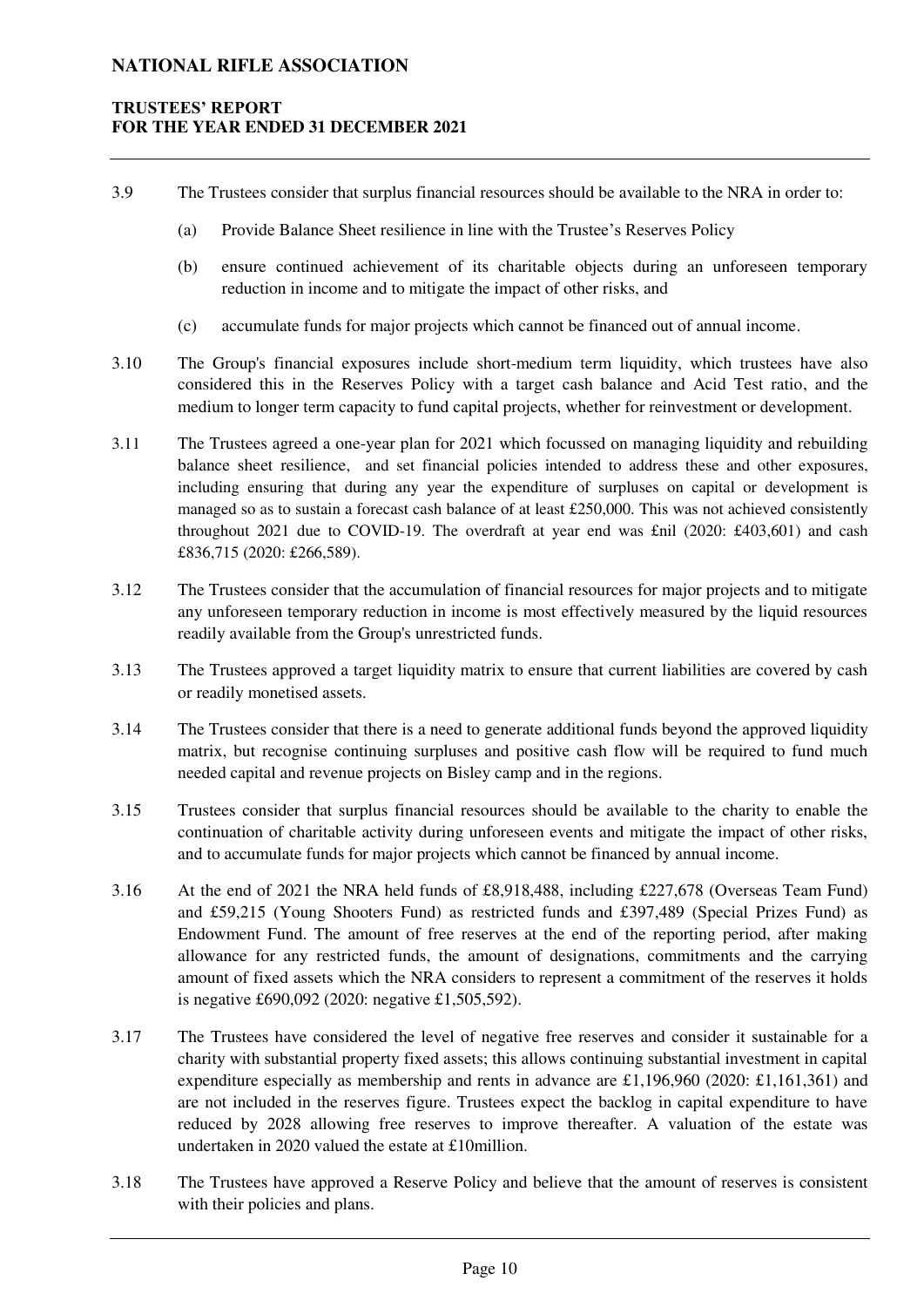### **TRUSTEES' REPORT FOR THE YEAR ENDED 31 DECEMBER 2021**

- 3.19 The Trustees, having carefully reviewed the Charity's forecasts, plans and procedures are not aware of any uncertainties about the ability of the NRA to continue as a going concern. The impact of the COVID-19 closure of the Bisley range complex during early 2021 was modest, and the recovery since re-opening has been strong. Trustees are confident that liquidity will be maintained through a combination of continued support for NRA activities, good demand for NSC services, rigorous cost control, and the overdraft facility from the NRA's bank.
- 3.20 The agenda of matters for consideration at each trustee meeting is largely determined by an assessment of the risks affecting the charity and the need for Trustees to consider means by which those risks may be mitigated. Consideration of risks and their mitigation is therefore a routine part of the business of Council.
- 3.21 Key risks that are likely to affect the financial position of the NRA and its subsidiary going forward as identified in the risk register are:
	- (a) a shooting incident involving a lawfully-owned firearm leading to the implementation of restrictive firearms legislation;
	- (b) noise complaints leading to restrictions being imposed on organised marksmanship events at Bisley;
	- (c) safety failures leading to restrictions on insurance cover which then limits the scope for organised marksmanship; and
	- (d) possible restrictions on the use of lead in ammunition.
- 3.22 The principal funding sources of the NRA during the reporting period were:
	- (a) rent and licence fees paid in respect of leases and licences of land belonging to the NRA;
	- (b) competition entry and training fees; and
	- (c) membership and affiliation fees paid to the NRA by members and affiliated organisations.
- 3.23 The NRA does not operate a defined benefit pension scheme.
- 3.24 The NRA segregates its restricted and endowment funds from its unrestricted funds and invests them separately. The Trustees have wide ranging powers, conferred upon them by the Association's Royal Charter, to invest and divest the funds of the charity at their discretion and as they think fit.
- 3.25 In practice, the Trustees take professional advice on the suitability of investments within their portfolio from their investment managers, Investec Wealth & Investment Ltd and Philip J Milton & Company Plc. The NRA have instructed its investment managers to act on a discretionary basis with a medium risk profile. The targeted performance is a better return than would be obtained by investing in the FTSE 100 or FTSE All Share Indices. Market forces dictate whether these targets are achieved. The Trustees have not imposed any particular social, environmental or ethical constraints on the management of the investments.
- 3.26 The NRA does not have any fund that can be realised only by disposing of tangible fixed assets or programme-related investments.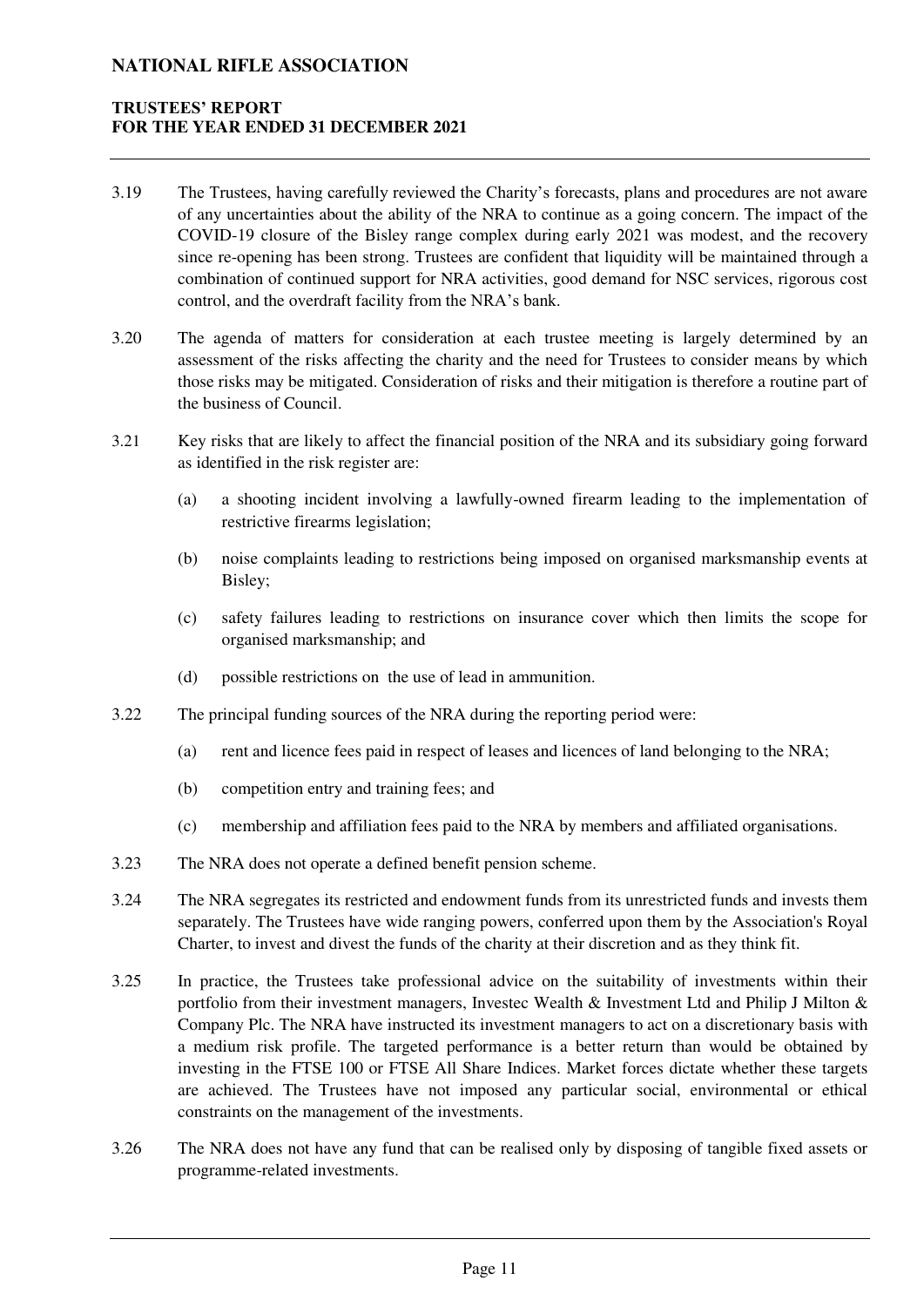### **TRUSTEES' REPORT FOR THE YEAR ENDED 31 DECEMBER 2021**

- 3.27 The NRA is one of three member bodies of British Shooting, a private company limited by guarantee. The NRA does not provide any funding to British Shooting, and has no financial liability in respect of the company except the liability to contribute a nominal amount if the company is wound up. British Shooting receives grants from UK Sport and Sport England primarily to fund the training and development of Olympic and Paralympic shooters.
- 3.28 The NRA has no fund or subsidiary undertaking that is materially in deficit.

#### **4 Plans for future periods**

- 4.1 The NRA will continue to pursue its objectives as set out above. In addition to its on-going day-today activities it will:
	- (a) continue to increase investment in the shooting facilities at Bisley as a centre of excellence for marksmanship while continuing to improve its financial position;
	- (b) explore the opportunities to improve the usage of the Bisley assets by the Civil Nuclear Constabulary and other police, armed forces, and other firearms training organisations as well as commercial tenants who enhance the income of the NRA;
	- (c) continue its discussions with MoD and private range operators with the goal of ensuring the maximum possible availability of ranges for civilian use;
	- (d) improve and enhance the reputation of the NRA as promoter of competitive target shooting and improve the public profile of competitive target shooting;
	- (e) ensure that NSC delivers consistently good value and invests cash surpluses where appropriate in its business; and
	- (f) increase membership with particular emphasis on increasing the number of younger shooters both at Bisley and in the regions.
- 4.2 The Trustees have delayed publishing the 2022 2027 Strategic Plan until mid-2022 following the uncertainty resulting from the COVID-19 pandemic, and focused on improving the financial position..
- 4.3 The Trustees' perspective of the future direction of the NRA is that it must not simply pursue its charitable objectives, but it must be able to demonstrate the way in which it does so. This will have an impact on how it allocates resources. One example of this is the need for greater clarity between the charitable activities of the NRA and the commercial activities of the NSC. Also, as a registered charity the NRA must not just comply but be able to evidence compliance with law and guidance.
- 4.4 Greater resources were allocated to this in 2021 including recruiting a Risk & Compliance Officer. Our engagement with the Charity Commission during 2019 and 2020 emphasised the importance of not just complying with law and guidance but being able to demonstrate this compliance. There are inevitably costs involved in the compliance process but this will be essential for the long-term interests of the NRA. The Trustees are using the experience gained from this to direct future plans and are conscious of the need to ensure that resources are allocated effectively to promote those plans and for the overall success of the charity.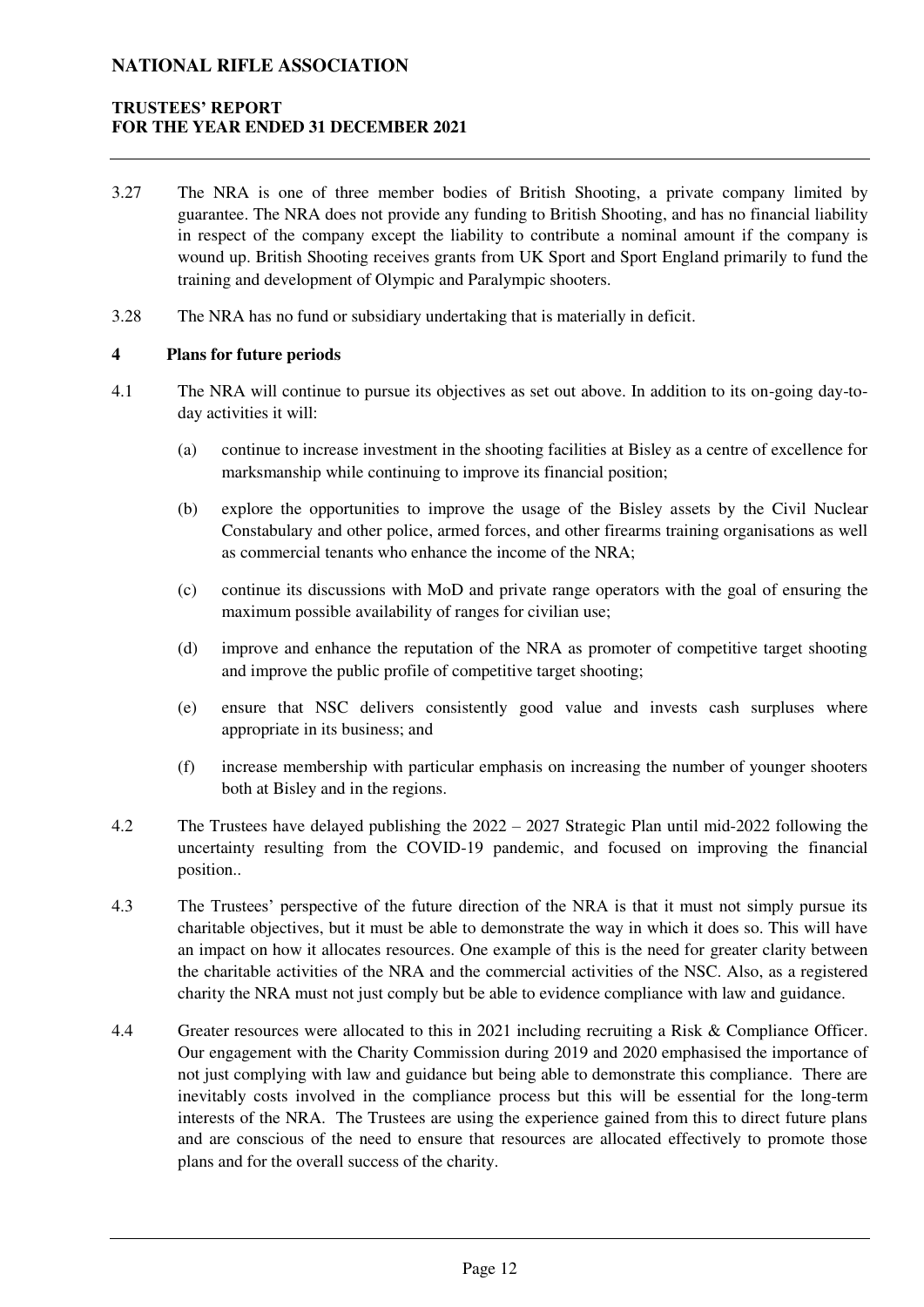### **TRUSTEES' REPORT FOR THE YEAR ENDED 31 DECEMBER 2021**

#### **5 Structure, governance and management**

- 5.1 The NRA was founded in 1859. The NRA was incorporated in England and Wales by Royal Charter dated 21 October 1890, and became a registered charity on 21 March 1963. The governing document of the NRA is the Royal Charter and its two Schedules.
- 5.2 The NRA has a single wholly-owned subsidiary, National Shooting Centre Limited ("NSC"), which is a company incorporated with limited liability in England and Wales. The NSC carries out trading and commercial activities, which the NRA is not permitted to carry out because of its charitable status.
- 5.3 Under the Royal Charter, the direction of the affairs and concerns of the NRA and the entire management of its property and funds are vested in the Council. The Council consists of the Trustees who are appointed in accordance with the Second Schedule of the Royal Charter as follows:
	- (a) the Chairman is elected by the General Council of the NRA;
	- (b) the Treasurer is elected by the General Council of the NRA;
	- (c) the Chairman of the Disciplinary Body is a Trustee by virtue of holding that office and is elected by the other members of the Disciplinary Body;
	- (d) the Chairman of the Shooting Committee is a Trustee by virtue of holding that office and is elected by the members of the Shooting Committee of the General Council of the NRA;
	- (e) the Chairman of the Membership Committee is a Trustee by virtue of holding that office and is elected by the members of the Membership Committee of the General Council of the NRA;
	- (f) up to three Trustees are elected by General Council from among its members; and
	- (g) up to four Trustees are selected by the other Trustees with the approval of General Council.
- 5.4 The General Council is a representative body formed under the Second Schedule to the Royal Charter by election of the members of the NRA. Its role is to advise and make recommendations to the Council and provide representation of the membership of the Association. The General Council consists of up to 72 members including the Chairman, the Treasurer, 15 elected Ordinary members, 15 elected Regional members, 12 elected Shooting Discipline members, up to 19 ex-officio members and up to 9 co-opted members.
- 5.5 No external body is entitled to appoint any Trustee.
- 5.6 The Council has established the following Committees:
	- (a) Investment Committee;
	- (b) Audit Committee; and
	- (c) Real Estate Committee.
- 5.7 The Investment Committee liaises with the investment managers appointed by the Trustees and monitors the performance of the investments of the NRA.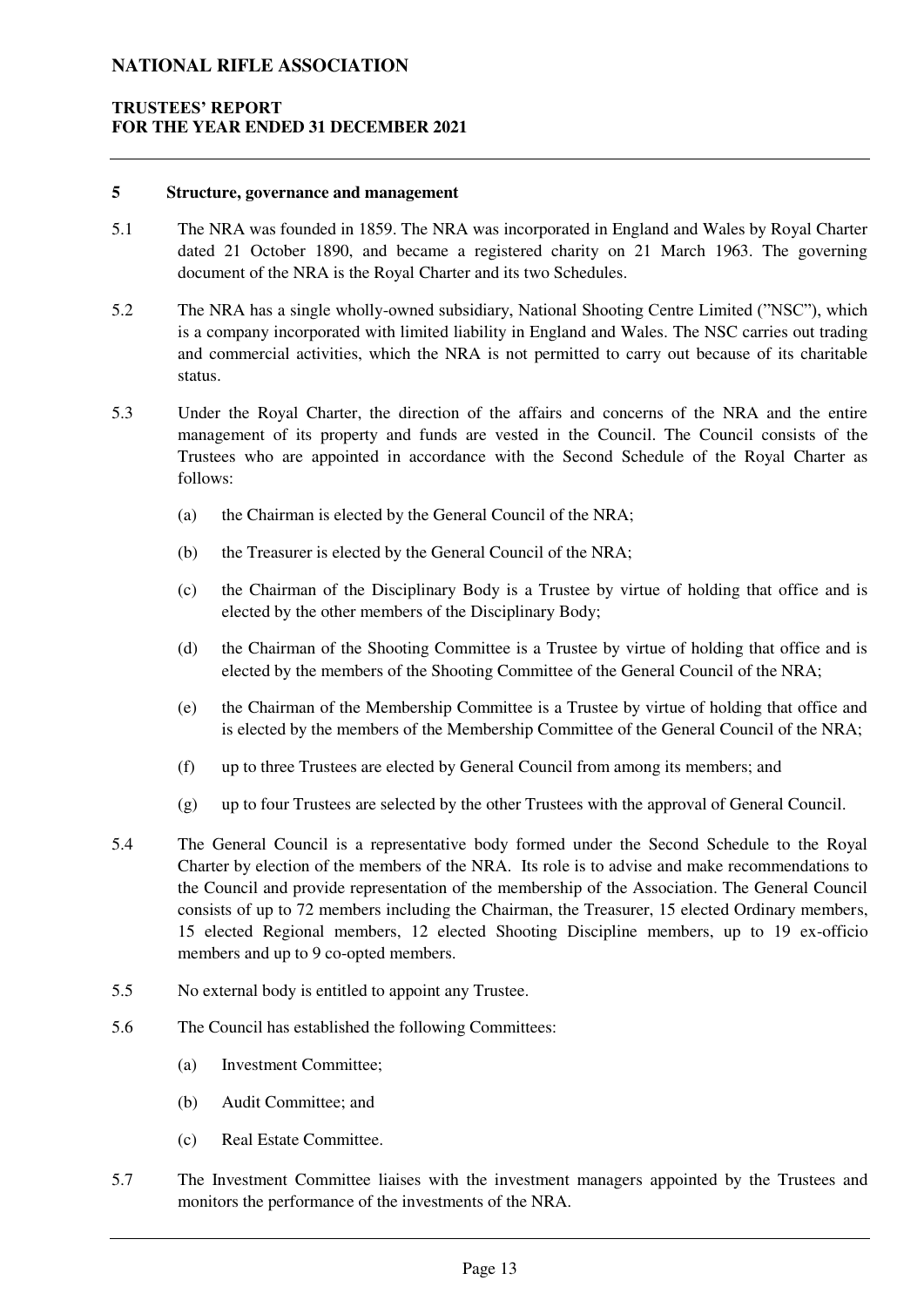### **TRUSTEES' REPORT FOR THE YEAR ENDED 31 DECEMBER 2021**

- 5.8 Trustees review and approve the Secretary General's remuneration each year.
- 5.9 The Audit Committee liaises with the auditors of the NRA and is involved in the preparation and oversight of the annual audit of the NRA.
- 5.10 The Real Estate Committee provides advice, guidance and recommendations at the request of the professional staff of the NRA in relation to the granting, administration and renewal of leases, monitors the process of granting and renewing leases and the administration of leases during their term and advises the Trustees on strategy and policy in relation to the management of the real estate of the NRA.
- 5.11 The Trustees are all volunteers. The NRA has a full time Secretary General supported by other professional staff tasked with the day-to-day running of the NRA.
- 5.12 The Secretary-General also serves as Chief Executive of NSC. A number of employees of the NRA are seconded to NSC. NSC pays NRA for the services of those employees under the secondment provisions of a co-operation agreement between the NRA and the NSC.
- 5.13 The NSC board includes a minimum of one independent director in accordance with guidance from the Charity Commission. A director is "independent" for these purposes if he or she is not a Trustee or an employee of the NRA. The NSC obtains independent professional advice when its directors consider it is appropriate to do so.
- 5.14 As part of the process for the induction of new trustees, each Trustee:
	- (a) signs the Code of Conduct and Confidentiality Undertaking to agree to their terms;
	- (b) completes a register of interests as part of the management of conflict of interests;
	- (c) receives a detailed briefing upon appointment including an explanation of the proceedings of Council and the duties of trustees;
	- (d) receives a copy of the Charity Commission publication *The essential trustee: what you need to know, what you need to do* (CC3); and
	- (e) receives a detailed tour of the Bisley Camp, which represent the key landholdings of the NRA.
- 5.15 The NRA co-operates closely with the NSC under the terms of a co-operation agreement. That agreement deals with such matters as gift aid payments by NSC to NRA, the conduct of business by NSC, financial reporting, the secondment of NRA staff to NSC and data protection issues.

#### **6 Reference and Administrative Details**

- 6.1 The NRA is registered as a charity under the name "National Rifle Association". The NRA does not use any other name apart from the abbreviation "NRA" or "the Association".
- 6.2 The charity registration number of the NRA is 219858 and it has two company registration numbers: RC000372 for National Rifle Association and RC000791 for The National Rifle Association. The NRA is not registered in any jurisdiction other than England and Wales.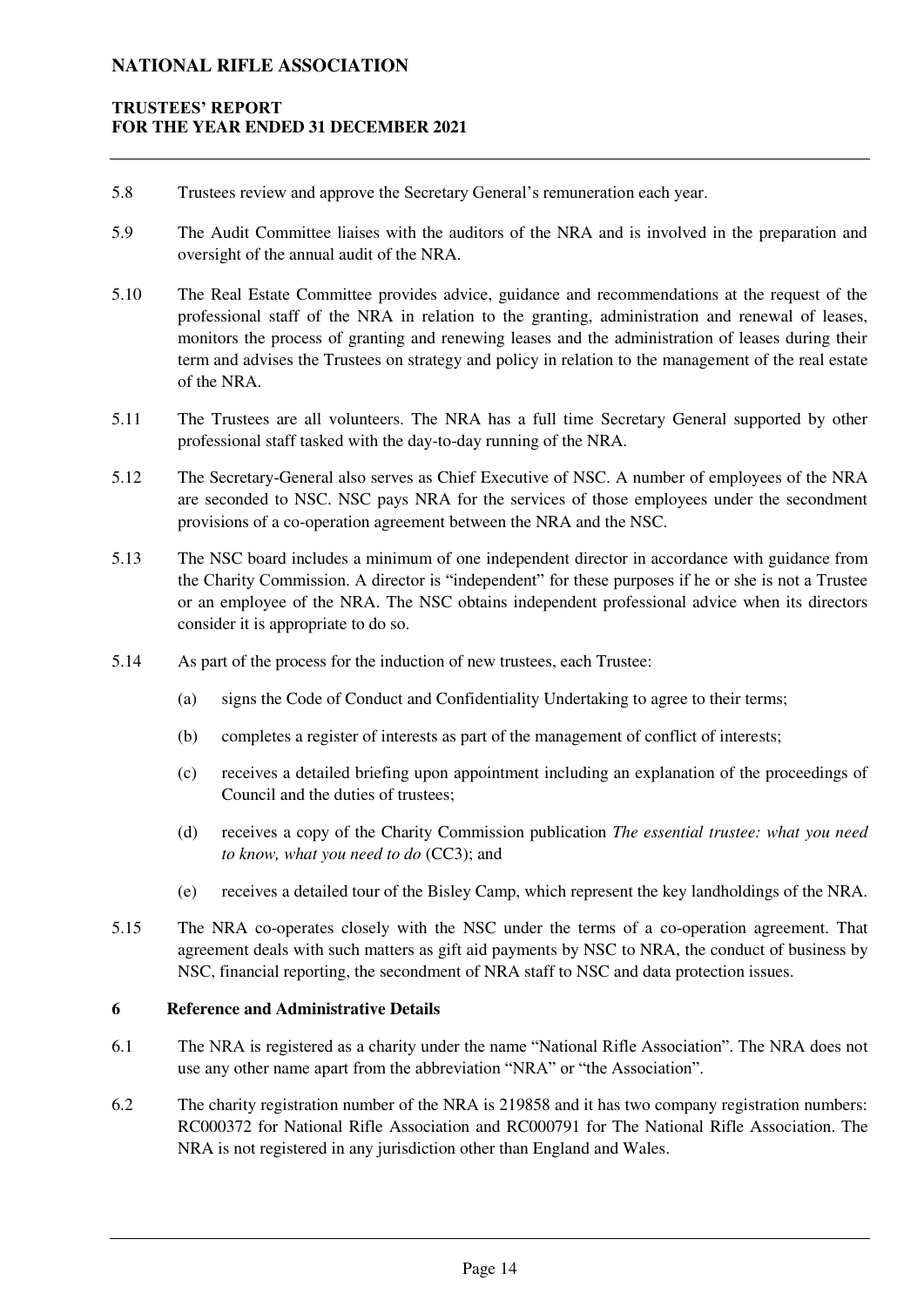### **TRUSTEES' REPORT FOR THE YEAR ENDED 31 DECEMBER 2021**

- 6.3 The principal office of the NRA is at Bisley Camp, Brookwood, Surrey GU24 0PB. As a Royal Charter company, the NRA does not have a registered office address.
- 6.4 The Trustees in office at the date this report was approved or who served as a Trustee during the reporting period are:

David Lacey (Chairman)

Andrew Reynolds (Treasurer)

Gary Alexander

Alice Gran (appointed Sept 2021)

Nick Brasier

Thomas Putt

Robert Bruce

Andrew Nebel

Reg Roberts

Julia Hilger-Ellis

Charles Dickenson

- 6.5 The NRA has no corporate trustees.
- 6.6 No person holds the title to property belonging to the NRA as custodian, trustee or nominee except the Investment Managers named below, who hold certain investments as nominee for the NRA.
- 6.7 No person who served as a Trustee holds any title to property belonging to the NRA.
- 6.8 The Trustees engaged the following professionals during 2021:

| Solicitors: | Moore Barlow LLP, 55 Quarry Street, Guildford,                              |  |  |  |  |
|-------------|-----------------------------------------------------------------------------|--|--|--|--|
| (a)         | Surrey GUI 3UE                                                              |  |  |  |  |
|             | Bates Wells & Braithwaite London LLP, 2-6<br>Cannon Street, London EC4M 6YH |  |  |  |  |
|             | Farrer & Co LLP, 66 Lincoln's Inn Fields,<br>Holborn, London WC2A 3LH       |  |  |  |  |
| Auditors:   | Haysmacintyre LLP, Chartered Accountants, 10                                |  |  |  |  |
| (b)         | Queen Street Place, London EC4R 1AG                                         |  |  |  |  |
| Surveyors:  | Vail Williams LLP, 550 Thames Valley Park                                   |  |  |  |  |
| (c)         | Drive, Reading, Berkshire RG6 1PT                                           |  |  |  |  |
|             | Gascoignes, Gillingham House, 2 Pannells Ct,                                |  |  |  |  |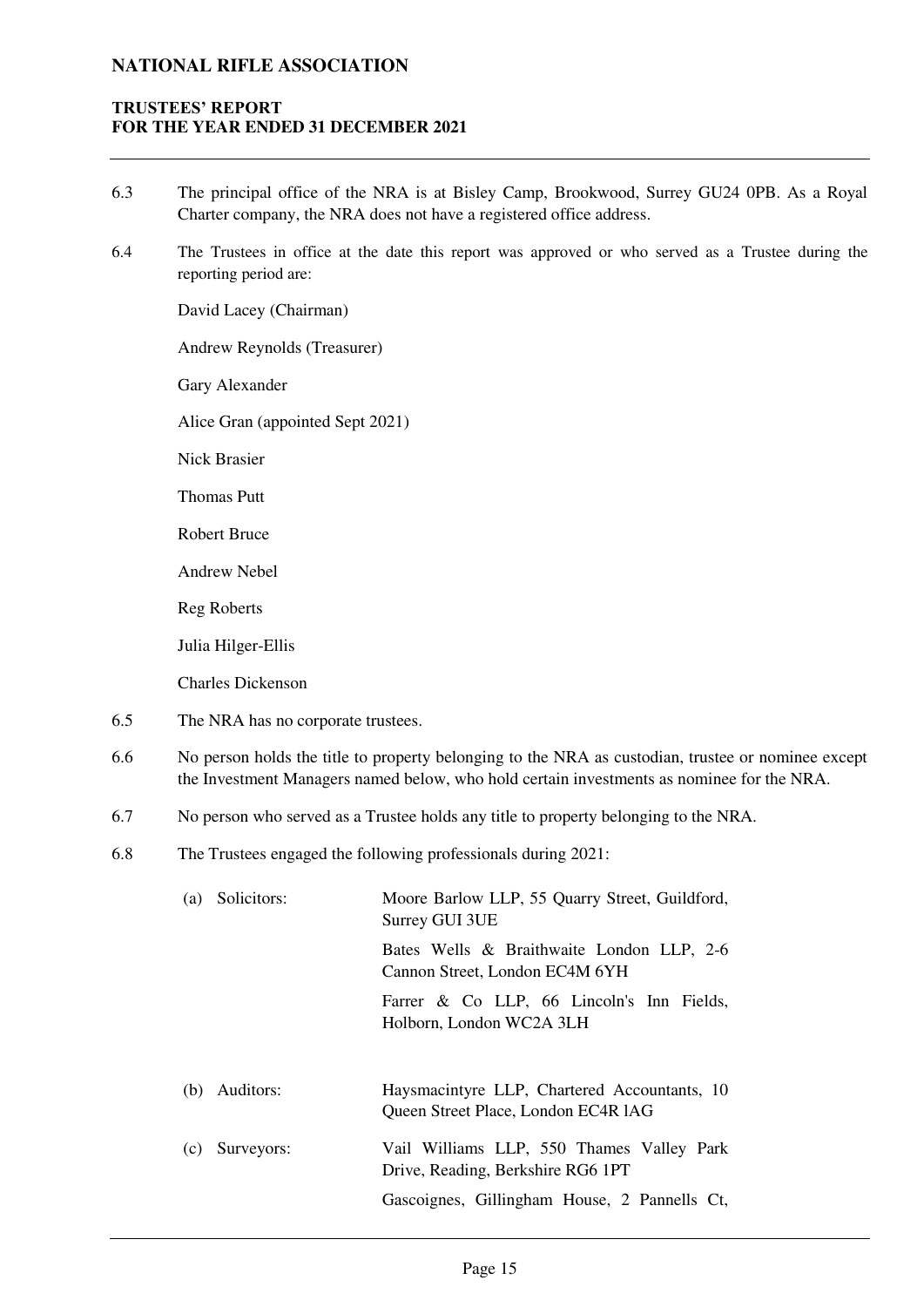### **TRUSTEES' REPORT FOR THE YEAR ENDED 31 DECEMBER 2021**

|     | (d) Bankers:            | Barclays Bank PLC, Town Gate House, Church<br>Street East, Woking, Surrey GU21 1AE          |
|-----|-------------------------|---------------------------------------------------------------------------------------------|
| (e) | Investment<br>Managers: | Invested Wealth & Investment Ltd, 43 London<br>Road, Reigate, Surrey RH2 9PW                |
|     |                         | Philip J Milton & Company Plc, Sterling House,<br>17 Joy Street, Barnstaple, Devon EX31 1HE |

Guildford GU1 4EU

- 6.9 The following key senior members of staff, who are the Executive of the NRA, are or have been responsible for the day-to-day management of the charity, and its subsidiary undertaking, National Shooting Centre Limited, in the course of 2021:
	- (a) Andrew Mercer, Secretary General of the NRA and Chief Executive of the NSC; and
	- (b) Ray Hutchings, Head of Support Services of the NRA

#### **7 Exemptions from Disclosure**

The Trustees have not requested authority from the Charity Commission for England and Wales to omit any information from this report.

#### **8 Funds held as custodian trustee on behalf of others**

No Trustee is acting as custodian trustees. The NRA acts as custodian, managing a bank account on behalf of ICFRA (International Confederation of Fullbore Rifle Associations) members' funds belonging to the Beneficial Owners.

#### **9 Auditors**

- 9.1 Haysmacintyre LLP have confirmed their willingness to be reappointed as auditors for the next year.
- 9.2 The Trustees at the date of approval of this Trustees' Annual Report confirm that so far as each of them is aware, there is no relevant audit information of which the NRA's auditors are unaware, and the Trustees have taken all steps that they ought to have taken to make themselves aware of any relevant audit information and to establish that the auditors are aware of that information.

### **10 Trustees' responsibilities in the preparation of financial statements**

- 10.1 The trustees are responsible for preparing the Annual Report and the financial statements in accordance with applicable law and United Kingdom Accounting Standards (United Kingdom Generally Accepted Accounting Practice), including Financial Reporting Standard 102.
- 10.2 The law applicable to charities in England and Wales requires the trustees to prepare financial statements for each financial year which give a true and fair view of the state of affairs of the group and the charity and of incoming resources and application of those resources, including income and expenditure for that period. In preparing those financial statements, the trustees are required to:
	- Select suitable accounting policies and then apply them consistently;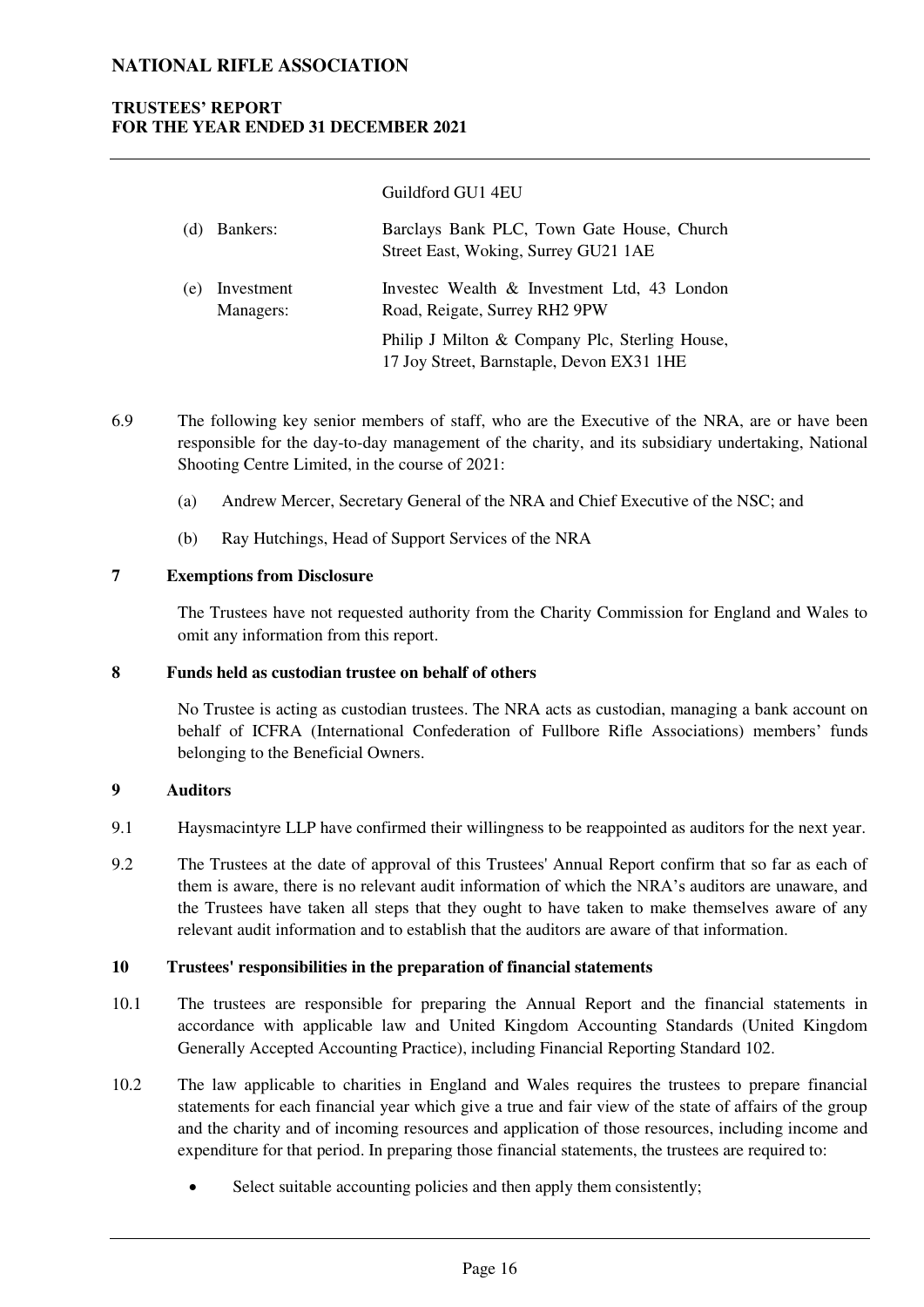### **TRUSTEES' REPORT FOR THE YEAR ENDED 31 DECEMBER 2021**

- Observe the methods and principles of the Charities Statement of Recommended Practice (SORP);
- Make judgements and accounting estimates that are reasonable and prudent;
- State whether applicable accounting standards have been followed, subject to any material departures disclosed and explained in the financial statements; and
- Prepare the financial statements on a going concern basis unless it is inappropriate to presume that the group will continue in operation.
- 10.3 The trustees are responsible for keeping proper accounting records, which disclose with reasonable accuracy at any time the financial position of the charity and to enable them to ensure that the financial statements comply with the requirements of the Charities Act 2011, the Charity (Accounts and Reports) Regulations 2008 and the provisions of the Royal Charter. They are also responsible for safeguarding the assets of the charity, and hence for taking reasonable steps for the prevention and detection of fraud and other irregularities.
- 10.4 The trustees are responsible for the maintenance and integrity of the charity and financial information included on the charity's website. Legislation in the United Kingdom governing the preparation and dissemination of financial statements may differ from legislation in other jurisdictions.

This report was approved by the Trustees on 23 April 2022 and was signed on their behalf by the Chairman.

…………………………….. [David Lacey](https://haysmacintyre.eu1.adobesign.com/verifier?tx=CBJCHBCAABAA-DDmeZYKjM0QrPSsoDuOARcAlZUfmLIg)

David Lacey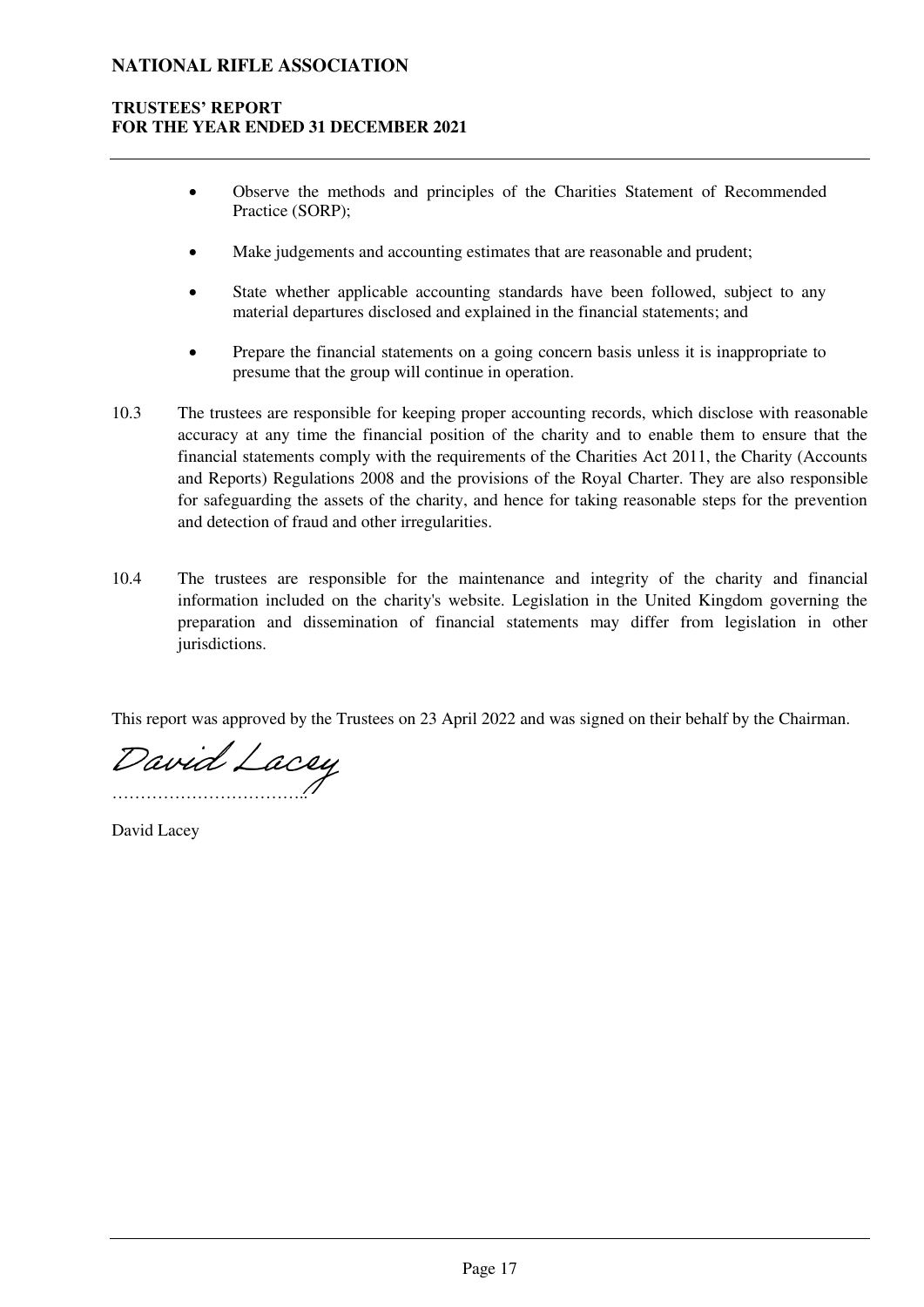#### **INDEPENDENT AUDITOR'S REPORT TO THE TRUSTEES FOR THE YEAR ENDED 31 DECEMBER 2021**

#### **Opinion**

We have audited the financial statements of National Rifle Association for the year ended 31 December 2021 which comprise the consolidated statement of financial activities, group and parent charity balance sheets, consolidated cash flow statement and notes to the financial statements, including a summary of significant accounting policies. The financial reporting framework that has been applied in their preparation is applicable law and United Kingdom Accounting Standards, including Financial Reporting Standard 102 *The Financial Reporting Standard applicable in the UK and Republic of Ireland* (United Kingdom Generally Accepted Accounting Practice).

In our opinion, the financial statements:

- give a true and fair view of the state of the group's and of the parent charity's affairs as at 31 December 2021 and of the group's net movement in funds for the year then ended;
- have been properly prepared in accordance with United Kingdom Generally Accepted Accounting Practice; and
- have been prepared in accordance with the requirements of the Charities Act 2011.

#### **Basis for opinion**

We have been appointed as auditor under section 144 of the Charities Act 2011 and report in accordance with the Act and relevant regulations made or having effect thereunder. We conducted our audit in accordance with International Standards on Auditing (UK) (ISAs (UK)) and applicable law. Our responsibilities under those standards are further described in the Auditor's responsibilities for the audit of the financial statements section of our report. We are independent of the group in accordance with the ethical requirements that are relevant to our audit of the financial statements in the UK, including the FRC's Ethical Standard, and we have fulfilled our other ethical responsibilities in accordance with these requirements. We believe that the audit evidence we have obtained is sufficient and appropriate to provide a basis for our opinion.

#### **Conclusions relating to going concern**

In auditing the financial statements, we have concluded that the trustees' use of the going concern basis of accounting in the preparation of the financial statements is appropriate.

Based on the work we have performed, we have not identified any material uncertainties relating to events or conditions that, individually or collectively, may cast significant doubt on the group's ability to continue as a going concern for a period of at least twelve months from when the financial statements are authorised for issue.

Our responsibilities and the responsibilities of the trustees with respect to going concern are described in the relevant sections of this report.

#### **Other information**

The trustees are responsible for the other information. The other information comprises the information included in the trustees' report and the Chairman's statement. Our opinion on the financial statements does not cover the other information and, except to the extent otherwise explicitly stated in our report, we do not express any form of assurance conclusion thereon.

In connection with our audit of the financial statements, our responsibility is to read the other information and, in doing so, consider whether the other information is materially inconsistent with the financial statements or our knowledge obtained in the audit or otherwise appears to be materially misstated. If we identify such material inconsistencies or apparent material misstatements, we are required to determine whether there is a material misstatement in the financial statements or a material misstatement of the other information. If, based on the work we have performed, we conclude that there is a material misstatement of this other information, we are required to report that fact. We have nothing to report in this regard.

#### **Matters on which we are required to report by exception**

We have nothing to report in respect of the following matters in relation to which the Charities (Accounts and Reports) Regulations 2008 require us to report to you if, in our opinion:

- adequate accounting records have not been kept by the parent charity; or
- sufficient accounting records have not been kept; or
- the parent charity financial statements are not in agreement with the accounting records and returns; or
- we have not received all the information and explanations we require for our audit.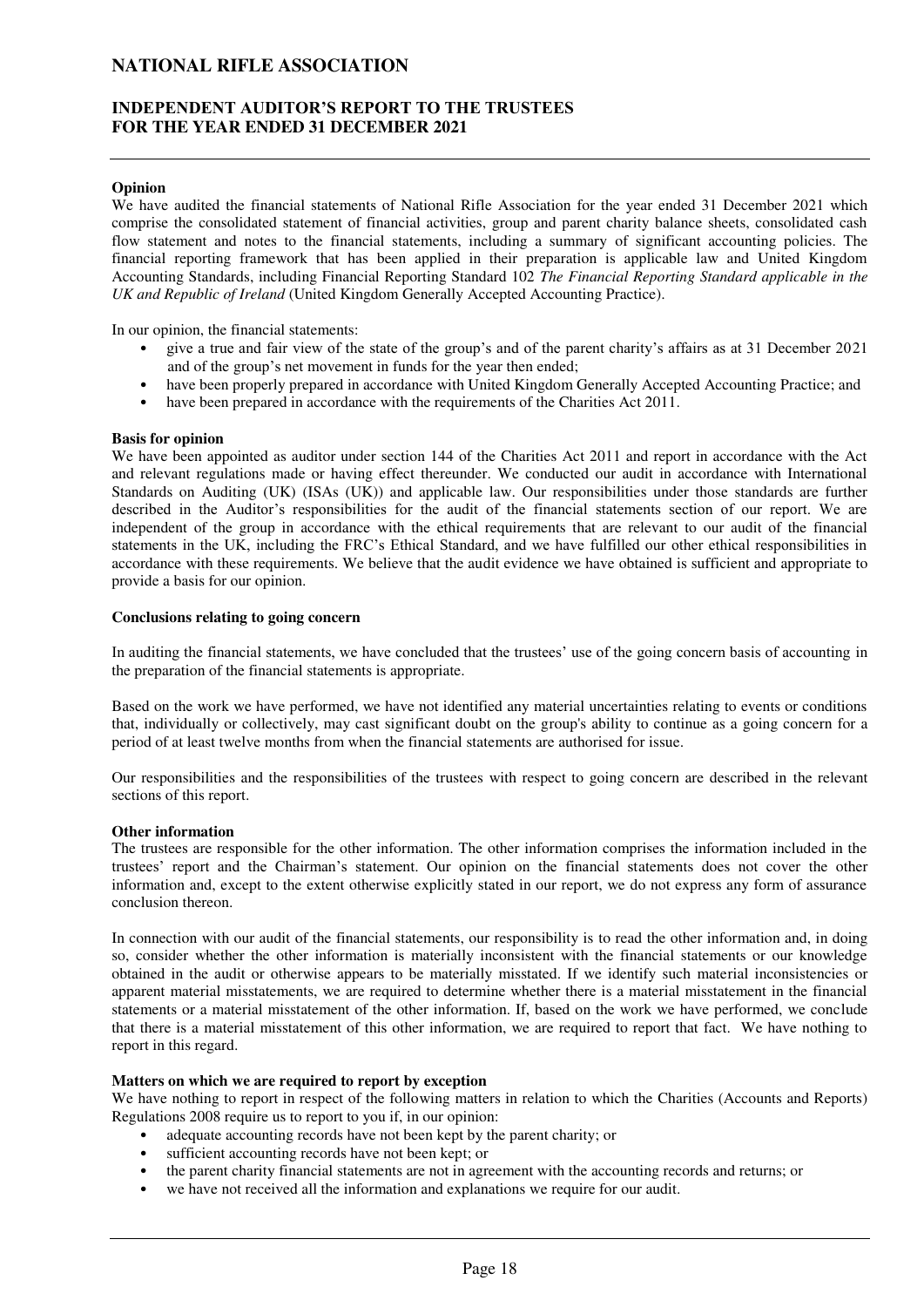### **INDEPENDENT AUDITOR'S REPORT TO THE TRUSTEES** (continued) **FOR THE YEAR ENDED 31 DECEMBER 2021**

#### **Responsibilities of trustees for the financial statements**

As explained more fully in the trustees' responsibilities statement set out on pages 16 and 17, the trustees are responsible for the preparation of the financial statements and for being satisfied that they give a true and fair view, and for such internal control as the trustees determine is necessary to enable the preparation of financial statements that are free from material misstatement, whether due to fraud or error.

In preparing the financial statements, the trustees are responsible for assessing the group's and the parent charity's ability to continue as a going concern, disclosing, as applicable, matters related to going concern and using the going concern basis of accounting unless the trustees either intend to liquidate the group or the parent charity or to cease operations, or have no realistic alternative but to do so.

#### **Auditor's responsibilities for the audit of the financial statements**

Our objectives are to obtain reasonable assurance about whether the financial statements as a whole are free from material misstatement, whether due to fraud or error, and to issue an auditor's report that includes our opinion. Reasonable assurance is a high level of assurance, but is not a guarantee that an audit conducted in accordance with ISAs (UK) will always detect a material misstatement when it exists. Misstatements can arise from fraud or error and are considered material if, individually or in the aggregate, they could reasonably be expected to influence the economic decisions of users taken on the basis of these financial statements.

Irregularities, including fraud, are instances of non-compliance with laws and regulations. We design procedures in line with our responsibilities, outlined above, to detect material misstatements in respect of irregularities, including fraud. The extent to which our procedures are capable of detecting irregularities, including fraud is detailed below:

Based on our understanding of the group and the environment in which it operates, we identified that the principal risks of non-compliance with laws and regulations related to those standard to royal charter charities, and we considered the extent to which non-compliance might have a material effect on the financial statements. We also considered those laws and regulations that have a direct impact on the preparation of the financial statements such as the Companies Act 2006, Charities Act 2011, income tax, payroll tax and sales tax.

We evaluated management's incentives and opportunities for fraudulent manipulation of the financial statements (including the risk of override of controls), and determined that the principal risks were related to posting inappropriate journal entries to revenue and management bias in accounting estimates. Audit procedures performed by the engagement team included:

- Inspecting correspondence with regulators and tax authorities;
- Discussions with management including consideration of known or suspected instances of non-compliance with laws and regulation and fraud;
- Evaluating management's controls designed to prevent and detect irregularities;
- Identifying and testing journals, in particular journal entries posted with unusual account combinations, postings by unusual users or with unusual descriptions; and
- Challenging assumptions and judgements made by management in their critical accounting estimates

A further description of our responsibilities for the audit of the financial statements is located on the Financial Reporting Council's website at: [www.frc.org.uk/auditorsresponsibilities](http://www.frc.org.uk/auditorsresponsibilities). This description forms part of our auditor's report.

#### **Use of our report**

This report is made solely to the charity's trustees, as a body, in accordance with section 144 of the Charities Act 2011 and regulations made under section 154 of that Act. Our audit work has been undertaken so that we might state to the charity's trustees those matters we are required to state to them in an Auditor's report and for no other purpose. To the fullest extent permitted by law, we do not accept or assume responsibility to anyone other than the charity's trustees as a body for our audit work, for this report, or for the opinions we have formed.

Hayomacintyra LLP

Date: 25 April 2022

Haysmacintyre LLP 10 Queen Street Place Statutory Auditors London<br>
EC4R 1AG EC4R 1AG

Haysmacintyre LLP is eligible to act as an auditor in terms of section 1212 of the Companies Act 2006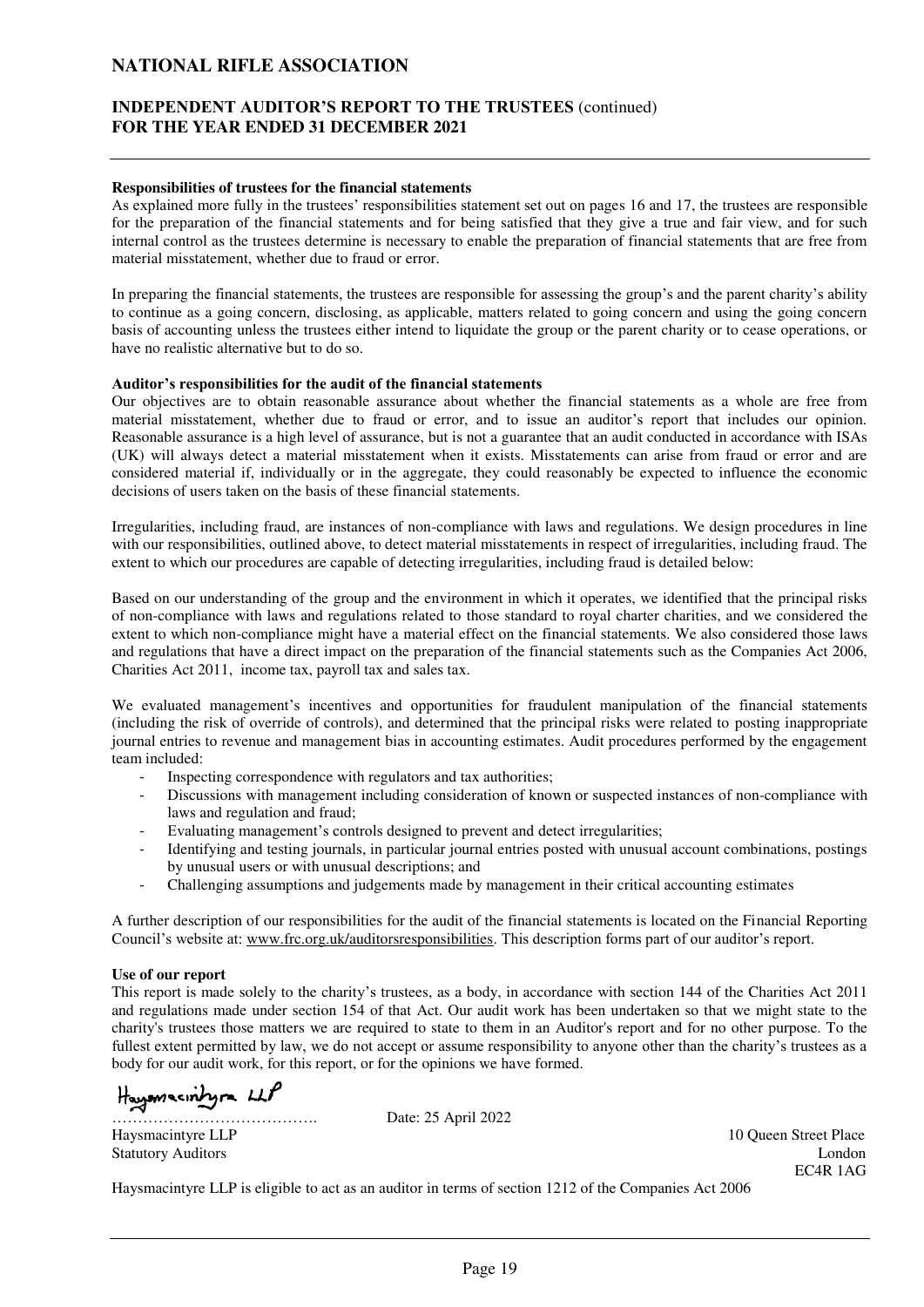#### **CONSOLIDATED STATEMENT OF FINANCIAL ACTIVITIES (including an Income & Expenditure Account) FOR THE YEAR ENDED 31 DECEMBER 2021**

|                                                                                      | <b>Notes</b>     | <b>Unrestricted</b><br><b>Funds</b><br>£ | <b>Restricted</b><br><b>Funds</b><br>£ | <b>Endowment</b><br><b>Funds</b><br>£ | 2021<br><b>Total</b><br>£ | 2020<br><b>Total</b><br>£ |
|--------------------------------------------------------------------------------------|------------------|------------------------------------------|----------------------------------------|---------------------------------------|---------------------------|---------------------------|
| <b>Income and endowments</b><br>from:                                                |                  |                                          |                                        |                                       |                           |                           |
| Donations and legacies<br>Other trading activities:                                  | 1                | 1,280,586                                | 3,521                                  |                                       | 1,284,107                 | 1,621,322                 |
| - Operations                                                                         | $\boldsymbol{2}$ | 3,416,730                                |                                        |                                       | 3,416,730                 | 2,364,575                 |
| - Estate                                                                             | 3                | 1,794,588                                |                                        |                                       | 1,794,588                 | 1,579,733                 |
| Investments                                                                          |                  |                                          | 4,738                                  | 7,335                                 | 12,073                    | 12,969                    |
| Charitable shooting activities                                                       | 4                | 959,082                                  |                                        |                                       | 959,082                   | 168,779                   |
| <b>Total income</b>                                                                  |                  | 7,450,986                                | 8,259                                  | 7,335                                 | 7,466,580                 | 5,747,378                 |
| <b>Expenditure on:</b><br>Raising funds:<br>- Operations                             | 2                | 3,570,297                                |                                        |                                       | 3,570,297                 | 3,136,963                 |
|                                                                                      |                  |                                          |                                        |                                       |                           |                           |
| - Estate                                                                             | 5                | 1,096,365                                |                                        |                                       | 1,096,365                 | 1,216,581                 |
| Charitable shooting activities                                                       | 6                | 1,993,540                                | 209                                    | 7,335                                 | 2,001,084                 | 1,823,147                 |
| <b>Total expenditure</b>                                                             |                  | 6,660,202                                | 209                                    | 7,335                                 | 6,667,746                 | 6,176,691                 |
| Gains/losses on investments                                                          | 13               |                                          | 19,985                                 | 26,775                                | 46,760                    | 2,773                     |
| Net movement in funds                                                                | 8                | 790,784                                  | 28,035                                 | 26,775                                | 845,594                   | (426,540)                 |
| <b>Reconciliation of funds</b><br>Fund balances brought forward<br>at 1 January 2021 |                  | 7,443,322                                | 258,858                                | 370,714                               | 8,072,894                 | 8,499,434                 |
|                                                                                      |                  |                                          |                                        |                                       |                           |                           |
| <b>Total funds carried forward</b><br>at 31 December 2021                            |                  | 8,234,106                                | 286,893                                | 397,489                               | 8,918,488                 | 8,072,894                 |

All income and expenditure are derived from the group's continuing activities.

No separate Statement of Total Recognised Gains and Losses has been presented as all such gains and losses have been recognised in the Statement of Financial Activities.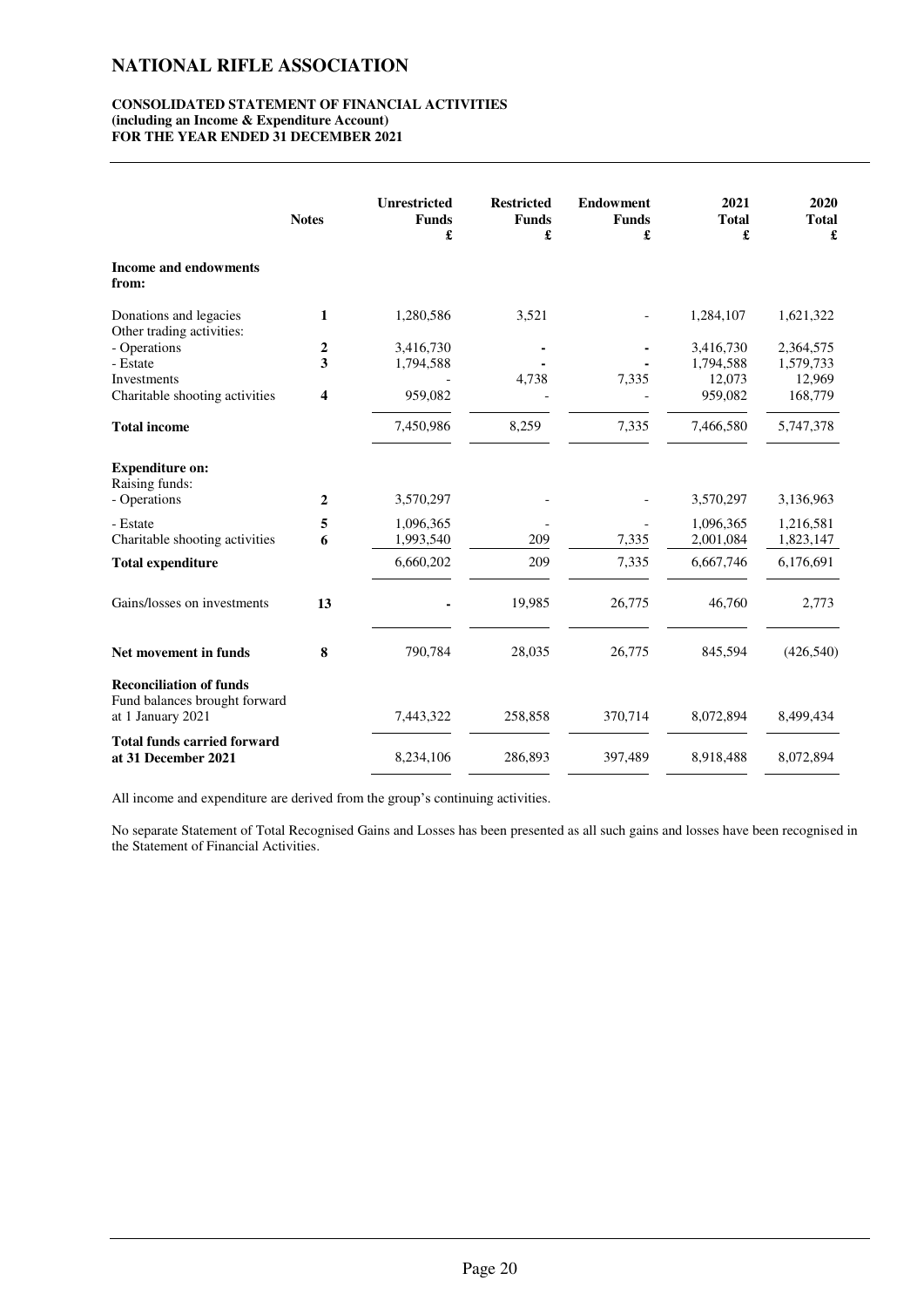#### **CONSOLIDATED STATEMENT OF FINANCIAL ACTIVITIES (including an Income & Expenditure Account) FOR THE YEAR ENDED 31 DECEMBER 2020**

|                                                                                      | <b>Notes</b>     | <b>Unrestricted</b><br><b>Funds</b><br>£ | <b>Restricted</b><br><b>Funds</b><br>£ | <b>Endowment</b><br><b>Funds</b><br>£ | 2020<br><b>Total</b><br>£ |
|--------------------------------------------------------------------------------------|------------------|------------------------------------------|----------------------------------------|---------------------------------------|---------------------------|
| <b>Income and endowments</b><br>from:                                                |                  |                                          |                                        |                                       |                           |
| Donations and legacies<br>Other trading activities:                                  | 1                | 1,608,123                                | 13,199                                 |                                       | 1,621,322                 |
| - Operations                                                                         | $\boldsymbol{2}$ | 2,364,575                                |                                        |                                       | 2,364,575                 |
| - Estate                                                                             | 3                | 1,579,733                                |                                        |                                       | 1,579,733                 |
| Investments                                                                          |                  |                                          | 5,383                                  | 7,586                                 | 12,969                    |
| Charitable shooting activities                                                       | 4                | 163,905                                  | 4,874                                  |                                       | 168,799                   |
| <b>Total income</b>                                                                  |                  | 5,716,336                                | 23,456                                 | 7,586                                 | 5,747,378                 |
| <b>Expenditure on:</b><br>Raising funds:                                             |                  |                                          |                                        |                                       |                           |
| - Operations                                                                         | $\overline{2}$   | 3,136,963                                |                                        |                                       | 3,136,963                 |
| - Estate                                                                             | 5                | 1,216,581                                |                                        |                                       | 1,216,581                 |
| Charitable shooting activities                                                       | 6                | 1,809,295                                | 6,266                                  | 7,586                                 | 1,823,147                 |
| <b>Total expenditure</b>                                                             |                  | 6,162,839                                | 6,266                                  | 7,586                                 | 6,176,691                 |
| Gains on investments                                                                 | 13               |                                          | (1,127)                                | 3,900                                 | 2,773                     |
| Net movement in funds                                                                | 8                | (446, 503)                               | 16,063                                 | 3,900                                 | (426,540)                 |
| <b>Reconciliation of funds</b><br>Fund balances brought forward<br>at 1 January 2020 |                  | 7,889,825                                | 242,795                                | 366,814                               | 8,499,434                 |
| <b>Total funds carried forward</b><br>at 31 December 2020                            |                  | 7,443,322                                | 258,858                                | 370,714                               | 8,072,894                 |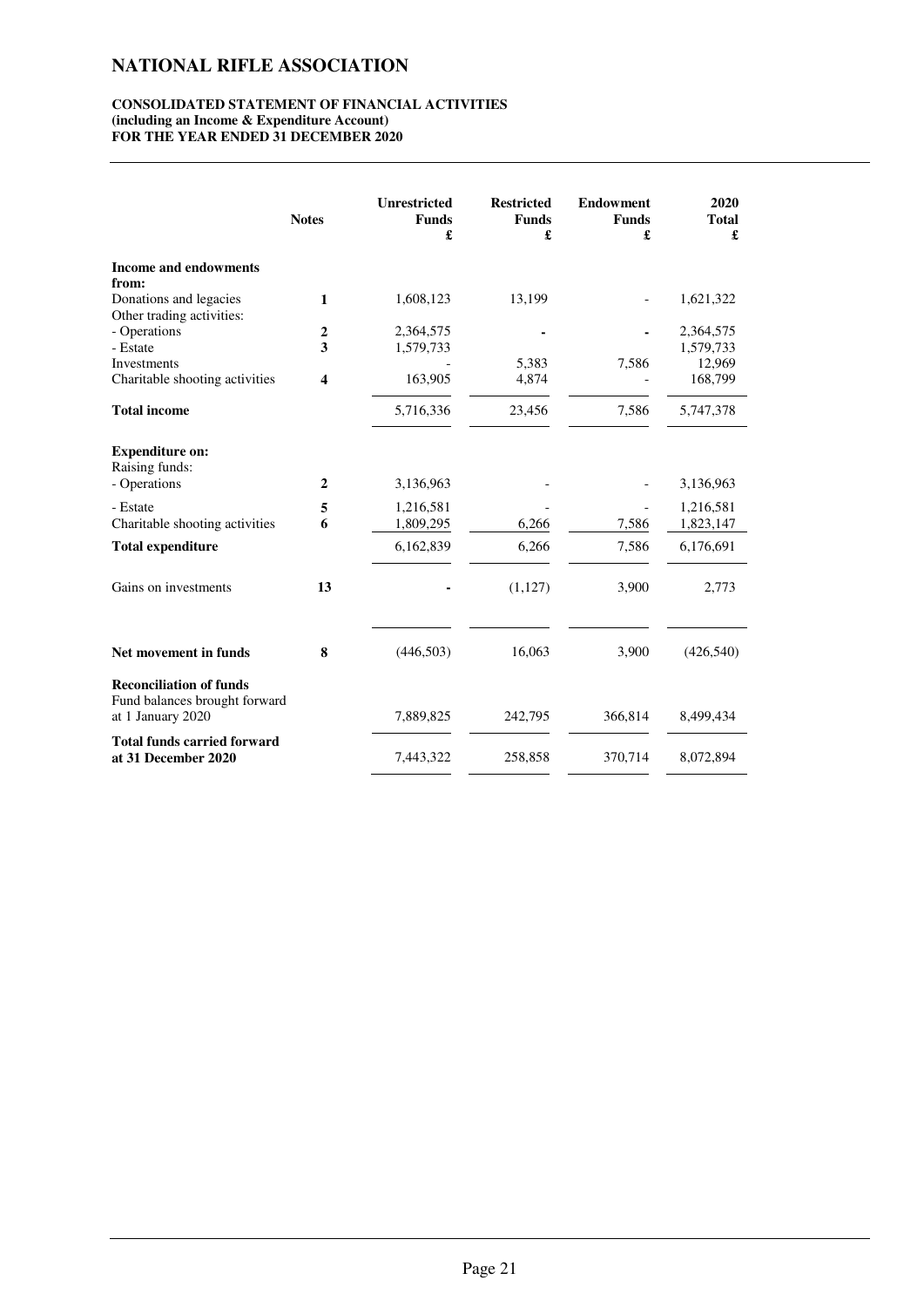#### **GROUP AND CHARITY BALANCE SHEETS AS AT 31 DECEMBER 2021**

|                                                              | <b>Notes</b> | Group<br>2021<br>£ | Group<br>2020<br>£ | Charity<br>2021<br>£ | Charity<br>2020<br>£ |
|--------------------------------------------------------------|--------------|--------------------|--------------------|----------------------|----------------------|
| <b>Tangible fixed assets</b>                                 |              |                    |                    |                      |                      |
| <b>Fixed assets</b>                                          | 11           | 8,934,398          | 8,959,114          | 6,322,944            | 6,562,656            |
| Intangible assets                                            | 12           | 473,673            | 528,328            | 473,673              | 528,328              |
| Investments                                                  | 13           | 555,011            | 508,251            | 643,399              | 596,639              |
| Social investments:<br>loans<br>to<br>clubs $> 1$ year       | 14           |                    | 3,000              |                      | 3,000                |
|                                                              |              | 9,963,082          | 9,998,693          | 7,440,016            | 7,690,623            |
| <b>Current assets</b>                                        |              |                    |                    |                      |                      |
| Social<br>investments:<br>loans<br>to<br>clubs $\leq 1$ year | 14           | 3,000              | 3,000              | 3,000                | 3000                 |
| <b>Stocks</b>                                                | 15           | 316,057            | 489,314            | 26,309               | 35,444               |
| Debtors<br>Cash at bank and in hand                          | 16           | 948,697            | 802,984            | 1,433,165            | 2,200,021            |
|                                                              |              | 836,715            | 266,589            | 619,694              | 177,631              |
|                                                              |              | 2,104,469          | 1,561,887          | 2,082,168            | 2,416,096            |
| <b>Creditors</b>                                             |              |                    |                    |                      |                      |
| Amounts falling due within<br>one year                       | 17           | (2,506,478)        | (2,975,679)        | (1,874,420)          | (2,467,971)          |
| Net current (liabilities) / assets                           |              | (402,009)          | (1,413,792)        | 207,748              | (51, 875)            |
| <b>Total assets less current</b><br><b>Liabilities</b>       |              | 9,561,073          | 8,584,901          | 7,647,764            | 7,638,748            |
| <b>Deferred</b> income                                       | 18           | (642, 585)         | (512,007)          | (330,698)            | (427, 943)           |
| Net assets                                                   |              | 8,918,488          | 8,072,894          | 7,317,066            | 7,210,805            |
| <b>Funds of the Charity</b>                                  |              |                    |                    |                      |                      |
| <b>Unrestricted Funds</b>                                    | 19           | 8,234,106          | 7,443,322          | 6,632,684            | 6,581,233            |
| <b>Restricted Funds</b>                                      |              |                    |                    |                      |                      |
| Overseas Team Fund                                           | 20           | 227,678            | 200,558            | 227,678              | 200,558              |
| Young Shooters Fund                                          | 20           | 59,215             | 58,300             | 59,215               | 58,300               |
| <b>Endowment Fund</b><br><b>Special Prizes Fund</b>          | 21           | 397,489            | 370,714            | 397,489              | 370,714              |
| <b>Total Charity Funds</b>                                   |              | 8,918,488          | 8,072,894          | 7,317,066            | 7,210,805            |

The financial statements on pages 20 to 46 were approved by the Council and authorised for issue on 23 April 2022 and are signed on its behalf by:

[David Lacey](https://haysmacintyre.eu1.adobesign.com/verifier?tx=CBJCHBCAABAA-DDmeZYKjM0QrPSsoDuOARcAlZUfmLIg)

………………………………. [………………………….](https://haysmacintyre.eu1.adobesign.com/verifier?tx=CBJCHBCAABAA-DDmeZYKjM0QrPSsoDuOARcAlZUfmLIg) Chairman of the Council Treasurer

Andrew Reynolds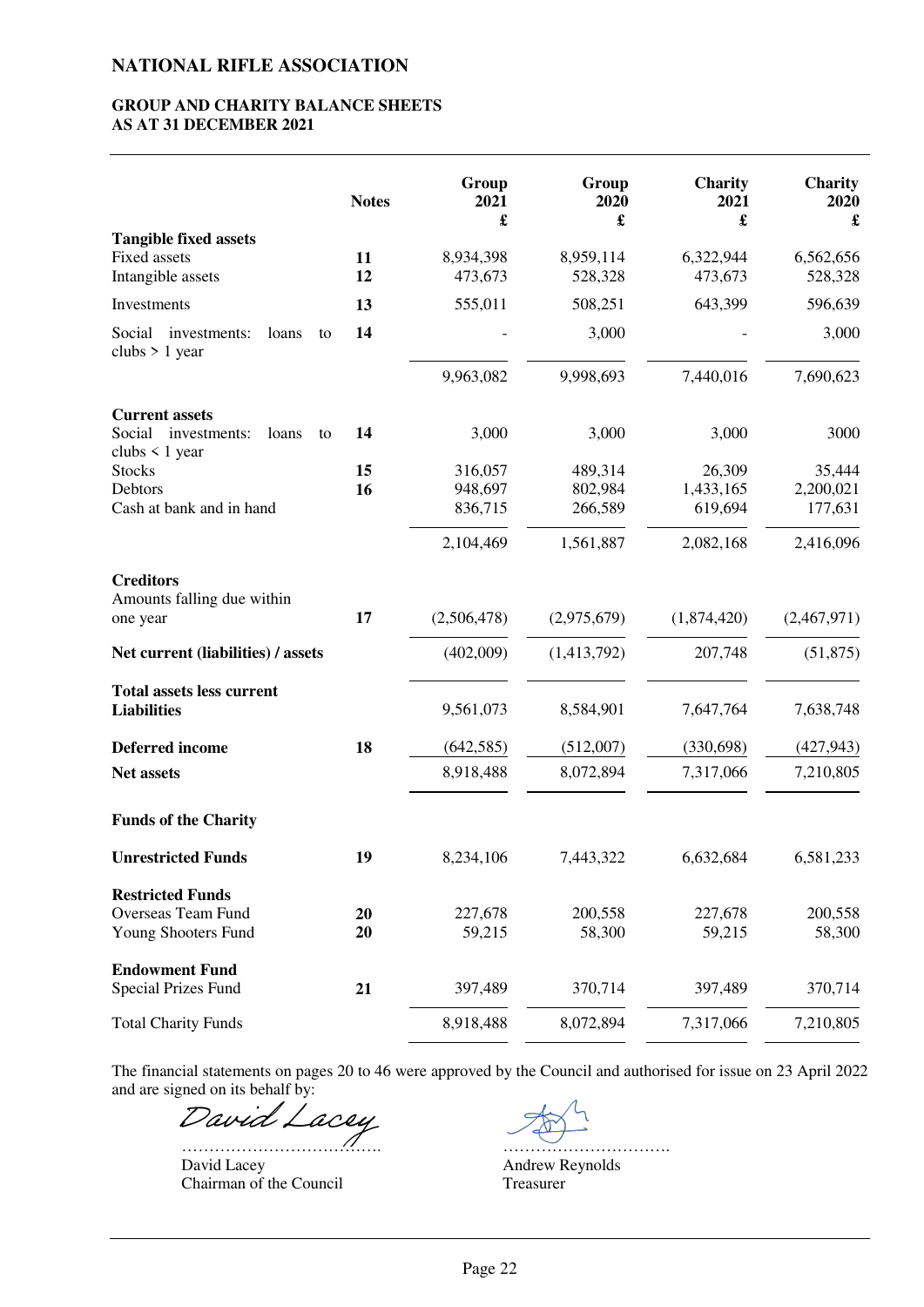### **CONSOLIDATED CASH FLOW STATEMENT FOR THE YEAR ENDED 31 DECEMBER 2021**

|                                                                                             | <b>Note</b> | $\pmb{\mathfrak{L}}$ | 2021<br>£  | £                        | 2020<br>£  |
|---------------------------------------------------------------------------------------------|-------------|----------------------|------------|--------------------------|------------|
| Net cash provided by<br>operating activities                                                | 30          |                      | 1,180,306  |                          | 245,825    |
| <b>Cash flow from operating</b><br>activities:<br><b>Interest Paid</b>                      |             | (5,981)              |            | (6,766)                  |            |
| Net cash provided by (used in)<br>operating activities                                      |             |                      | (5,981)    |                          | (6,766)    |
| <b>Cash flow from investing</b><br>activities:                                              |             |                      |            |                          |            |
| Dividends, interest and rents from<br>investments<br>Proceeds from the sales of             |             | 12,073               |            | 12,969                   |            |
| property, plant and equipment                                                               |             | (320)                |            | 400                      |            |
| Purchase of property, plant and<br>equipment excluding donations<br>Purchase BSG (Goodwill) |             | (212,351)            |            | (392, 413)<br>(546, 546) |            |
| Net cash provided by (used in)<br>investing activities                                      |             |                      | (200, 598) |                          | (925,690)  |
| Change in cash and cash                                                                     |             |                      |            |                          |            |
| equivalents in the reporting period                                                         | 30          |                      | 973,727    |                          | (686, 631) |
| Cash and cash equivalents at the                                                            |             |                      |            |                          |            |
| beginning of the reporting period                                                           | 30          |                      | (137, 012) |                          | 549,619    |
| Cash and cash equivalents at the                                                            |             |                      |            |                          |            |
| end of the reporting period                                                                 | 30          |                      | 836,715    |                          | (137, 012) |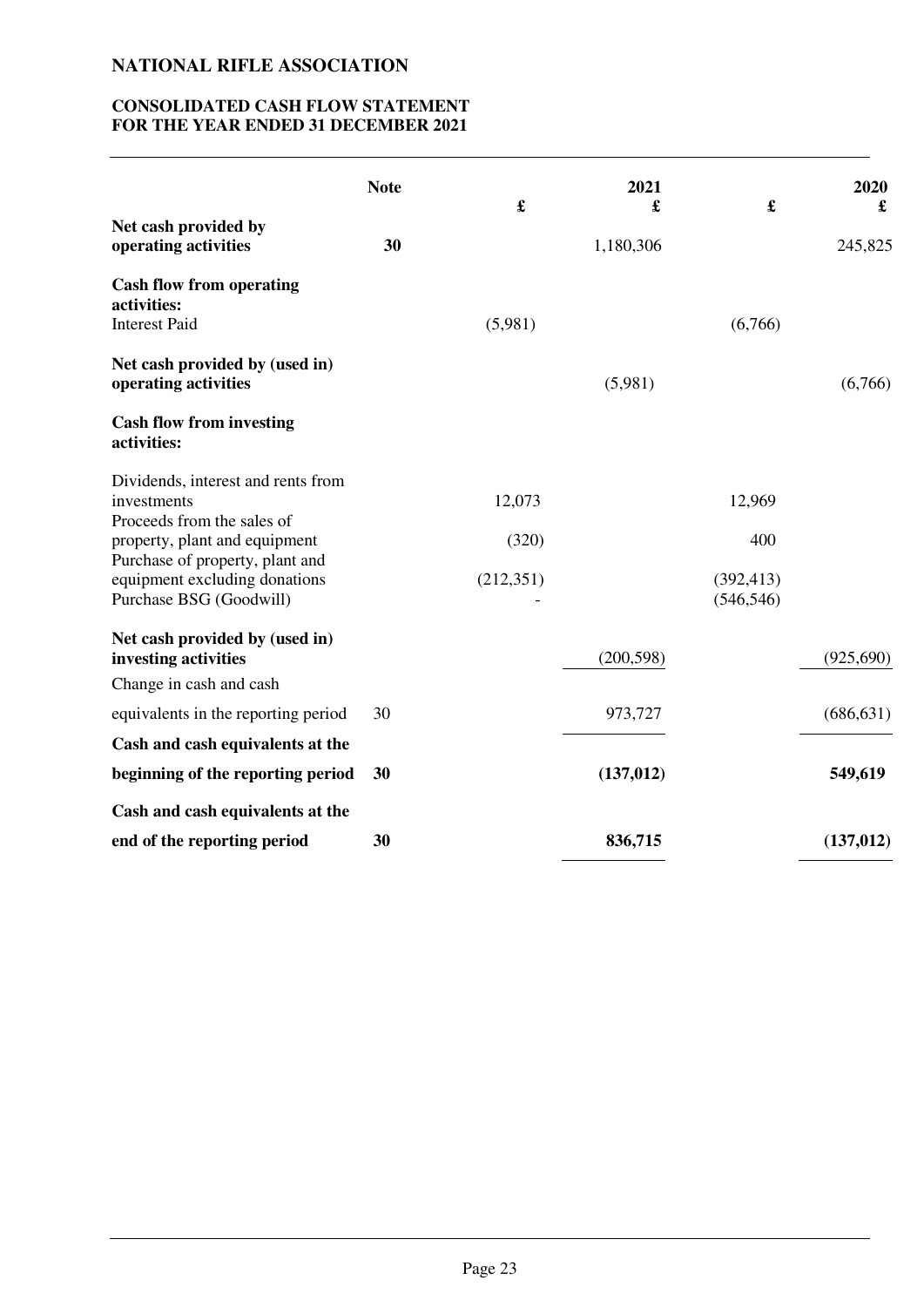### **ACCOUNTING POLICIES FOR THE YEAR ENDED 31 DECEMBER 2021**

The principal accounting policies that have been adopted in the preparation of these accounts are as follows:

#### **Basis of accounting**

The financial statements have been prepared in accordance with United Kingdom Generally Accepted Accounting Practice, including Financial Reporting Standards 102 (FRS102). The financial statements comply with all current statutory requirements, the Royal Charter and By-Laws of the Association. The recommendations in Accounting and Reporting by Charities: Statement of Recommended Practice (FRS102) (second edition effective 1 January 2019) issued by the Charity Commission have been followed. Assets and liabilities are initially recognised under the historical cost convention unless otherwise stated in the relevant accounting policy note.

The National Rifle Association meets the definition of a public benefit entity under FRS102.

### **Preparation of the accounts on a going concern basis**

The Trustees have assessed whether the going concern assumption is appropriate and taken into account all available information about the future, which is at least, but is not limited to, twelve months from the date these financial statements are authorised for issue. In making their assessment, trustees have reviewed detailed forecasts which, given the uncertainties due to the war in Ukraine and COVID-19 pandemic, will be updated regularly. These forecasts have reflected experiences gained in 2021, potential scenarios and management's plans. The trustees consider that the going concern basis for preparation of the charitable group's financial statements remains appropriate. In arriving at this conclusion they have taken into consideration the result in the year ended 31 December 2021, the forecasts to  $31<sup>st</sup>$  May 2023, 2022 monthly accounts, and cash flow projections for the period of twelve months from the date of approval of these accounts. They have also taken into account the substantial positive net assets position of the charitable group, and the uncommitted £1m overdraft facility secured at a 10% LTV ratio.

#### **Basis of consolidation**

These financial statements consolidate the results of the charity and its wholly owned subsidiary undertaking National Shooting Centre Limited. A separate Statement of Financial Activities and Income and Expenditure account for the charity has not been presented because it has taken advantage of the exemption afforded by the Charities SORP.

#### **Income**

All income is included in the statement of financial activities when the charity is entitled to the income, it is probable, and the amount can be quantified with reasonable accuracy. Donations are normally brought into account when received, and are stated gross of any attributable tax recoverable. All grants are credited to income in the period to which they relate. Government and institutional grants are accounted for on a receivable basis in line with the performance model. Donations and grants given for specific purposes are treated as restricted income.

All other income, including investment income, is accounted for on a receivable basis as and when earned.

### **Expenditure**

All expenditure is accounted for on an accruals basis and is allocated as direct costs in the statement of financial activities where the costs can be identified as being directly related to generating funds, to a charitable activity, or to governance matters. Where costs cannot be directly attributed, they have been allocated between cost of raising funds and expenditure on charitable activities. The basis on which support costs have been allocated are set out in note 7.

Since the property at Bisley is the Association's major asset, the income and expenditure relating to the Estate is shown separately.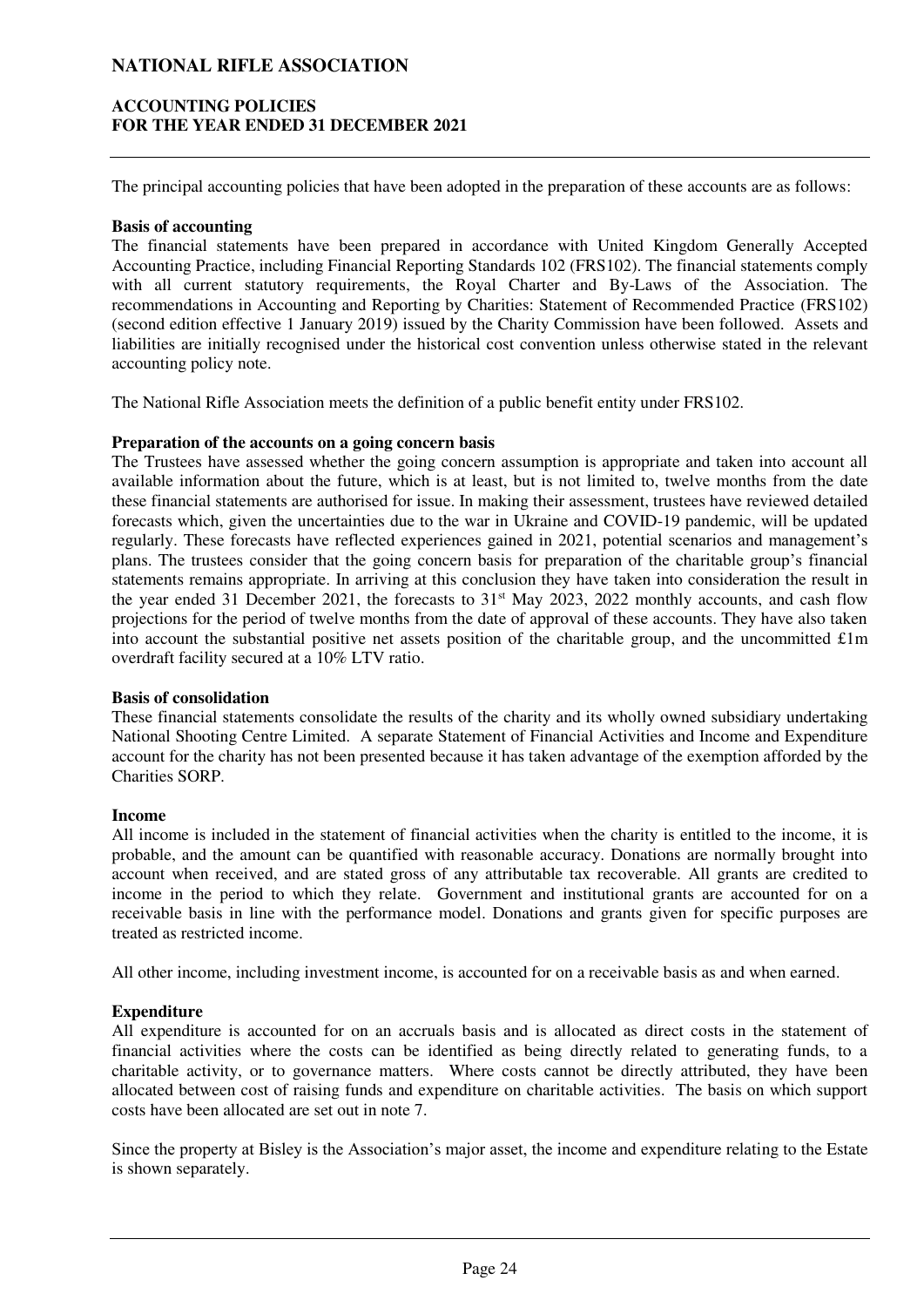### **ACCOUNTING POLICIES** (continued) **FOR THE YEAR ENDED 31 DECEMBER 2021**

#### **Irrecoverable value added tax**

Where expenditure relates to specific events, the relevant irrecoverable Value Added Tax is charged to that event. Irrecoverable Value Added Tax on attributable purchases is charged to Support Costs.

#### **Gift Aid payments**

The charity encourages all donors to provide funds to the group by way of tax efficient Gift Aid payments wherever possible.

#### **Pension contributions**

The group makes contributions into money purchase pension schemes on behalf of certain employees. The assets of the schemes are held separately from those of the group, being invested with independent insurance companies.

The amount charged against income in respect of pension costs and other post-retirement benefits is the contributions payable in the year. Differences between contributions payable in the year and contributions actually paid are shown as either accruals or prepayments in the balance sheet.

#### **Taxation**

The charity does not undertake taxable activities. However, the Association's wholly owned trading subsidiary is liable to UK corporation tax on its profits after deduction of payments made under gift aid.

In respect of the trading subsidiary, deferred tax is recognised in respect of all timing differences that have originated, but not reversed, at the balance sheet date, where transactions or events that result in an obligation to pay more tax in the future or a right to pay less tax in the future have occurred at the balance sheet date. Timing differences are differences between the company's taxable profits and its results as stated in the financial statements.

Deferred tax is measured at the average tax rates that are expected to apply in the periods in which timing differences are expected to reverse, based on tax rates and laws that have been enacted or substantially enacted by the balance sheet date. Deferred tax is measured on a non-discounted basis.

#### **Fixed assets and depreciation**

Individual fixed assets costing more than £500 are capitalised at cost. Fixed assets are held at historic cost less depreciation and are further subject to an annual impairment assessment. Depreciation is recognised through the Statement of Financial Activities on a straight-line basis over their estimated useful lives on the following basis:

| Not depreciated                                 |
|-------------------------------------------------|
| Over the period of the lease                    |
| 2% on cost or valuation                         |
| $2\%, 5\%, 10\%$ or $25\%$ on cost or valuation |
| $25\%$ on cost                                  |
| $10\%$ on cost                                  |
| Not depreciated                                 |
|                                                 |

The NRA maintains a large collection of heritage assets, comprising firearms, trophies, paintings books and ephemera which date back to the formation of the association in 1860. The ephemera comprises of medals, brochures, targets and other objects which reflect the history of target shooting. Due to the size of the collection and limitations on the display area of the museum it is not possible to display the whole of the collection.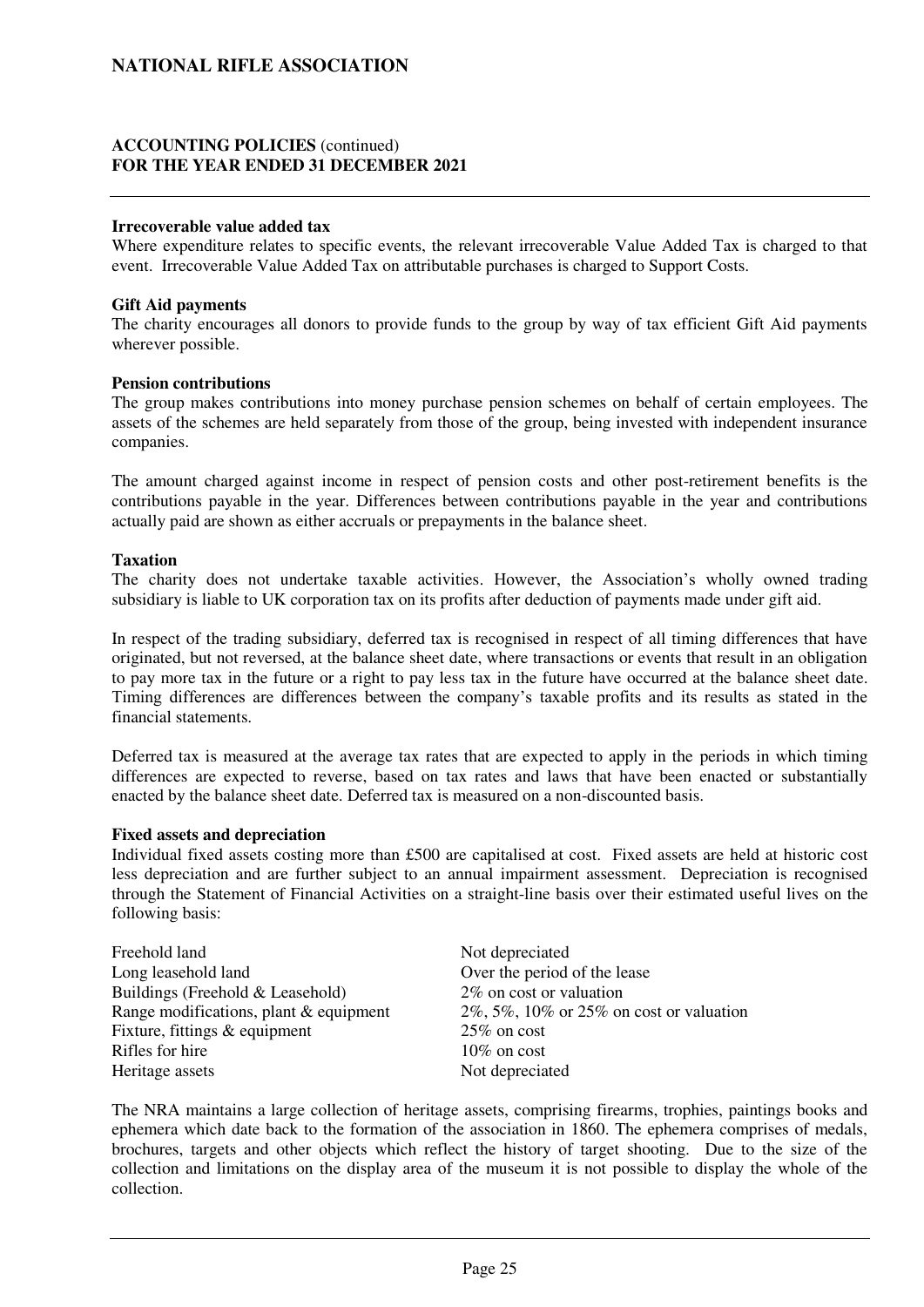### **ACCOUNTING POLICIES** (continued) **FOR THE YEAR ENDED 31 DECEMBER 2021**

Heritage assets which are purchased are reported in the Balance Sheet at cost. Many heritage assets have been donated and therefore have no attributed cost recognised in the balance sheet. They include 689 trophies dating from 1770, plus a number of firearms and other heritage assets stated above. The cost of obtaining professional valuations of donated assets is considered disproportionate to the value gained and so remain off balance sheet.

Acquisitions must meet two requirements, namely being relevant to the history of the NRA; and of sufficient quality to justify the cost and time of curation and storage. Museum assets displayed and stored in the NRA Museum, and managed by the Curator and his team. Trophies are managed by NRA staff when stored between competitions and displayed for prize presentations. Disposals are assessed by criteria including restrictions imposed by donors, impact on the overall collection, likely proceeds, and resulting reductions in costs and space.

#### **Goodwill and amortisation**

Goodwill is accounted for at cost and amortised at 10% of cost per annum on a straight-line basis, subject to an annual impairment review.

#### **Investments**

Investments are stated at market value at the balance sheet date. Realised and unrealised gains and losses on investments are taken to the Statement of Financial Activities in the period in which they arise

#### **Stocks**

Stocks are valued at the lower of cost and net realisable value. Net realisable value is based upon the estimated selling price less further costs expected to be incurred at disposal. Provision is made for obsolete and slow-moving items.

#### **Leased assets and obligations**

Where assets are financed by leasing agreements that give rights approximating to ownership ("finance leases") the assets are treated as if they had been purchased outright. The amount capitalised is the present value of the minimum lease payments payable during the lease term. The corresponding leasing commitments are shown as obligations to the lessor.

Lease payments are treated as consisting of capital and interest elements, and the interest is charged to the Statement of Financial Activities in proportion to the remaining balance outstanding.

All other leases are "operating leases" and the annual rentals are charged to the profit and loss on a straightline basis over the lease term.

Rent-free periods received for entering into a lease are accounted for over the period of the lease so as to spread the benefit received over the lease term.

#### **Foreign currencies**

Assets and liabilities denominated in foreign currencies are translated at the rate of exchange ruling at the balance sheet date. Transactions are recorded at the rate ruling at the date of the transaction. All differences are taken to the Statement of Financial Activities.

#### **Life & term members fund**

Life and term membership subscriptions received are credited to the Life & Term Members Fund in full. These subscriptions are then amortised, and released to the Statement of Financial Activities as income, over 20 years for life members, over 8 years for junior life members, or over the number of years applicable for term membership on the sliding scale.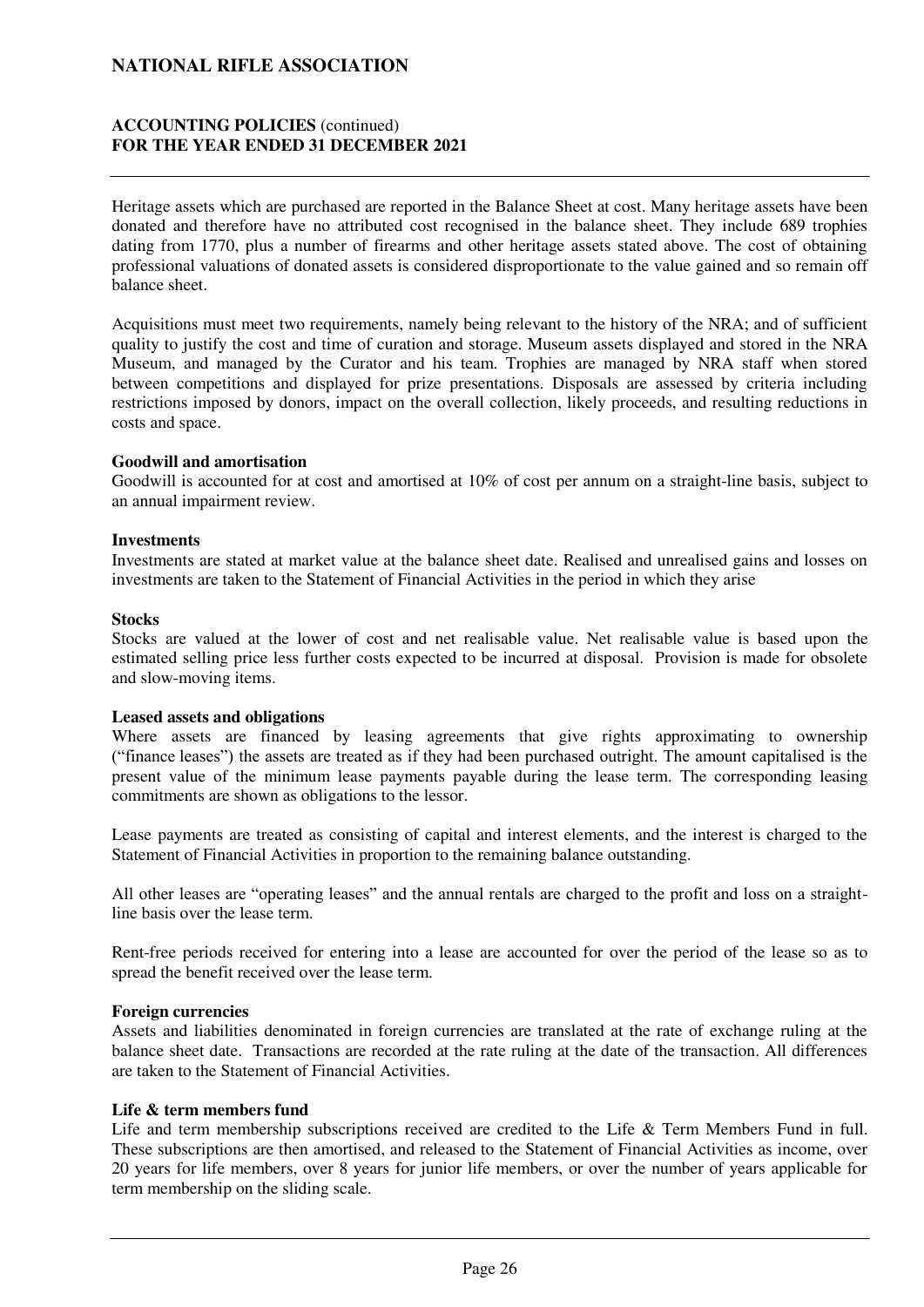#### **ACCOUNTING POLICIES** (continued) **FOR THE YEAR ENDED 31 DECEMBER 2021**

#### **Fund accounting**

General funds comprise the accumulated surplus of unrestricted incoming resources over resources expended as adjusted for other recognised gains and losses, other than those allocated to the Designated Fund. They are available for use in furtherance of the general objectives of the group.

Designated funds comprise the accumulated capital grants received less the accumulated depreciation on the assets acquired with those grants.

Restricted funds are subject to specific conditions imposed by donors. The purpose and use of the restricted funds are set out in the notes to the accounts. Amounts unspent at the year-end are carried forward in the balance sheet, and the underlying assets are segregated from the Association's general funds.

Endowment funds are capital funds, which are held in trust to provide a continuing income stream. The income is then used subject to any specific conditions imposed by the donors of the original capital funds. The underlying assets are also segregated from the Association's general funds.

#### **Financial instruments**

The charity only has financial assets and financial liabilities of a kind that qualify as basic financial instruments. Basic financial instruments are initially recognised at transaction value and subsequently measured at their settlement value.

### **Significant judgements and key sources of estimation uncertainty**

The preparation of financial statements in compliance with FRS 102 requires the use of certain critical accounting estimates. It also requires management to exercise judgement in applying the Group's accounting policies. Estimates and judgements are continually evaluated and are based on historical experience and other factors, including expectations of future events that are believed to be reasonable under the circumstances. Although these estimates are based on management's best knowledge of the amount, events or actions, actual results may ultimately differ from those estimates. Revisions to accounting estimates are recognised in the period in which the estimate is revised if the revision affects only that period, or in the period of the revision and future periods if the revision affects current and future periods.

The Trustees consider the following to be areas subject to key estimation or judgement:

Receivable assets book value – having assessed the circumstances and expected recoverability of trade debtors which remain outstanding at the date of approval of these financial statements, management have considered that the current estimated provision for bad debts is sufficient and that the remaining net debtors are fully recoverable.

Goodwill asset book value – the estimated recoverable value of goodwill has been calculated using a discounted future cash flow model using several assumptions on interest rates and future cash flows of the underlying assets, which has sufficiently supported the book value of £474k. Should the underlying assumptions change, this may have an impact on the book value in future periods.

Heritage assets book value – included within tangible fixed assets are heritage assets of £272k held at historic cost and without depreciation on the basis of an indefinite useful life. The cost of obtaining a recent professional valuation is not commensurate with the benefit to obtaining the valuation, and as such no recent valuation have been carried out. In assessing for annual impairment, key estimation has been used to justify that their current fair value exceeds the book cost and no impairment is required.

Compensation clauses in leases – the judgement taken in relation to the contingent liability as set out in note 26, namely the potential liability not being reliably measurable, is considered a key judgement potentially impacting the future liabilities should this assessment change in the future.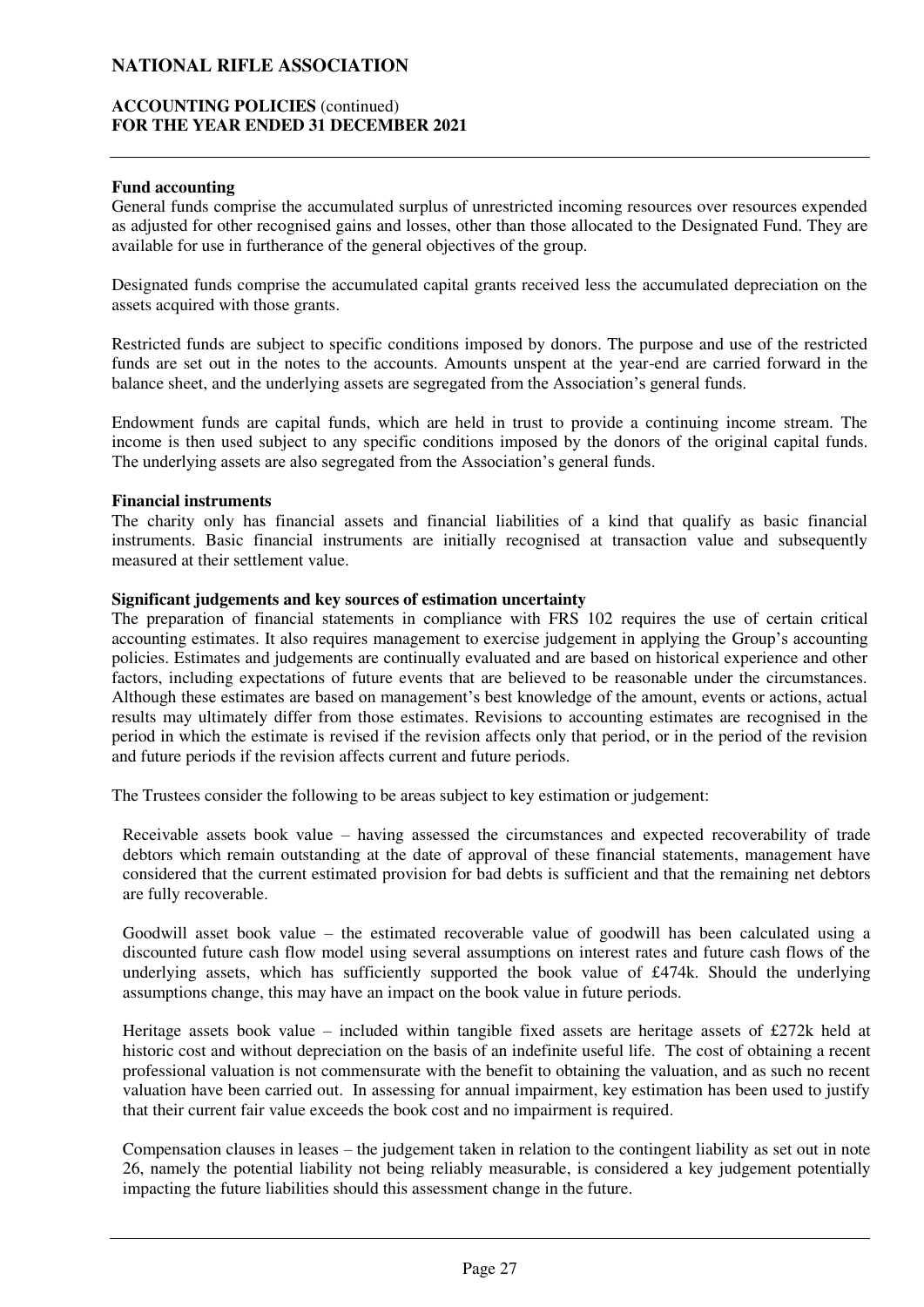### **NOTES TO THE FINANCIAL STATEMENTS FOR THE YEAR ENDED 31 DECEMBER 2021**

#### **1 Donations, legacies and grants**

|                | <b>Unrestricted</b> | <b>Restricted</b>        | <b>Total</b> | <b>Total</b> |
|----------------|---------------------|--------------------------|--------------|--------------|
|                | funds               | funds                    | 2021         | 2020         |
|                | £                   | £                        | £            | £            |
| Subscriptions  | 1,045,638           | $\overline{\phantom{a}}$ | 1,045,638    | 1,006,552    |
| Gift aid       | 82,077              | $\qquad \qquad$          | 82,077       | 85,779       |
| Donations      | 9,590               | 3,521                    | 13,111       | 22,838       |
| Furlough grant | 143,281             | $\overline{\phantom{a}}$ | 143,281      | 506,153      |
|                | 1,280,586           | 3,521                    | 1,284,107    | 1,621,322    |

### **2 Other trading activities - operations**

The charity owns 100% of the issued share capital of National Shooting Centre Limited ("NSC"), which carries on the trading operations of the group. Audited financial statements for NSC are filed annually with the Registrar of Companies.

A summary of the profit and loss account and statement of changes in equity is set out below:

|                                                     | 2021        | 2020        |
|-----------------------------------------------------|-------------|-------------|
|                                                     | £           | £           |
| <b>Turnover and Other operating income</b>          | 3,922,977   | 2,479,606   |
| <b>Costs</b>                                        |             |             |
| Cost of sales                                       | 1,485,146   | 950,129     |
| Other operating expenses and interest payable       | 1,990,609   | 1,867,321   |
|                                                     | (3,475,755) | (2,817,450) |
| Profit on ordinary activities after taxation        | 447,222     | (337, 844)  |
| Gift Aid refund from the National Rifle Association | 341,573     |             |
| <b>Retained profit</b>                              | 788,795     | (337, 844)  |
|                                                     |             |             |

The income of £3,922,977 (2020: £2,479,606) less inter-company revenue of £456,785 (2020: £65,569) and less lottery fund write down of £49,462 (2020: £49,462) gives £3,416,730 (2020: £2,364,575) which matches the SOFA.

A summary of the balance sheet of the subsidiary is set out below:

| <b>Fixed assets</b>      |           |           |
|--------------------------|-----------|-----------|
| Tangible assets          | 2,611,453 | 2,396,458 |
|                          |           |           |
| <b>Current assets</b>    |           |           |
| <b>Stocks</b>            | 289,749   | 453,870   |
| Debtors                  | 216,581   | 157,803   |
| Cash at bank and in hand | 217,021   | 88,958    |
| <b>Carried forward</b>   | 723,351   | 700,631   |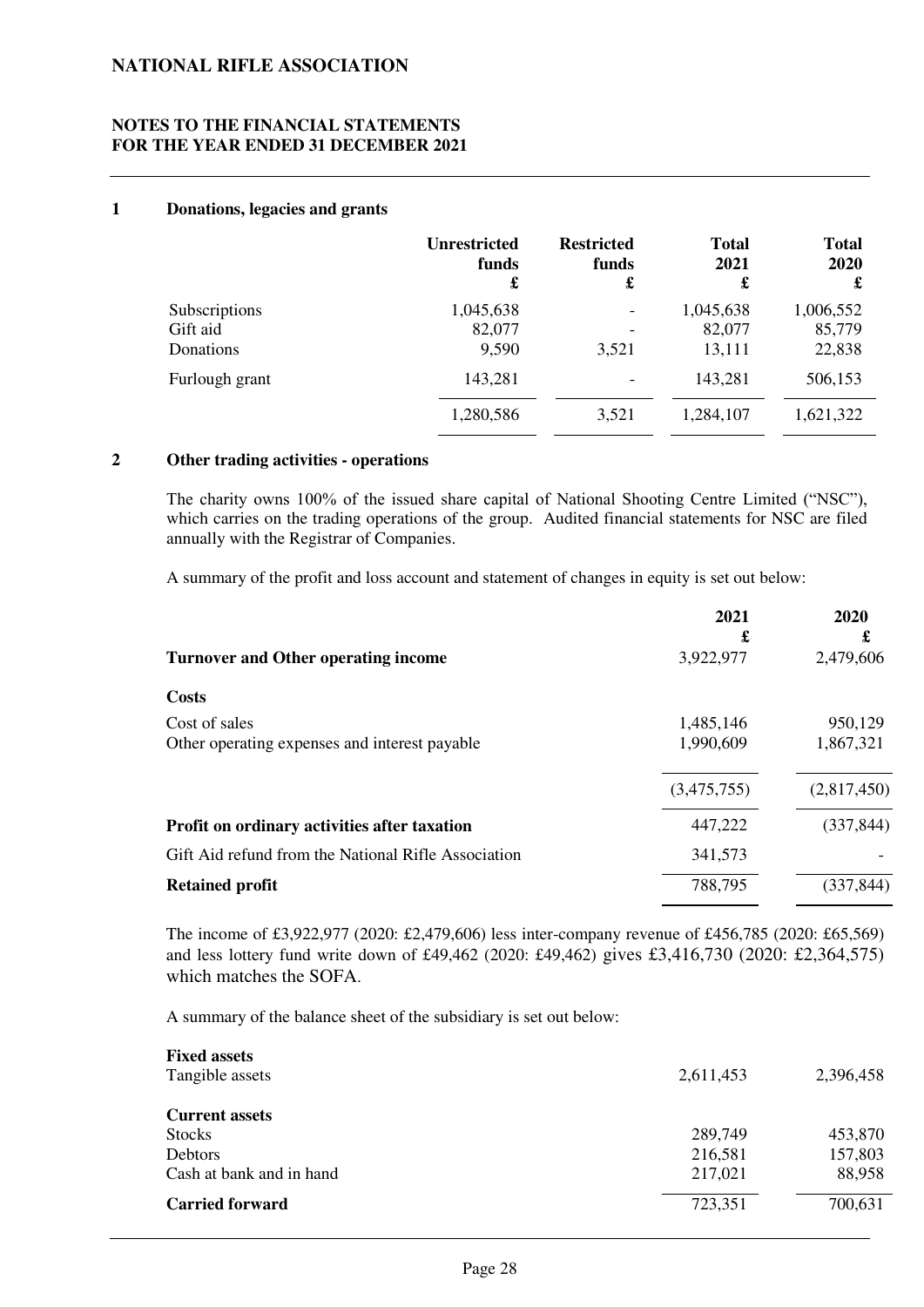### **NOTES TO THE FINANCIAL STATEMENTS** (continued) **FOR THE YEAR ENDED 31 DECEMBER 2021**

| 2 | Other trading activities - operations (continued)                                                                 |                                              |                                 | 2021<br>£                                    | 2020<br>£                                    |
|---|-------------------------------------------------------------------------------------------------------------------|----------------------------------------------|---------------------------------|----------------------------------------------|----------------------------------------------|
|   | <b>Brought forward</b>                                                                                            |                                              |                                 | 723,351                                      | 700,631                                      |
|   | <b>Creditors</b><br>Amounts falling due within one year                                                           |                                              |                                 | (1,382,566)                                  | (2,112,192)                                  |
|   | Net current (liabilities)                                                                                         |                                              |                                 | (659,215)                                    | (1,411,561)                                  |
|   | <b>Total assets less current liabilities</b>                                                                      |                                              |                                 | 1,952,238                                    | 984,897                                      |
|   | <b>Creditors</b><br>Amounts falling due after more than one year                                                  |                                              |                                 | (1,077,830)                                  | (899, 284)                                   |
|   | <b>Net Assets</b>                                                                                                 |                                              |                                 | 874,408                                      | 85,613                                       |
|   | <b>Capital &amp; Reserves</b><br>Called up share capital<br>Profit and loss account<br><b>Shareholders' funds</b> |                                              |                                 | 88,388<br>786,020<br>874,408                 | 88,388<br>(2,775)<br>85,613                  |
| 3 | Other trading activities – estate                                                                                 | <b>Unrestricted</b><br>funds<br>£            | <b>Restricted</b><br>funds<br>£ | <b>Total</b><br>2021<br>$\mathbf f$          | <b>Total</b><br>2020<br>£                    |
|   | Rents<br>Services and utilities recovered<br>Other                                                                | 1,194,992<br>238,413<br>361,183<br>1,794,588 |                                 | 1,194,992<br>238,413<br>361,183<br>1,794,588 | 1,101,909<br>232,236<br>245,588<br>1,579,733 |
| 4 | <b>Charitable shooting activities</b>                                                                             | <b>Unrestricted</b><br>funds<br>£            | <b>Restricted</b><br>funds<br>£ | <b>Total</b><br>2021<br>£                    | <b>Total</b><br>2020<br>£                    |
|   | Imperial meeting<br>Course hire<br>Other shooting events                                                          | 589,149<br>226,945<br>142,988                |                                 | 589,149<br>226,945<br>142,988                | 4,874<br>138,901<br>25,004                   |
|   |                                                                                                                   | 959,082                                      |                                 | 959,082                                      | 168,779                                      |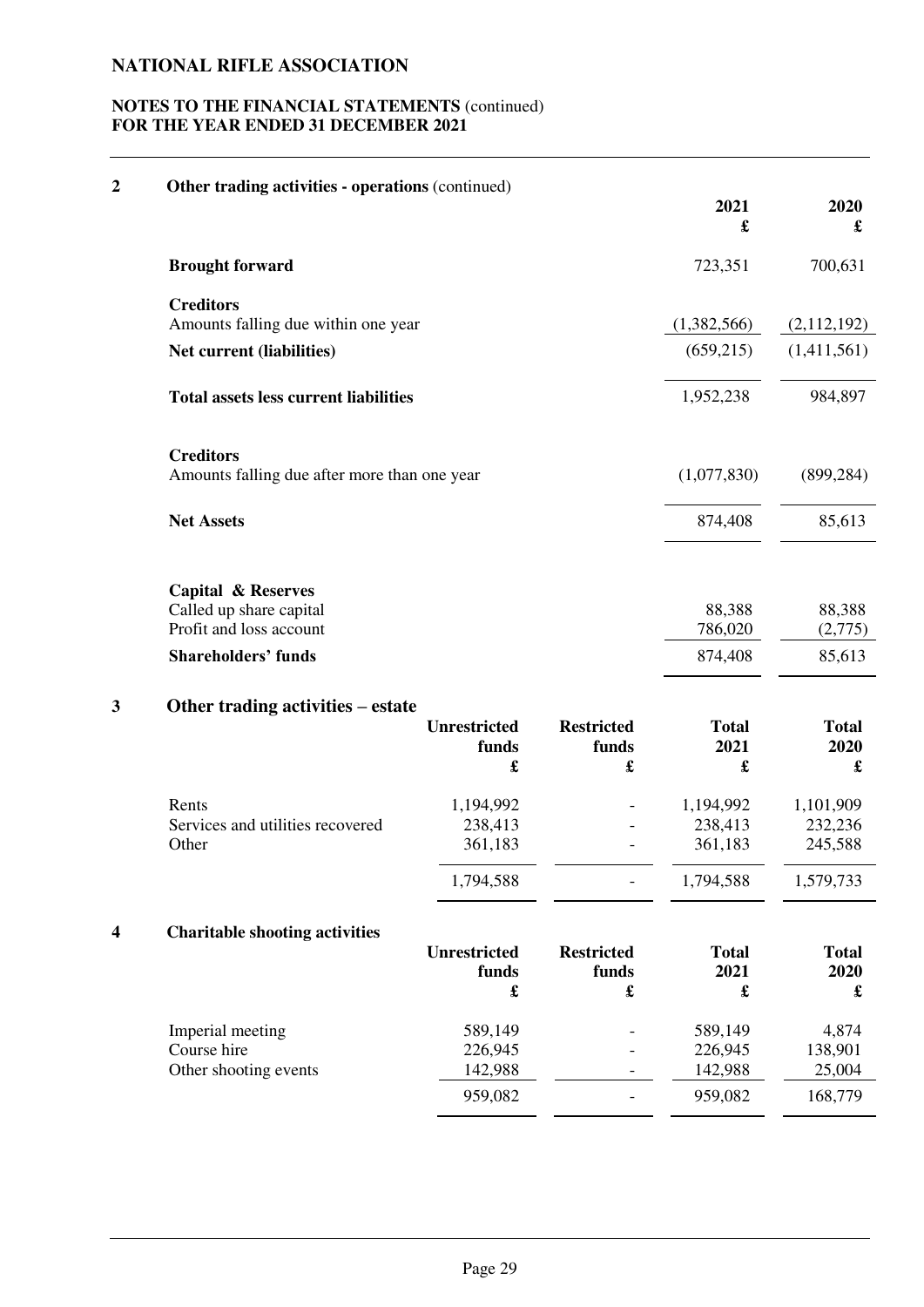#### **NOTES TO THE FINANCIAL STATEMENTS** (continued) **FOR THE YEAR ENDED 31 DECEMBER 2021**

#### **5 Expenditure on raising funds - Estates**

|                                   | <b>Unrestricted</b><br>funds<br>£ | <b>Restricted</b><br>funds<br>£ | <b>Total</b><br>2021<br>£ | <b>Total</b><br>2020<br>£ |
|-----------------------------------|-----------------------------------|---------------------------------|---------------------------|---------------------------|
| Permanent staff costs             | 276,174                           |                                 | 276,174                   | 316,318                   |
| Maintenance                       | 275,580                           |                                 | 275,580                   | 239,898                   |
| <b>Utilities</b>                  | 216,382                           |                                 | 216,382                   | 240,153                   |
| Rents, rates and cleaning         | 37,461                            |                                 | 37,461                    | 49,349                    |
| Depreciation                      | 153,311                           |                                 | 153,311                   | 146,544                   |
| Rent charged to National Shooting |                                   |                                 |                           |                           |
| Centre Limited                    |                                   | $\qquad \qquad$                 |                           | (41,000)                  |
|                                   | 958,908                           |                                 | 958,908                   | 951,262                   |
| Support costs (see note 7)        | 137,457                           |                                 | 137,457                   | 265,319                   |
|                                   | 1,096,365                         |                                 | 1,096,365                 | 1,216,581                 |

#### **6 Charitable shooting activities**

|                                | <b>Unrestricted</b><br>funds | <b>Restricted</b><br>funds | <b>Endowment</b><br>fund | <b>Total</b><br>2021 | <b>Total</b><br>2020 |
|--------------------------------|------------------------------|----------------------------|--------------------------|----------------------|----------------------|
|                                | £                            | £                          | £                        | £                    | £                    |
| Permanent staff costs          | 679,761                      |                            |                          | 679,761              | 684,820              |
| <b>Imperial Meeting</b>        | 306,708                      |                            |                          | 306,708              | 958                  |
| <b>Imperial Meeting prizes</b> |                              |                            | 4,283                    | 4,283                | 4,880                |
| Courses and other NRA events   | 276,498                      |                            |                          | 276,498              | 178,469              |
| Support of other bodies/teams  | 6,115                        | 11                         |                          | 6,126                | 7,159                |
| Support of young shooters      |                              | 198                        |                          | 198                  | 15                   |
| Team travel                    |                              | (1,507)                    |                          | (1,507)              | 1,106                |
| Membership insurance           | 225,252                      |                            |                          | 225,252              | 189,343              |
| Insurance                      | 70,834                       |                            |                          | 70,834               | 57,882               |
| Depreciation                   | 136,276                      |                            |                          | 136,276              | 130,262              |
|                                | 1,701,444                    | (1,298)                    | 4,283                    | 1,704,429            | 1,254,894            |
| Support costs (see note 7)     | 292,096                      | 1,507                      | 3,052                    | 296,655              | 568,253              |
|                                | 1,993,540                    | 209                        | 7,335                    | 2,001,084            | 1,823,147            |

£456,785 (2020: £65,569) of inter-company costs £247,401 (2020: £0) Imperial Meeting, £188,026 (2020: £51,076) Courses and other NRA Events, £20,779 (2020: £14,135) Support of other bodies and teams, £579 (2020: £358) general overheads, primarily ammunition supplies and range hire, have been excluded on consolidation.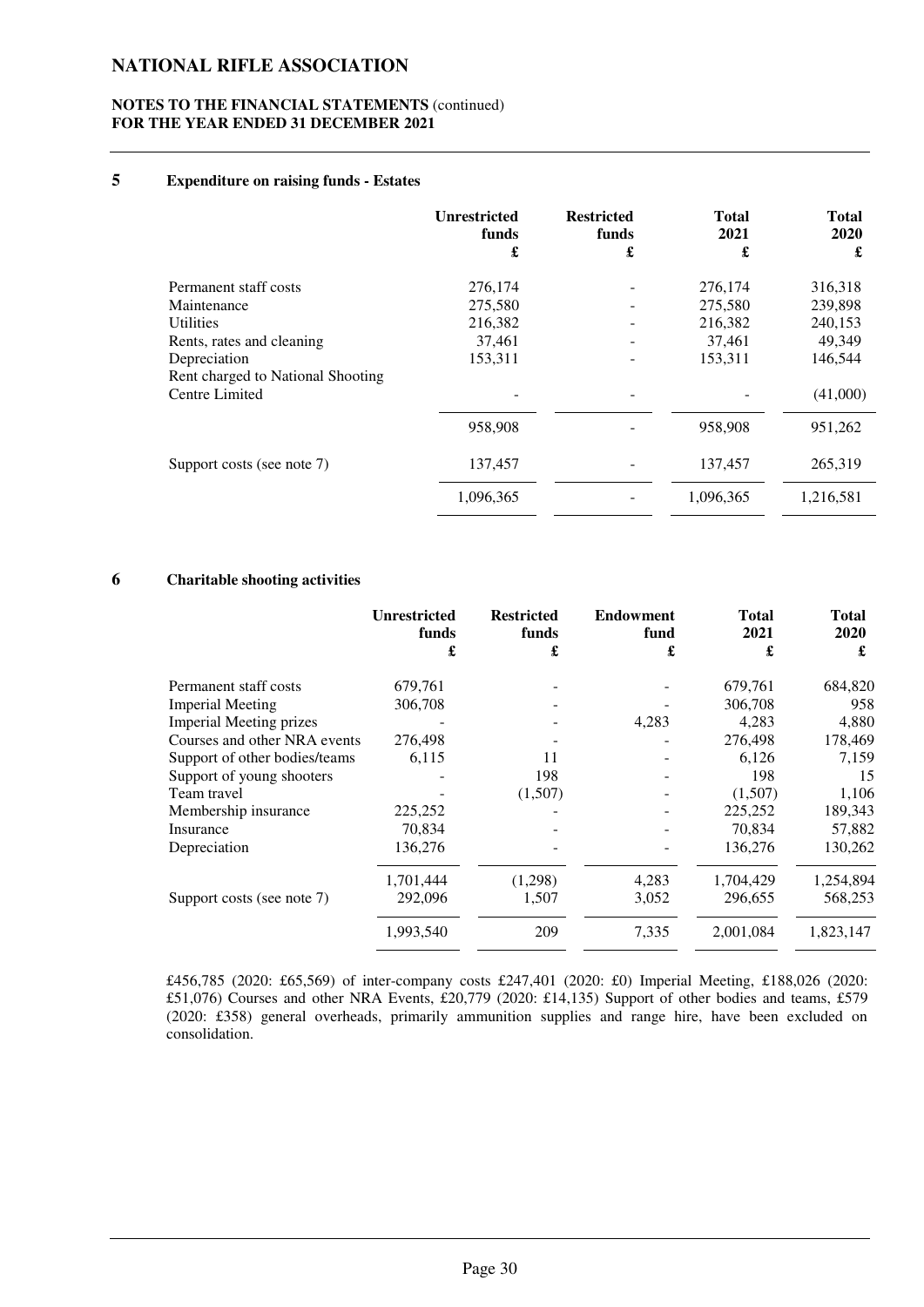#### **NOTES TO THE FINANCIAL STATEMENTS** (continued) **FOR THE YEAR ENDED 31 DECEMBER 2021**

#### **7 Support and governance costs**

Support costs are those functions that assist the work of the charity but do not directly undertake charitable activities. The charity initially identifies the costs of its support functions. It then identifies those costs which relate to the governance function. Having identified its governance costs, the remaining support costs together with the governance costs are apportioned between the two key charitable activities undertaken in the year. Refer to the table below for the basis for apportionment and the analysis of support and governance costs.

|                                       | 2021       | 2020       |
|---------------------------------------|------------|------------|
|                                       | £          | £          |
| <b>General fund</b>                   |            |            |
| Permanent staff costs                 | 91,469     | 112,926    |
| Trustee costs                         | 3,215      | 3,055      |
| Information technology costs          | 36,462     | 33,353     |
| Office and banking costs              | 110,979    | 79,703     |
| Professional fees                     | 116,251    | 530,580    |
| Audit Fee                             | 14,092     | 13,891     |
| <b>Bank Interest</b>                  | 5,981      | 6,766      |
| Depreciation                          | 51,104     | 48,848     |
|                                       | 429,553    | 829,122    |
| Allocated to:                         |            |            |
| Expenditure on raising funds – estate | (137, 457) | (265,319)  |
| Charitable shooting activities        | (292,096)  | (563, 803) |
|                                       |            |            |
| <b>Restricted fund</b>                |            |            |
| Investment management charges         | 1,507      | 1,744      |
|                                       |            |            |
| <b>Endowment fund</b>                 |            |            |
| Investment management charges         | 3,502      | 2,706      |

Included within the total costs are governance costs of £17,307 (2020: £16,946) made up of £3,215 (2020: £3,055) trustee costs and £14,092 (2020: £13,891) audit fees. The support and governance costs allocation is based on a weighted average proportion.

#### **8 Net movement in funds**

|                                                             | 2021       |            |
|-------------------------------------------------------------|------------|------------|
|                                                             | £          | £          |
| Net movement in funds is stated after charging/(crediting): |            |            |
| Depreciation and amortisation of tangible fixed assets:     |            |            |
| - Owned assets                                              | 499.814    | 535,353    |
| Rent receivable under operating leases                      | (658, 383) | (582, 314) |
| Operating lease rentals payable:                            |            |            |
| - Land and buildings                                        | 21,064     | 20,155     |
| Auditor's remuneration:                                     |            |            |
| - Audit fees                                                | 24,110     | 21,468     |
| - Fees for other services                                   | 5,901      | 5,711      |
| Bank interest payable                                       | 5,981      | 6,766      |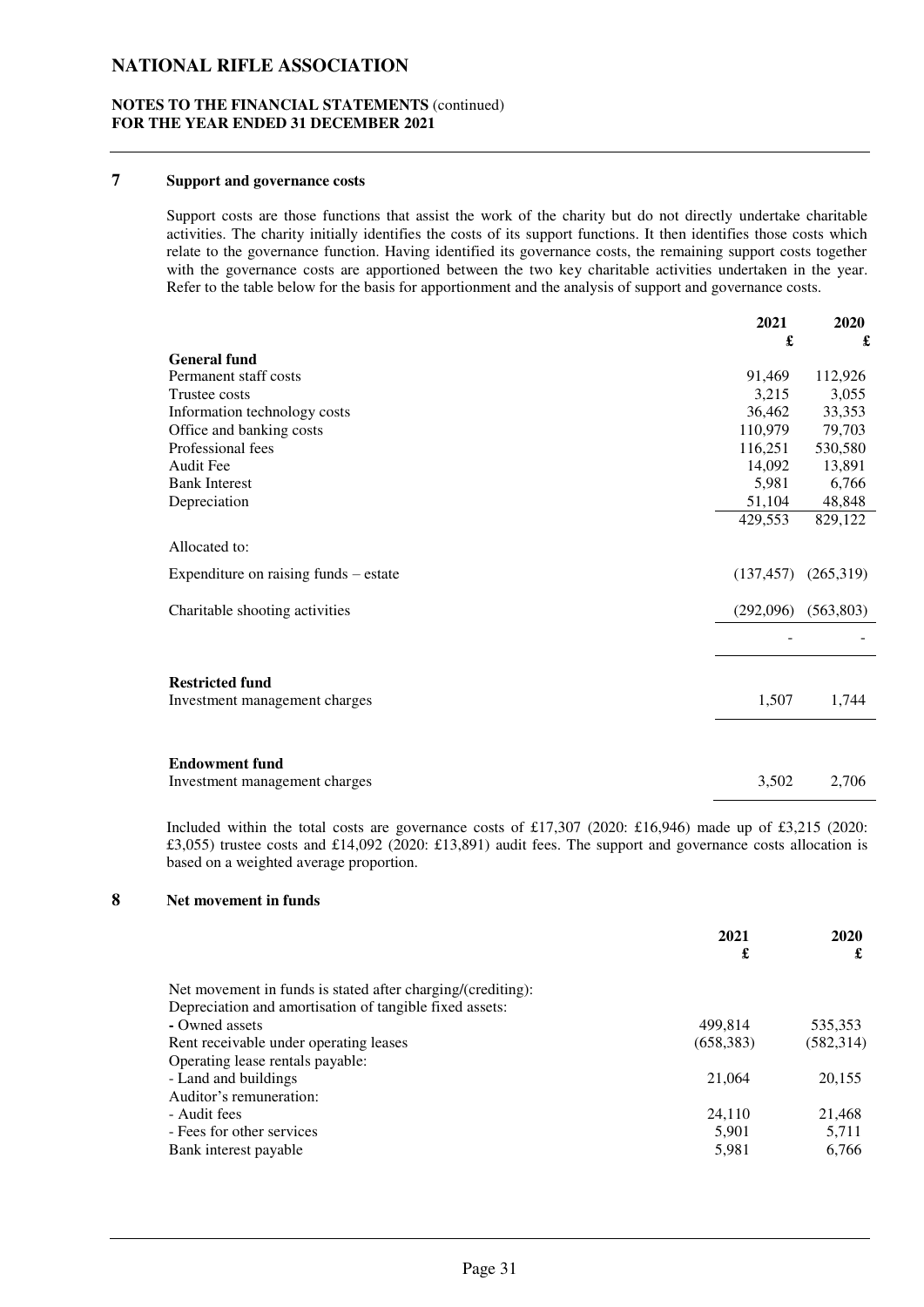#### **NOTES TO THE FINANCIAL STATEMENTS** (continued) **FOR THE YEAR ENDED 31 DECEMBER 2021**

#### **9 Staff costs**

|                                                                                     | 2021<br><b>Number</b> | 2020<br><b>Number</b> |
|-------------------------------------------------------------------------------------|-----------------------|-----------------------|
| The average monthly number of persons employed by the group<br>during the year was: |                       |                       |
| Office, maintenance, range staff and instructors                                    | 73                    | 79                    |

Total emoluments for the period for all the Association's and its trading subsidiary's employees, including temporary staff and markers employed during the Imperial Meeting, were:

|                       | 2021<br>£ | <b>2020</b><br>£ |
|-----------------------|-----------|------------------|
|                       |           |                  |
| Wages and salaries    | 2,129,090 | 2,245,849        |
| Redundancy costs      |           | 63,411           |
| Social security costs | 202,694   | 215,053          |
| Other pension costs   | 78,660    | 88,409           |
| Other benefits        | 12,762    | 20,888           |
|                       | 2,423,206 | 2,630,610        |

Wages and salaries in the year are shown gross of furlough grant receipts.

The group pays an employer's contribution of between 2% and 5% of basic salary into the personal pension funds of certain of its employees, and contracted in national insurance contributions are paid in respect of all staff.

Based on remuneration and benefits in kind, as defined for income tax purposes, one (2020: three) employee's annual emoluments were between £60,000 and £69,999, one (2020: nil) employee's annual emoluments were between £70,000 and £79,999, one (2020: one) employee's annual emoluments were between £120,000 and £129,999.

The key management personnel comprise the Secretary General, Head Of Support Services, Head Of Shooting & Training, Head of Range Services, Regional Ranges Manager, Membership Services Manager, General Manager National Clays Shooting Centre and Group Accountant. The eight (2020: nine) key management personnel remunerations for the year totalled £551,047 (2020: £632,395).

#### **10 Transactions relating to trustees**

#### **Trustees' costs**

No trustee (2020: none) received remuneration. One trustee (2020: four) received reimbursements of £128 (2020: £262) for out of pocket travel and subsistence expenses.

#### **Property transactions**

One (2020: two) trustees occupy accommodation at Bisley for shooting purposes at rentals available to all members of the Association with total rental income during the year of £830 (2020: £853).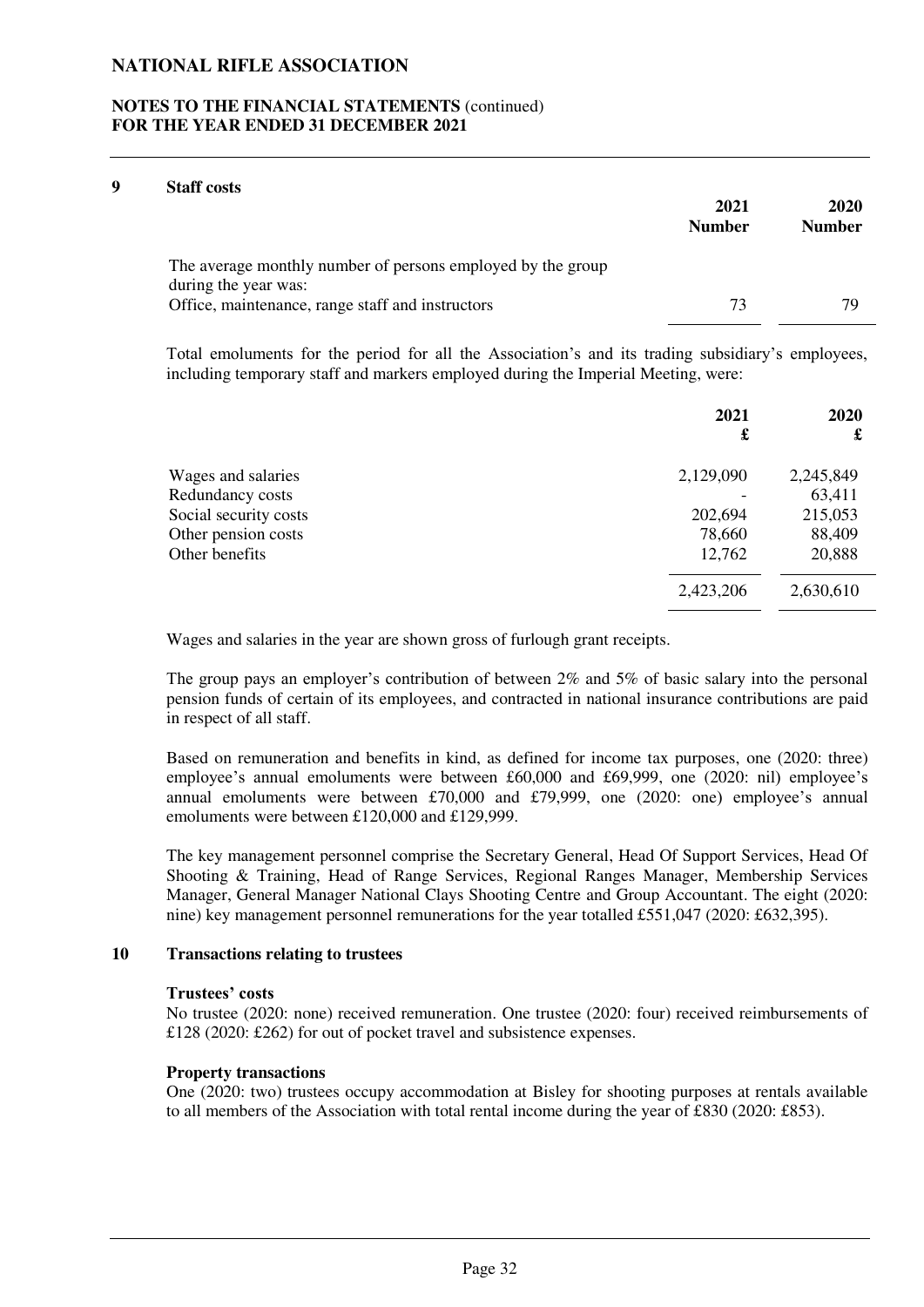#### **NOTES TO THE FINANCIAL STATEMENTS** (continued) **FOR THE YEAR ENDED 31 DECEMBER 2021**

#### **11 Fixed assets**

| Group                                                                                                                        | Freehold<br>land $\&$<br>buildings<br>£ | Leasehold<br>land $\&$<br>buildings<br>£ | Range<br>modifications,<br>plant $\&$<br>machinery<br>£ | <b>Fixtures</b><br>fittings &<br>equipment<br>£ | Heritage<br>assets<br>£                        | 2021<br><b>Total</b><br>£                      |
|------------------------------------------------------------------------------------------------------------------------------|-----------------------------------------|------------------------------------------|---------------------------------------------------------|-------------------------------------------------|------------------------------------------------|------------------------------------------------|
| Cost or valuation:<br>1 January 2021<br><b>Additions</b>                                                                     | 5,793,684                               | 1,019,256                                | 6,876,109<br>409,639                                    | 1,314,030<br>63,275                             | 269,776<br>2,185                               | 15,272,855<br>475,099                          |
| Disposals                                                                                                                    |                                         |                                          | (2,875)                                                 |                                                 |                                                | (2,875)                                        |
| 31 December 2021                                                                                                             | 5,793,684                               | 1,019,256                                | 7,282,873                                               | 1,377,305                                       | 271,961                                        | 15,745,079                                     |
| Depreciation<br>1 January 2021<br>Charge for the year                                                                        | 1,542,413<br>54,572                     | 467,769<br>18,991                        | 3,179,045<br>340,612                                    | 1,124,514<br>85,640                             |                                                | 6,313,741<br>499,815                           |
| Disposals                                                                                                                    |                                         |                                          | (2,875)                                                 |                                                 |                                                | (2,875)                                        |
| 31 December 2021                                                                                                             | 1,596,985                               | 486,760                                  | 3,516,782                                               | 1,210,154                                       | $\overline{a}$                                 | 6,810,681                                      |
| Net book value<br>31 December 2021                                                                                           | 4,196,699                               | 532,496                                  | 3,766,091                                               | 167,151                                         | 271,961                                        | 8,934,398                                      |
| 31 December 2020                                                                                                             | 4,251,271                               | 551,487                                  | 3,697,064                                               | 189,516                                         | 269,776                                        | 8,959,114                                      |
| The net book value of fixed assets comprises:                                                                                |                                         |                                          |                                                         |                                                 | 2021<br>£                                      | 2020                                           |
| Assets held for charity use<br>Estate assets<br>Assets held for administrative purposes<br>Assets held by trading subsidiary |                                         |                                          |                                                         |                                                 | 1,486,526<br>4,467,248<br>369,170<br>2,611,454 | 1,542,882<br>4,636,608<br>383,166<br>2,396,458 |

The trustees have taken the option provided by the transitional provisions contained within FRS 102 to rebase the valuation of land and buildings and range modifications as at 1 January 2014 and treat this as a deemed cost.

8,934,398 8,959,114

#### **Heritage Assets**

The NRA maintains a large collection of heritage assets, comprising firearms, trophies, paintings books and ephemera which date back to the formation of the association in 1860. The ephemera comprises of medals, brochures, targets and other objects which reflect the history of target shooting.

#### Five-year summary

No disposals or impairment of heritage assets have been recognised in the past five years. Acquisitions are made by purchase or donation.4 firearms and 16 shooting accessories have been purchased in the past five years, and there have been 7 donated firearms and 6 donated trophies.

|                               | 2021  | 2020                     | 2019                     | 2018<br>d. | 2017 |
|-------------------------------|-------|--------------------------|--------------------------|------------|------|
| <b>Additions:</b>             |       |                          |                          |            |      |
| Number of donated assets      |       | $\overline{\phantom{0}}$ |                          |            |      |
| Donated value as deemed cost* |       |                          |                          |            |      |
| Cost of purchases             | 2,185 | -                        | $\overline{\phantom{0}}$ |            |      |
| Total recognised additions:   | 2,185 |                          |                          |            |      |

\*As set out in the fixed assets accounting policy, many heritage assets have been donated and remain off balance sheet as the cost of obtaining professional valuations of donated assets is considered disproportionate to the value gained.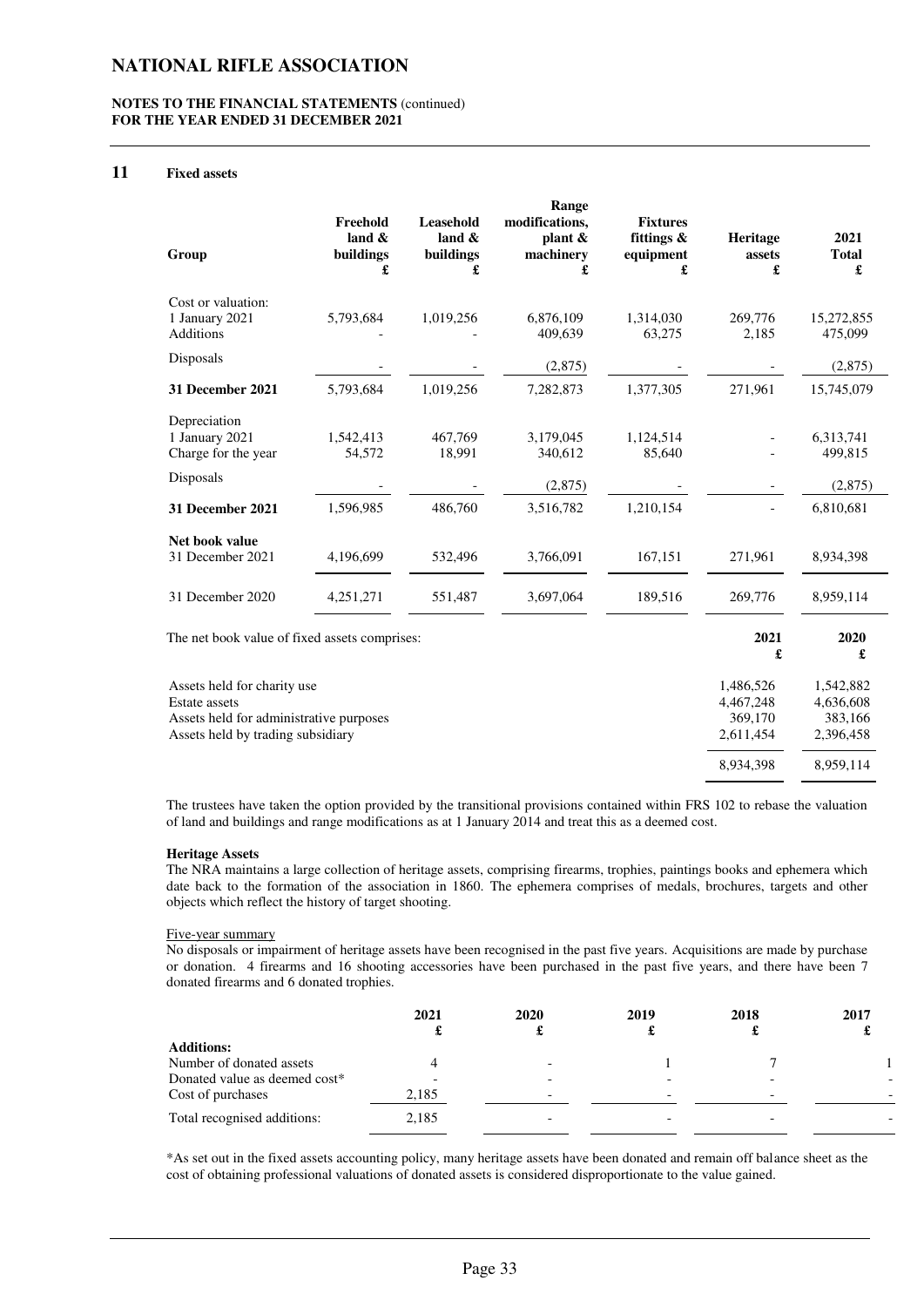#### **NOTES TO THE FINANCIAL STATEMENTS** (continued) **FOR THE YEAR ENDED 31 DECEMBER 2021**

#### **11 Fixed assets** (continued)

| Charity                            | Freehold<br>land $\&$<br>buildings<br>£ | Leasehold<br>land $\&$<br>buildings<br>£ | Range<br>modifications,<br>plant $\&$<br>machinery<br>£ | <b>Fixtures</b><br>fittings &<br>equipment<br>£ | <b>Heritage</b><br>assets<br>£ | 2021<br><b>Total</b><br>£ |
|------------------------------------|-----------------------------------------|------------------------------------------|---------------------------------------------------------|-------------------------------------------------|--------------------------------|---------------------------|
| Cost or valuation:                 |                                         |                                          |                                                         |                                                 |                                |                           |
| 1 January 2021<br><b>Additions</b> | 5,793,684                               | 636,306                                  | 3,140,941<br>33,709                                     | 773,408<br>10,431                               | 269,776<br>2,185               | 10,614,115<br>46,325      |
| Disposals                          |                                         |                                          | (2,875)                                                 |                                                 |                                | (2,875)                   |
| 31 December 2021                   | 5,793,684                               | 636,306                                  | 3,171,775                                               | 783,839                                         | 271,961                        | 10,657,565                |
| Depreciation                       |                                         |                                          |                                                         |                                                 |                                |                           |
| 1 January 2021                     | 1,542,413                               | 318,433                                  | 1,530,558                                               | 660,055                                         |                                | 4,051,459                 |
| Charge for the year                | 54,572                                  | 11,331                                   | 170,681                                                 | 49,453                                          |                                | 286,037                   |
| Disposals                          |                                         |                                          | (2, 875)                                                |                                                 |                                | (2,875)                   |
| 31 December 2021                   | 1,596,985                               | 329,764                                  | 1,698,364                                               | 709,508                                         |                                | 4,334,621                 |
| Net book value                     |                                         |                                          |                                                         |                                                 |                                |                           |
| 31 December 2021                   | 4,196,699                               | 306,542                                  | 1,473,411                                               | 74,331                                          | 271,961                        | 6,322,944                 |
| 31 December 2020                   | 4,251,271                               | 317,873                                  | 1,610,383                                               | 113,353                                         | 269,776                        | 6,562,656                 |
|                                    |                                         |                                          |                                                         |                                                 |                                |                           |

The net book value of fixed assets comprises:

|                                         | 2021<br>£ | 2020<br>£ |
|-----------------------------------------|-----------|-----------|
| Assets held for charity use             | 1,486,526 | 1,542,882 |
| Estate assets                           | 4,467,248 | 4,636,608 |
| Assets held for administrative purposes | 369,170   | 383,166   |
|                                         | 6,322,944 | 6,562,656 |

Range fixtures, modifications, plant and machinery, office equipment and furniture are included in the accounts at cost. Range modification expenditure incurred in order to obtain the 904 certificate has been included at cost. The construction cost of the clay ranges, built with the support of the Lottery Grant, is included within range modifications.

#### **12 Goodwill**

|                     | Group &<br><b>Charity</b> | Goodwill relates<br>the<br>to.                              |
|---------------------|---------------------------|-------------------------------------------------------------|
| Cost or valuation:  | £                         | acquisition of Bisley Shooting                              |
| 1 January 2021      | 546,546                   | Ground in August 2020. The                                  |
| <b>Additions</b>    |                           | income received in the year<br>was £959,238 (5 months 2020: |
| 31 December 2021    | 546,546                   | £288,474) and profit £197,769                               |
|                     |                           | $(5$ months 2020: £43,521).                                 |
| Amortisation        |                           |                                                             |
| 1 January 2021      | 18,218                    |                                                             |
| Charge for the year | 54,655                    |                                                             |
| 31 December 2021    | 72,873                    |                                                             |
| Net book value      |                           |                                                             |
| 31 December 2021    | 473,673                   |                                                             |
| 31 December 2020    | 528,328                   |                                                             |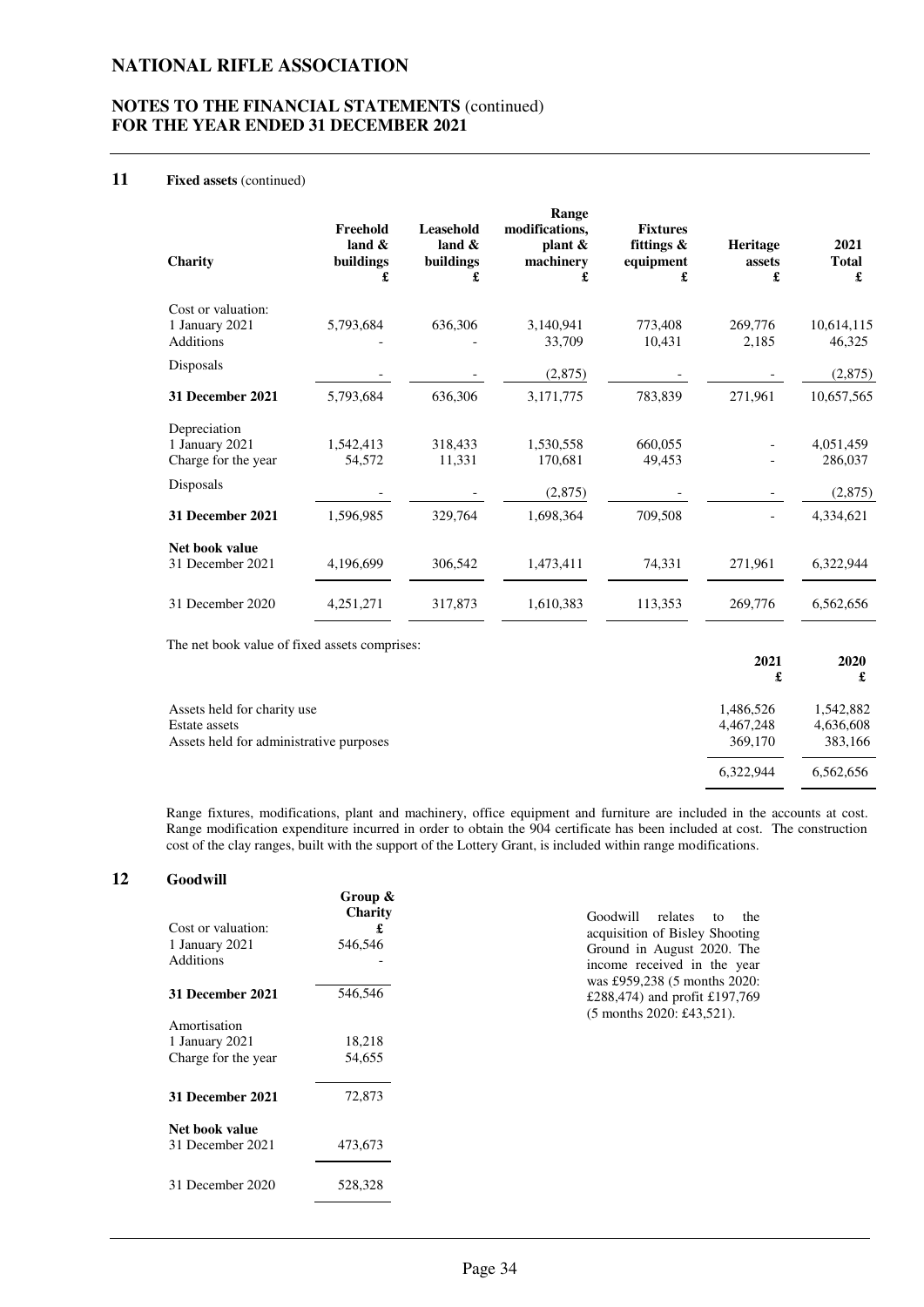#### **NOTES TO THE FINANCIAL STATEMENTS** (continued) **FOR THE YEAR ENDED 31 DECEMBER 2021**

#### **13 Investments**

|                                  | Group<br>2021<br>£ | Group<br>2020<br>£ | <b>Charity</b><br>2021<br>£ | <b>Charity</b><br>2020<br>£ |
|----------------------------------|--------------------|--------------------|-----------------------------|-----------------------------|
| At 1 January 2021                | 508,251            | 505,478            | 596,639                     | 593,866                     |
| <b>Additions</b>                 | 149,345            | 67,754             | 149,345                     | 67,754                      |
| Disposals                        | (150, 916)         | (64, 786)          | (150, 916)                  | (64, 786)                   |
| Increase/(decrease) in valuation | 48,331             | (195)              | 48,331                      | (195)                       |
| At 31 December 2021              | 555,011            | 508,251            | 643,399                     | 596,639                     |

At 31 December 2021, the market value and historical cost of the investments were represented by:

|                             | Group<br>market<br>value<br>2021<br>£ | Group<br>historical<br>cost<br>2021<br>£ | <b>Charity</b><br>market<br>value<br>2021<br>£ | <b>Charity</b><br>historical<br>cost<br>2021<br>£ |
|-----------------------------|---------------------------------------|------------------------------------------|------------------------------------------------|---------------------------------------------------|
| <b>Special Prizes Funds</b> |                                       |                                          |                                                |                                                   |
| Category A Funds            | 378,170                               | 304,595                                  | 378,170                                        | 304,595                                           |
| Category B Funds            | 19,319                                | 17,027                                   | 19,319                                         | 17,029                                            |
|                             | 397,489                               | 321,622                                  | 397,489                                        | 321,624                                           |
| Overseas Team Fund          | 157,522                               | 143,335                                  | 157,522                                        | 143,335                                           |
| Subsidiary company shares   |                                       |                                          | 88,388                                         | 88,388                                            |
| At 31 December 2021         | 555,011                               | 464,957                                  | 643,399                                        | 553,347                                           |
| At 31 December 2020         | 508,251                               | 414,808                                  | 596,639                                        | 503,196                                           |

The Special Prizes Fund is the Endowment Fund referred to in Note 21 and invested in investment trusts and unit trusts and loan stocks. The portfolio is split into category A funds where the NRA is the ultimate beneficiary and category B funds where the donor has named the ultimate beneficiary.

The Overseas Team Fund is a Restricted Fund referred to in Note 20 and invested in a portfolio of quoted unit trusts and investment bonds £157,522 (2020: £137,537).

The Association's wholly owned subsidiary company, National Shooting Centre Limited, is incorporated in the United Kingdom and carries out that portion of the Association's business which is assessed to be of a trading nature.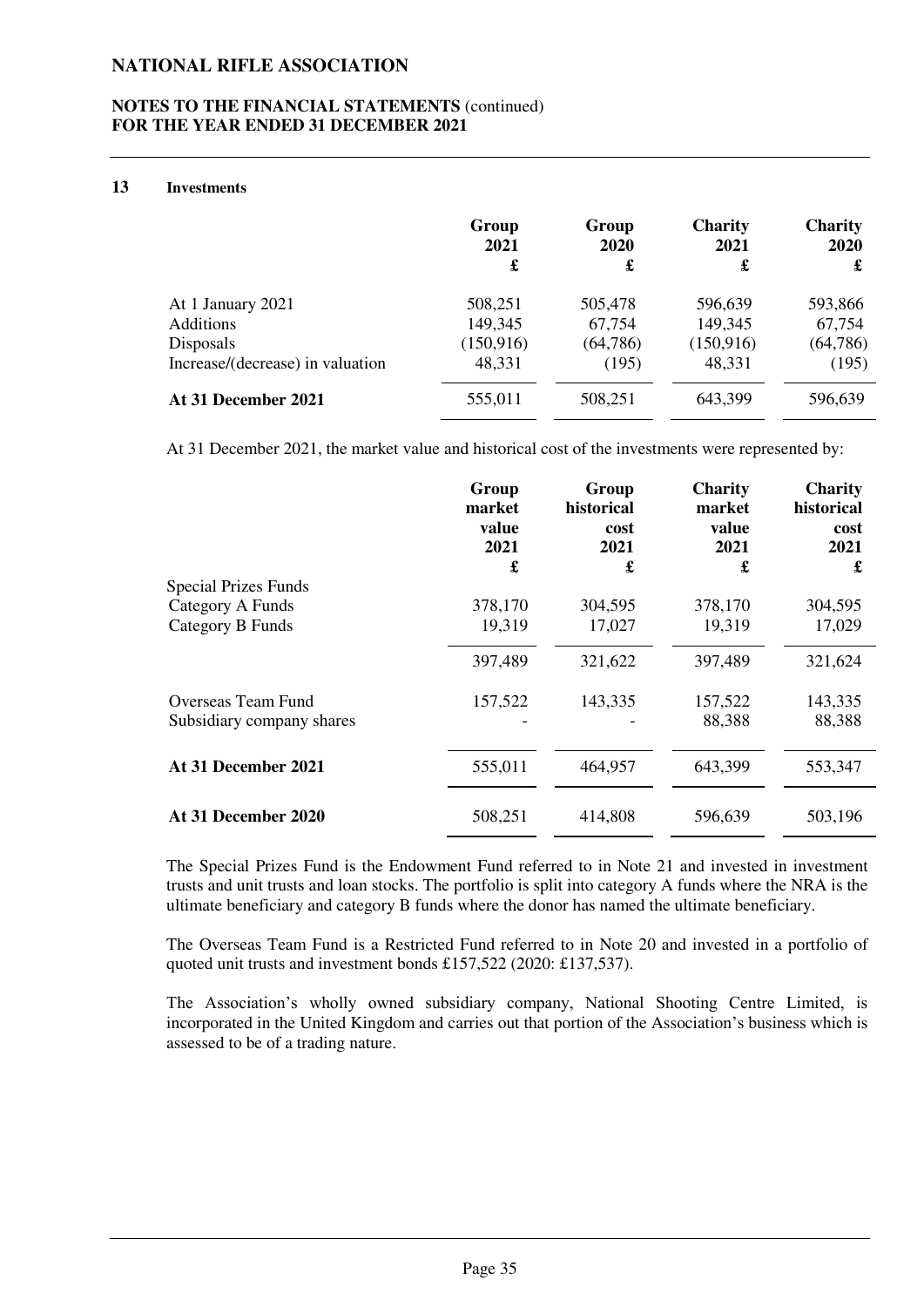#### **NOTES TO THE FINANCIAL STATEMENTS** (continued) **FOR THE YEAR ENDED 31 DECEMBER 2021**

### **14** Social Investments: loans to clubs

|                                                                            | <b>Group and Charity</b> |                   |  |
|----------------------------------------------------------------------------|--------------------------|-------------------|--|
|                                                                            | 2021<br>£                | 2020<br>£         |  |
| Baildon Rifle & Pistol Club                                                | 3,000                    | 6,000             |  |
| Loans to Clubs carried forward                                             | 3,000                    | 6,000             |  |
| Loans to Clubs brought forward<br>Repayments received<br>New loans granted | 6,000<br>(3,000)         | 15,293<br>(9,293) |  |
| Loans to Clubs carried forward                                             | 3,000                    | 6,000             |  |

The loans to clubs are usually repayable in annual instalments, and are interest free. The current year balance of £3,000 (2020: £6,000) includes a figure of £0 (2020: £3,000) which is repayable in greater than one year.

### **15 Stock**

|                               | Group<br>2021 | Group<br>2020 | <b>Charity</b><br>2021 | <b>Charity</b><br>2020 |
|-------------------------------|---------------|---------------|------------------------|------------------------|
|                               | £             | £             | £                      | £                      |
| Ammunition                    | 204,641       | 358,339       |                        |                        |
| Medals and badges             | 16,003        | 24,738        | 16,003                 | 24,738                 |
| Souvenirs                     | 12,649        | 12,682        | 10,306                 | 10,706                 |
| Clays                         | 14,441        | 16,272        |                        |                        |
| <b>Bisley Shooting Ground</b> | 21,827        | 23,675        |                        |                        |
| Hire and other stock          | 46,496        | 53,608        |                        |                        |
|                               | 316,057       | 489,314       | 26,309                 | 35,444                 |

### **16 Debtors**

|                                    | Group<br>2021<br>£ | Group<br>2020<br>£ | <b>Charity</b><br>2021<br>£ | <b>Charity</b><br>2020<br>£ |
|------------------------------------|--------------------|--------------------|-----------------------------|-----------------------------|
| Amounts due within year:           |                    |                    |                             |                             |
| Trade debtors                      | 300,139            | 328,389            | 206,226                     | 191,027                     |
| Amounts owed by group undertakings |                    |                    | 701,049                     | 1,554,839                   |
| Other debtors and prepayments      | 648,558            | 474,595            | 525,890                     | 454,155                     |
|                                    | 948,697            | 802,984            | 1,433,165                   | 2,200,021                   |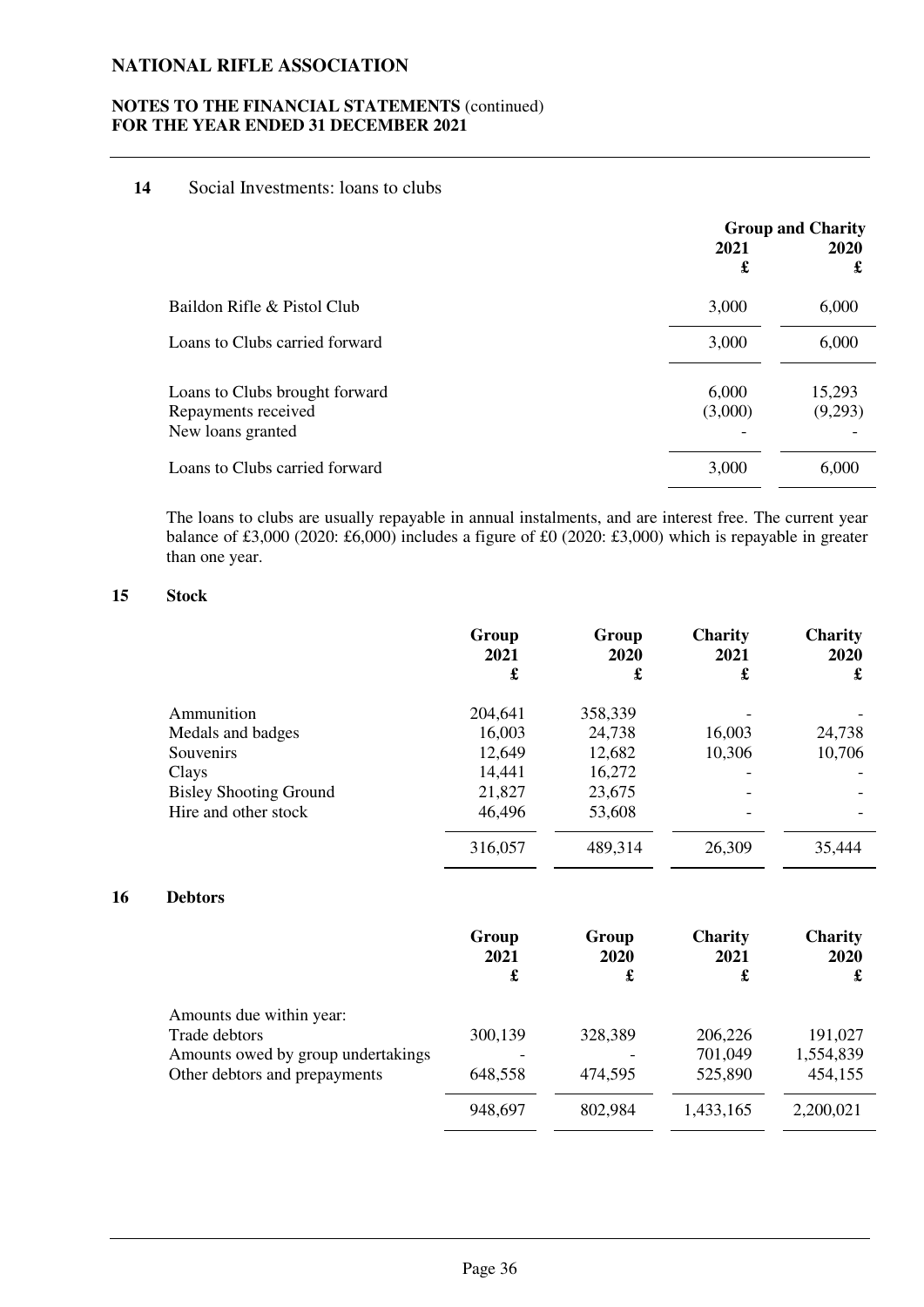#### **NOTES TO THE FINANCIAL STATEMENTS** (continued) **FOR THE YEAR ENDED 31 DECEMBER 2021**

### **17 Creditors**

Amounts falling due within one year:

|                                | Group<br>2021 | Group<br>2020 | <b>Charity</b><br>2021 | <b>Charity</b><br>2020 |
|--------------------------------|---------------|---------------|------------------------|------------------------|
|                                | £             | £             | £                      | £                      |
| <b>Bank Overdraft</b>          |               | 403,601       |                        | 403,601                |
| Trade creditors                | 606,192       | 561,292       | 321,628                | 330,575                |
| Membership in advance          | 802,577       | 782,132       | 802,577                | 782,132                |
| Rents and utilities in advance | 394,383       | 379,229       | 391,549                | 376,395                |
| Other creditors                | 480,541       | 423,064       | 191,111                | 195,900                |
| Accruals                       | 86,976        | 316,754       | 66,672                 | 278,426                |
| Deferred income (note 18)      | 135,809       | 109,607       | 100,883                | 100,942                |
|                                | 2,506,478     | 2,975,679     | 1,874,420              | 2,467,971              |

The association's banking facilities are secured by way of a legal charge over the charity's freehold properties which were valued at £10 million on the  $25<sup>th</sup>$  August 2020. The Reserves Policy includes the uncommitted limit of the overdraft.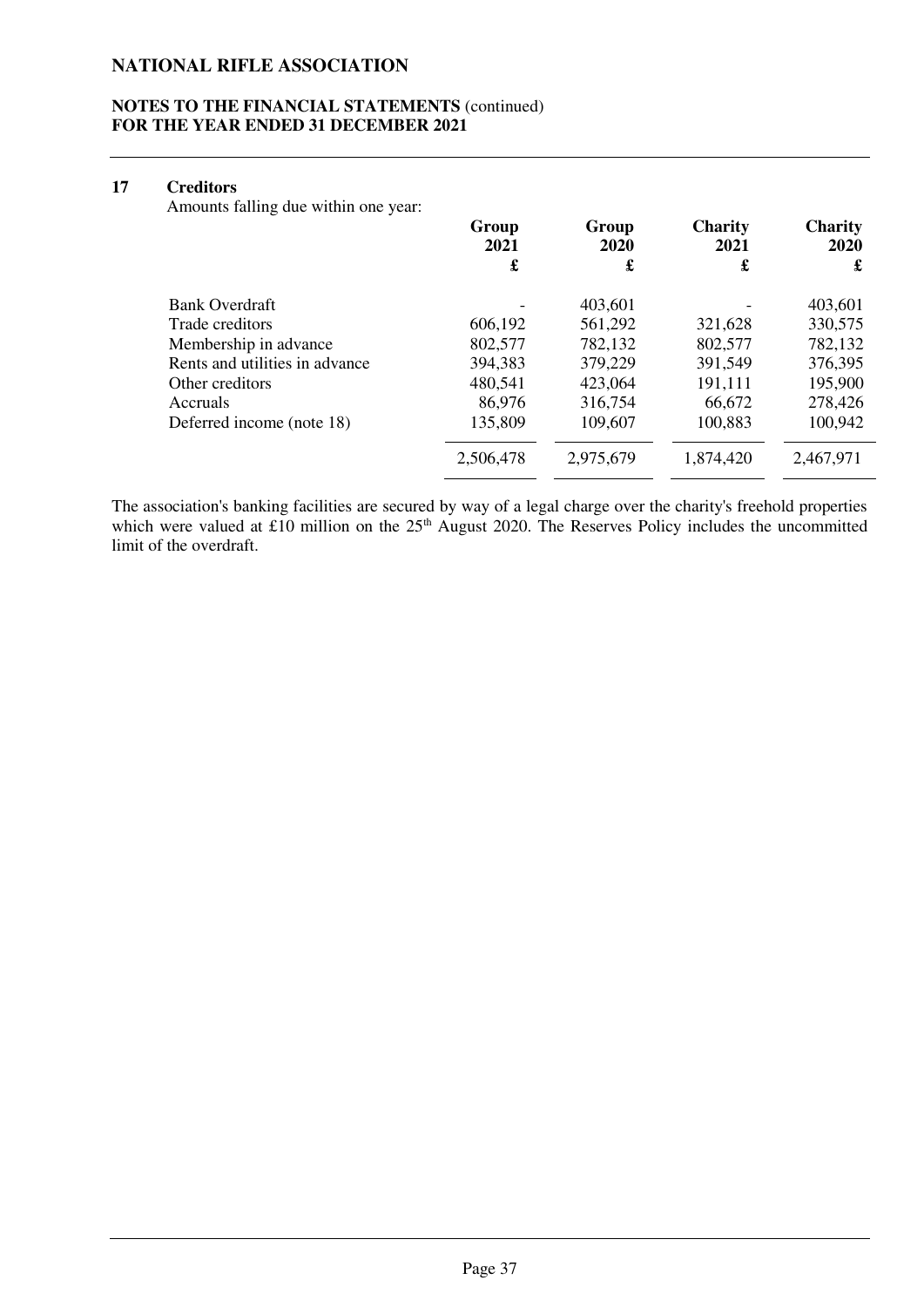### **NOTES TO THE FINANCIAL STATEMENTS** (continued) **FOR THE YEAR ENDED 31 DECEMBER 2021**

# **18 Deferred income**

|                                                                                                                      | Group<br>2021<br>£         | Group<br>2020<br>£       | Charity<br>2021<br>£       | <b>Charity</b><br>2020<br>£ |
|----------------------------------------------------------------------------------------------------------------------|----------------------------|--------------------------|----------------------------|-----------------------------|
| Due within one year (see note 17)<br>Due after more than one year                                                    | 135,809<br>642,585         | 109,607<br>512,007       | 100,883<br>330,698         | 100,942<br>427,943          |
|                                                                                                                      | 778,394                    | 621,614                  | 431,581                    | 528,885                     |
|                                                                                                                      | Group<br>2021<br>£         | Group<br>2020<br>£       | Charity<br>2021<br>£       | Charity<br>2020<br>£        |
| Deferred lease premium income:<br>At 1 January 2021                                                                  | 182,699                    | 199,935                  | 182,699                    | 199,935                     |
| Additions during the year<br>Transferred to Estate income                                                            | (17, 235)                  | (17,236)                 | (17,235)                   | (17,236)                    |
| At 31 December 2021                                                                                                  | 165,464                    | 182,699                  | 165,464                    | 182,699                     |
| Deferred lease premium income:<br>At 1 January 2021<br>Additions during the year<br>Transferred to Operations income | 62,754<br>(4, 482)         | 67,237<br>(4, 483)       |                            |                             |
| At 31 December 2021                                                                                                  | 58,272                     | 62,754                   |                            |                             |
| Life & Term Members Funds:<br>At 1 January 2021<br>Additions during the year<br>Transferred to Membership income     | 56,320<br>3,682<br>(9,247) | 65,605<br>682<br>(9,967) | 56,320<br>3,682<br>(9,247) | 65,605<br>682<br>(9,967)    |
| At 31 December 2021                                                                                                  | 50,755                     | 56,320                   | 50,755                     | 56,320                      |
| Rifle Donation:<br>At 1 January 2021<br>Additions during the year<br>Transferred to Charitable income                | 9,910<br>(1,251)           | 11,164<br>(1,239)        | 9,910<br>(1,251)           | 11,164<br>(1,239)           |
| At 31 December 2021                                                                                                  | 8,659                      | 9,910                    | 8,659                      | 9,910                       |
| <b>Optics Donation:</b><br>At 1 January 2021<br>Additions during the year<br>Transferred to Operations income        | 29,975<br>(4,182)          | 34,158<br>(4, 183)       |                            |                             |
| At 31 December 2021                                                                                                  | 25,793                     | 29,975                   |                            |                             |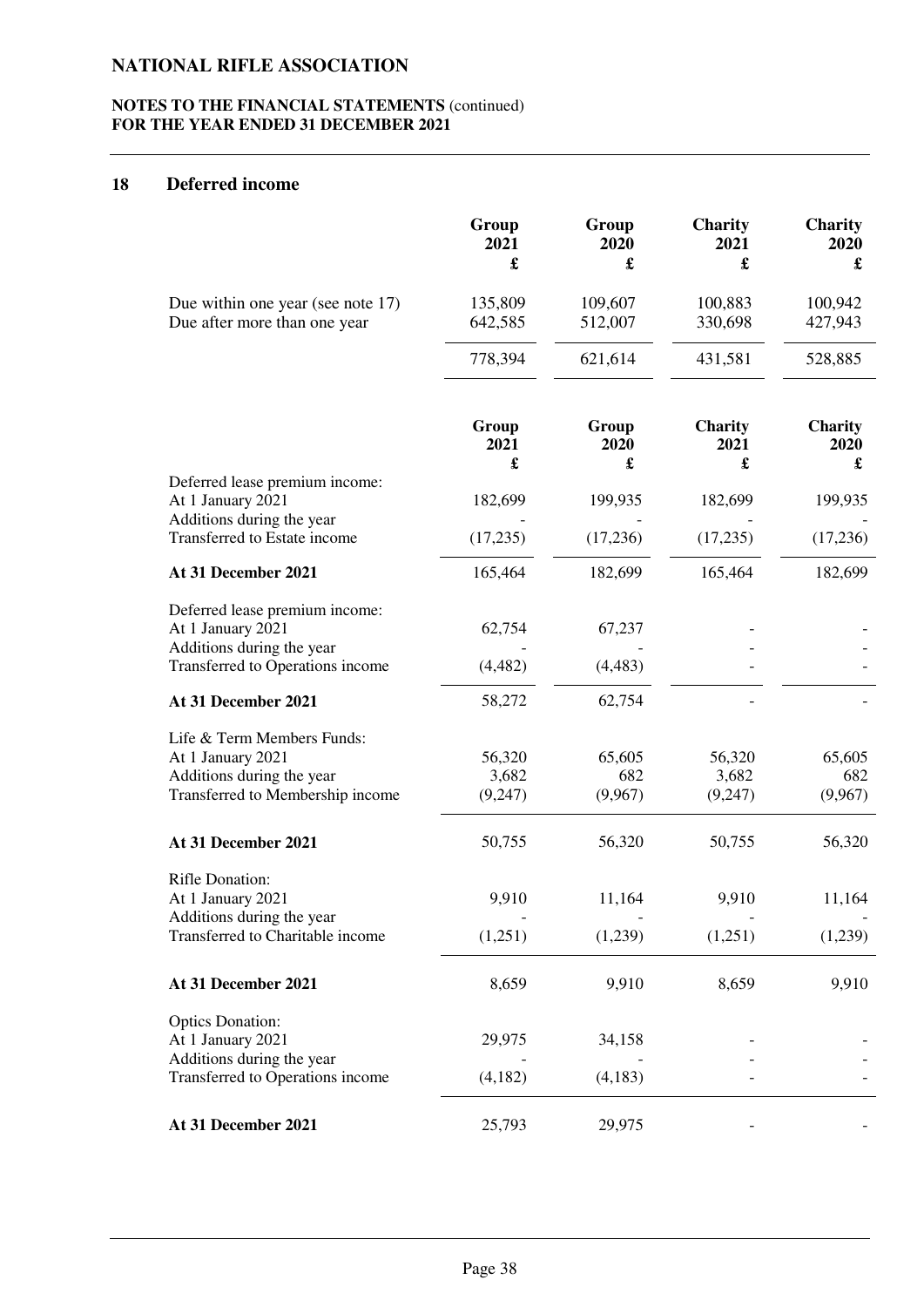### **NOTES TO THE FINANCIAL STATEMENTS** (continued) **FOR THE YEAR ENDED 31 DECEMBER 2021**

# **18 Deferred income (continued)**

|                                                                                                                    | Group<br>2021<br>£ | Group<br>2020<br>£ | Charity<br>2021<br>£ | Charity<br>2020<br>£ |
|--------------------------------------------------------------------------------------------------------------------|--------------------|--------------------|----------------------|----------------------|
| Deferred caravan rent income:<br>At 1 January 2021                                                                 | 265,567            | 339,021            | 265,567              | 339,021              |
| Additions during the year<br>Transferred to Estate income                                                          | (73,253)           | (73, 454)          | (73, 253)            | (73, 454)            |
| At 31 December 2021                                                                                                | 192,314            | 265,567            | 192,314              | 265,567              |
| Tank building deposit:<br>At 1 January 2021<br>Additions during the year                                           | 14,389             | 27,000             | 14,389               | 27,000               |
| Transferred to Estates income                                                                                      |                    | (12,611)           |                      | (12,611)             |
| At 31 December 2021                                                                                                | 14,389             | 14,389             | 14,389               | 14.389               |
| Promotional, Advertising Support:<br>At 1 January 2021<br>Additions during the year<br>Transferred to Clays Income | 262,748            |                    |                      |                      |
| At 31 December 2021                                                                                                | 262,748            |                    |                      |                      |
|                                                                                                                    | 778,394            | 621,614            | 431,581              | 528,885              |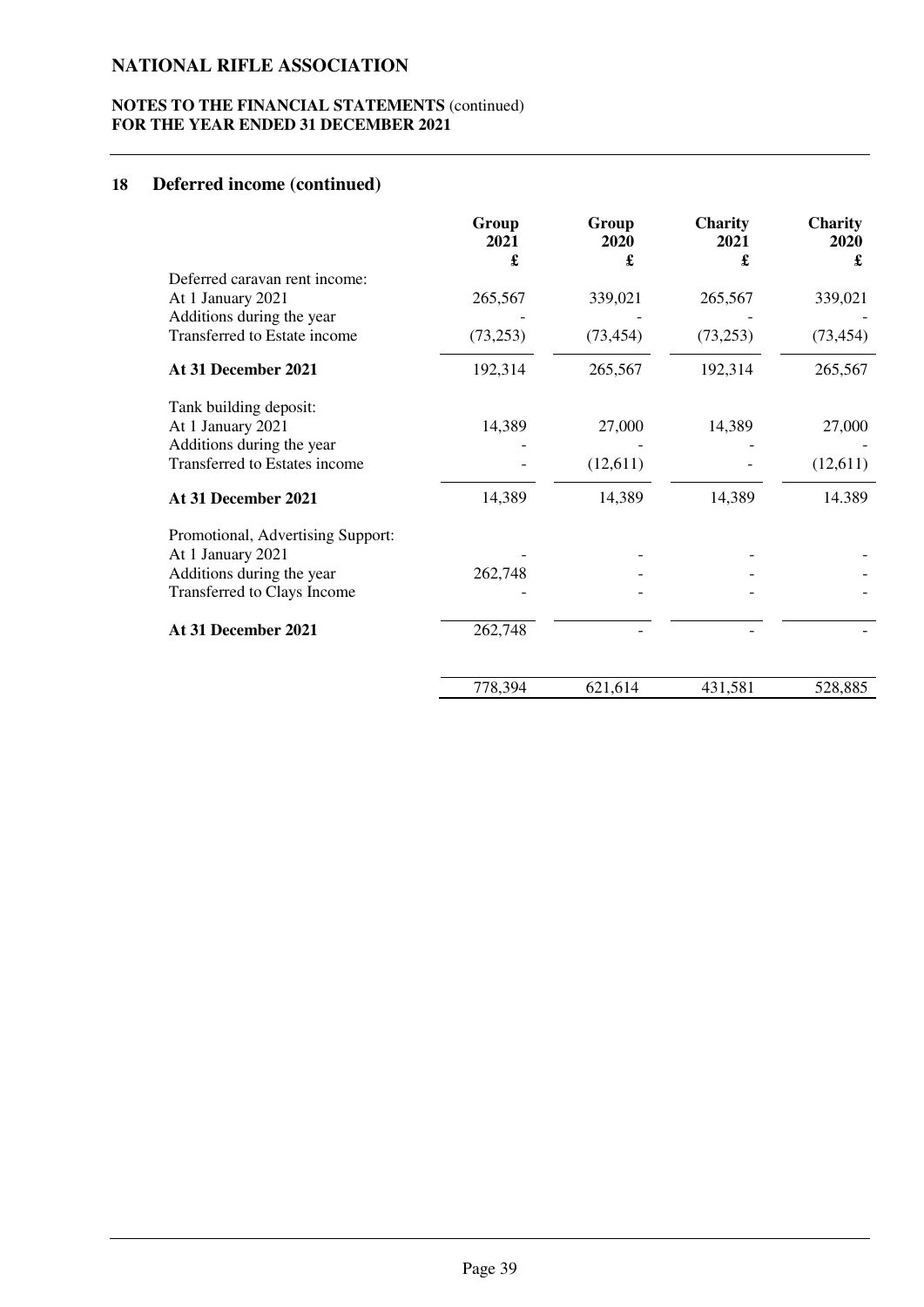### **NOTES TO THE FINANCIAL STATEMENTS** (continued) **FOR THE YEAR ENDED 31 DECEMBER 2021**

#### **19 Unrestricted funds**

| Group & Charity                 | <b>Balance</b><br>1 January<br>2021<br>£ | Income<br>£ | <b>Expenditure</b><br>£ | <b>Transfers</b><br>£ | <b>Balance</b><br>31 December<br>2021<br>£ |
|---------------------------------|------------------------------------------|-------------|-------------------------|-----------------------|--------------------------------------------|
| <b>National Shooting Centre</b> | (2,775)                                  | 3,416,730   | (3,570,297)             | 942,363               | 786,021                                    |
| Lottery capital grant funds     | 864,864                                  |             |                         | (49, 463)             | 815,401                                    |
| Designated Fund                 | 862,089                                  | 3,416,730   | (3,570,297)             | 892,900               | 1,601,422                                  |
| General Fund (Charity Only)     | 6,581,233                                | 4,034,256   | (3,089,905)             | (892,900)             | 6,632,684                                  |
|                                 | 7,443,322                                | 7,450,986   | (6,660,202)             |                       | 8,234,106                                  |
|                                 |                                          |             |                         |                       |                                            |

Designated Funds included within the Unrestricted Funds of the group at the balance sheet date are profits retained within the balance sheet of the charity's wholly owned subsidiary and the net book value of the capital assets purchased with the Lottery grant.

Included within the General Fund at the balance sheet date are unrealised gains of £3,036,356 (2020: £3,036,356) relating to the revaluation of certain fixed assets, calculated by reference to the implementation of FRS102 under the transitional arrangements.

| Group & Charity                                                | <b>Balance</b><br>1 January<br>2020<br>£ | <b>Income</b><br>£ | <b>Expenditure</b><br>£ | <b>Transfers</b><br>£   | <b>Balance</b><br>31 December<br>2020<br>£ |
|----------------------------------------------------------------|------------------------------------------|--------------------|-------------------------|-------------------------|--------------------------------------------|
| <b>National Shooting Centre</b><br>Lottery capital grant funds | 730,202<br>914,326                       | 2,364,575          | (2,817,650)             | (280, 102)<br>(49, 463) | (2,775)<br>864,864                         |
| Designated Fund                                                | 1,644,528                                | 2,364,575          | (2,817,650)             | (329, 564)              | 862,089                                    |
| General Fund (Charity Only)                                    | 6,245,297                                | 2,845,608          | (2,839,236)             | 329,564                 | 6,581,233                                  |
|                                                                | 7,889,825                                | 5,510,183          | (5,656,686)             |                         | 7,443,322                                  |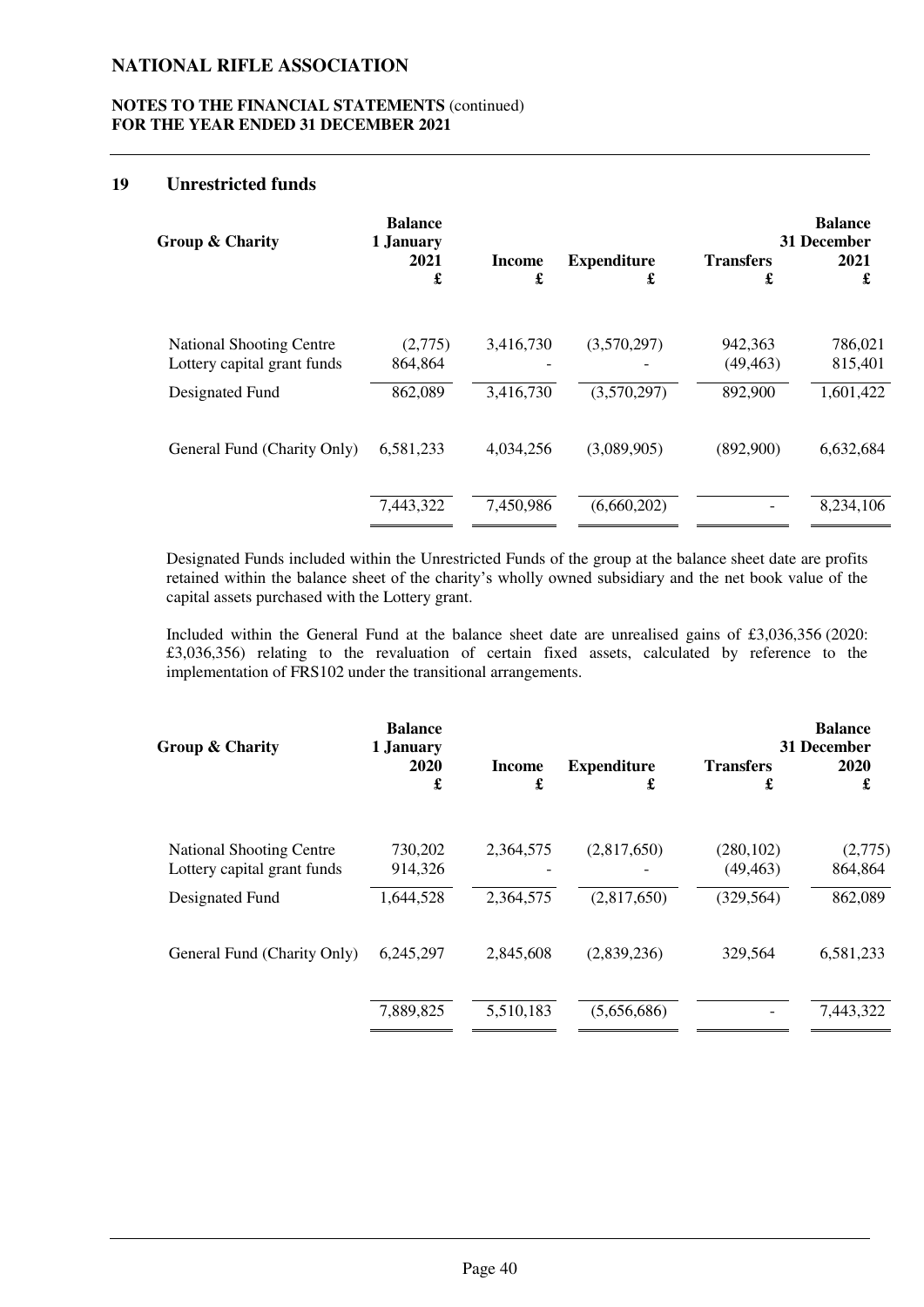### **NOTES TO THE FINANCIAL STATEMENTS** (continued) **FOR THE YEAR ENDED 31 DECEMBER 2021**

#### **20 Restricted funds**

#### **Group & Charity**

|                     | <b>Balance</b><br>1 January<br>2021 | Income | <b>Unrealised</b><br><b>Investment</b><br><b>Expenditure Gains/(Losses)</b> |        | <b>Balance</b><br>31 December<br>2021 |
|---------------------|-------------------------------------|--------|-----------------------------------------------------------------------------|--------|---------------------------------------|
|                     | £                                   | £      |                                                                             | £      | £                                     |
| Overseas Team Fund  | 200,558                             | 7,146  | (11)                                                                        | 19,985 | 227,678                               |
| Young Shooters Fund | 58,300                              | 1,113  | (198)                                                                       |        | 59,215                                |
|                     | 258,858                             | 8.259  | (209)                                                                       | 19,985 | 286,893                               |

The Overseas Team Fund detailed in Note 13 provides support for overseas travel for teams of our various shooting disciplines. During the year, the fund received donations and investment income, and paid for the travel costs of teams overseas. Income for the year was £7,146 (2020: £23,456), expenditure £11 (2020: £6,251) and unrealised gains on investments £19,985 (2020: loss £1,127).

The Young Shooters fund (formerly the Millennium Scholarship Fund) was formed to help young shooters continue in the target shooting in the year just after they have left school. Income for the year was  $\pounds1.113$ (2020: £0) and expenditure £198 (2020: £15).

#### **Group & Charity**

|                                           | <b>Balance</b><br>1 January<br>2020 | Income | <b>Unrealised</b><br>Investment<br><b>Expenditure Gains/(Losses)</b> |         | <b>Balance</b><br>31 December<br><b>2020</b> |
|-------------------------------------------|-------------------------------------|--------|----------------------------------------------------------------------|---------|----------------------------------------------|
|                                           | £                                   | £      |                                                                      |         | £                                            |
| Overseas Team Fund<br>Young Shooters Fund | 184,480<br>58,315                   | 23,456 | (6,251)<br>(15)                                                      | (1,127) | 200,558<br>58,300                            |
|                                           | 242,795                             | 23,456 | (6,266)                                                              | (1,127) | 258,558                                      |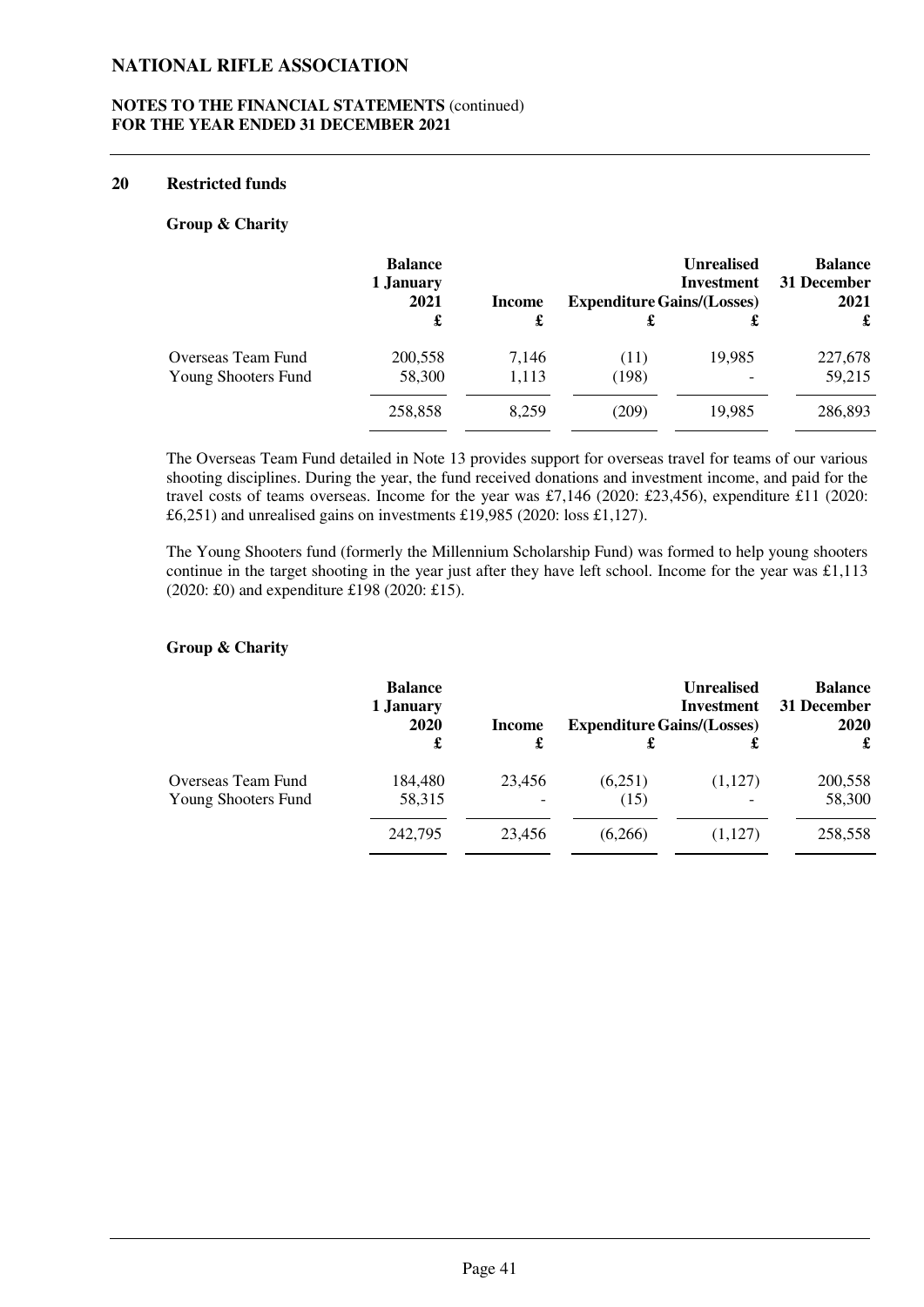### **NOTES TO THE FINANCIAL STATEMENTS** (continued) **FOR THE YEAR ENDED 31 DECEMBER 2021**

#### **21 Endowment funds**

#### **Group & Charity**

| $\bullet$                  | <b>Balance</b><br>1 January<br>2021 | Income | <b>Expenditures Gains/(Losses)</b> | <b>Unrealised</b><br>Investment | <b>Balance</b><br>31 December<br>2021 |
|----------------------------|-------------------------------------|--------|------------------------------------|---------------------------------|---------------------------------------|
|                            | £                                   | £      | £                                  |                                 | £                                     |
| <b>Special Prizes Fund</b> | 370,714                             | 7,335  | (7,335)                            | 26,775                          | 397,489                               |
|                            | 370,714                             | 7,335  | (7,335)                            | 26,775                          | 397,489                               |

The Special Prizes Fund referred to in Note 13 is an endowment fund comprising amounts held on trust to provide prizes at the Imperial Meeting from the income generated by investment of the capital. Included within the Special Prizes Fund at the balance sheet date are unrealised gains of £194,429 (2020: £167,654) relating to the revaluation of investments.

Fund B includes amounts held on behalf of five linked charities, the Commander Whitlock Trust, Gunmakers Cup, Halford Memorial Prize, The Stock Exchange Prize and Whitehead Trust Fund.

#### **Group & Charity**

|                            | <b>Balance</b><br>1 January<br>2020 | <b>Income</b> | <b>Expenditure Gains/(Losses)</b> | <b>Unrealised</b><br><b>Investment</b> | <b>Balance</b><br>31 December<br>2020 |
|----------------------------|-------------------------------------|---------------|-----------------------------------|----------------------------------------|---------------------------------------|
|                            | £                                   | £             | £                                 | £                                      | £                                     |
| <b>Special Prizes Fund</b> | 366,814                             | 7,586         | (7,586)                           | 3,900                                  | 370,714                               |
|                            | 366,814                             | 7,586         | (7,586)                           | 3,900                                  | 370,714                               |

### **22 Funds Held As Custodian Trustee**

The National Rifle Association acts as custodian, managing a bank account on behalf of ICFRA members' funds belonging to the Beneficial Owners. Assets held in this way are not aggregated in these financial statements as the Association does not control them. The assets held in this way may be summarised as follows:

|                                        | 2021   | <b>2020</b> |
|----------------------------------------|--------|-------------|
| <b>ICFRA</b>                           | 34,551 | 34,601      |
| Total assets held as custodian trustee | 34,551 | 34,601      |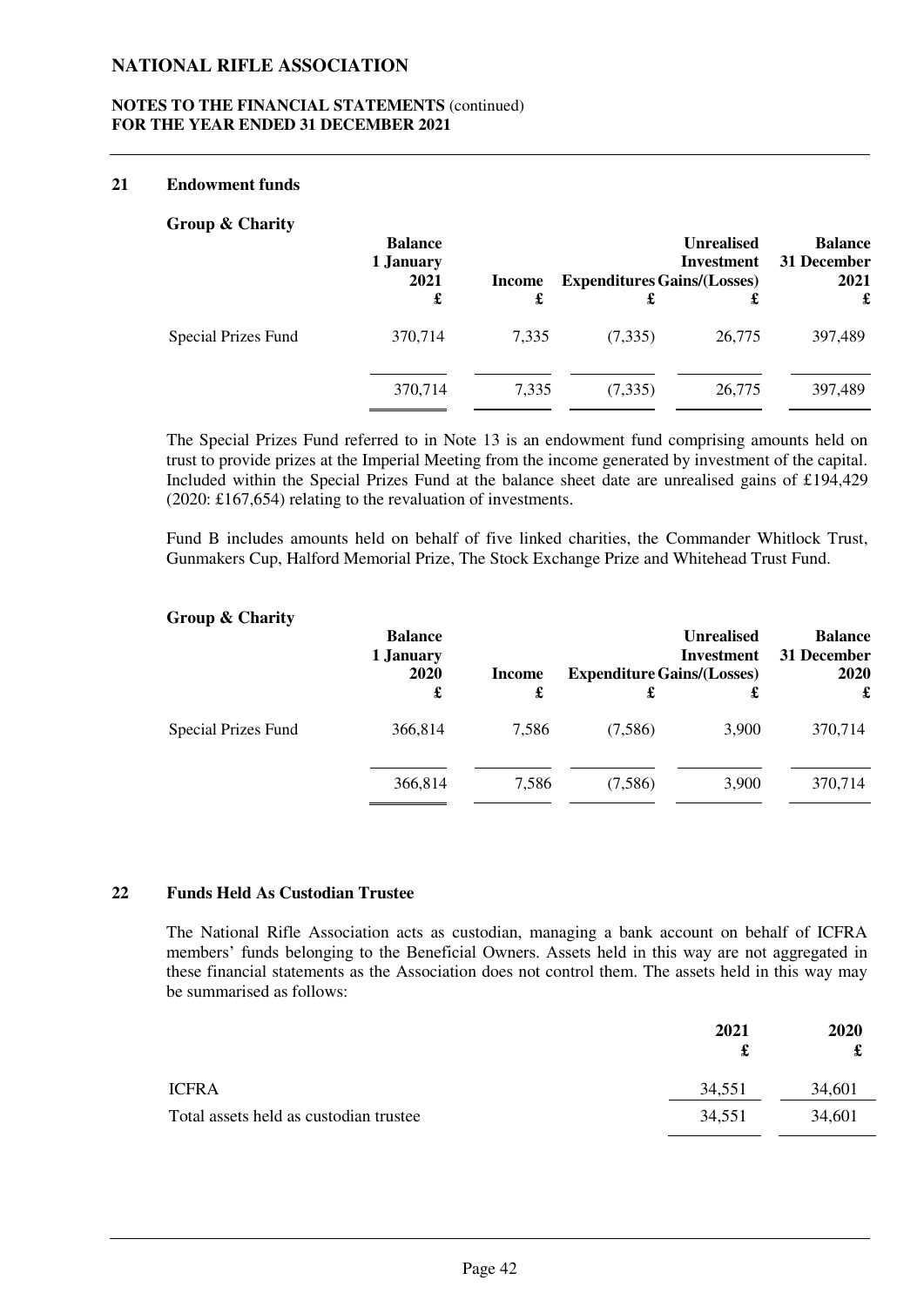### **NOTES TO THE FINANCIAL STATEMENTS** (continued)of **FOR THE YEAR ENDED 31 DECEMBER 2021**

### **23 Analysis of net assets between funds**

Fund balances at 31 December 2021 are represented by:

| Designated &<br><b>General</b><br><b>Funds</b><br>£ | <b>Overseas</b><br><b>Team Fund</b><br>£ | Young<br><b>Shooters</b><br>Fund<br>£ | <b>Special</b><br><b>Prizes</b><br><b>Fund</b><br>£ | 2021<br><b>Total</b><br>£ |
|-----------------------------------------------------|------------------------------------------|---------------------------------------|-----------------------------------------------------|---------------------------|
| 8,924,198                                           |                                          | 10,200                                |                                                     | 8,934,398                 |
| 473,673                                             |                                          |                                       |                                                     | 473,673                   |
|                                                     | 157,522                                  |                                       | 397,489                                             | 555,011                   |
|                                                     |                                          |                                       |                                                     |                           |
| 1,984,758                                           | 70,696                                   | 49.015                                |                                                     | 2,104,469                 |
| (2,505,938)                                         | (540)                                    |                                       |                                                     | (2,506,478)               |
| (642, 585)                                          |                                          |                                       |                                                     | (642, 585)                |
| 8,234,106                                           | 227,678                                  | 59,215                                | 397,489                                             | 8,918,488                 |
|                                                     |                                          |                                       |                                                     |                           |

**Note:** Tangible fixed assets of £8,934,398 (2020: £8,959,114) include £815,401 (2020: £864,865) representing the total of Designated Funds in relation to Capital Grants in the charity's wholly owned subsidiary.

Fund balances at 31 December 2020 are represented by:

|                            | Designated &<br><b>General</b><br><b>Funds</b> | <b>Overseas</b><br><b>Team Fund</b> | Young<br><b>Shooters</b><br>Fund | <b>Special</b><br><b>Prizes</b><br>Fund | 2020<br><b>Total</b> |
|----------------------------|------------------------------------------------|-------------------------------------|----------------------------------|-----------------------------------------|----------------------|
| Group                      | £                                              | £                                   | £                                | £                                       | £                    |
| Tangible fixed assets      | 8,948,914                                      |                                     | 10,200                           |                                         | 8,959,114            |
| Intangible assets          | 528,328                                        |                                     |                                  |                                         | 528,328              |
| Fixed asset investments    |                                                | 137.537                             |                                  | 370.714                                 | 508,251              |
| Loans to Clubs $> 1$ year  | 3,000                                          |                                     |                                  |                                         | 3,000                |
| Current assets             | 1,450,226                                      | 63,561                              | 48,100                           |                                         | 1,561,887            |
| <b>Current liabilities</b> | (2,975,139)                                    | (540)                               |                                  |                                         | (2,975,679)          |
| Deferred income            | (512,007)                                      |                                     |                                  |                                         | (512,007)            |
|                            | 7,443,322                                      | 200,558                             | 58,300                           | 370,714                                 | 8,072,894            |
|                            |                                                |                                     |                                  |                                         |                      |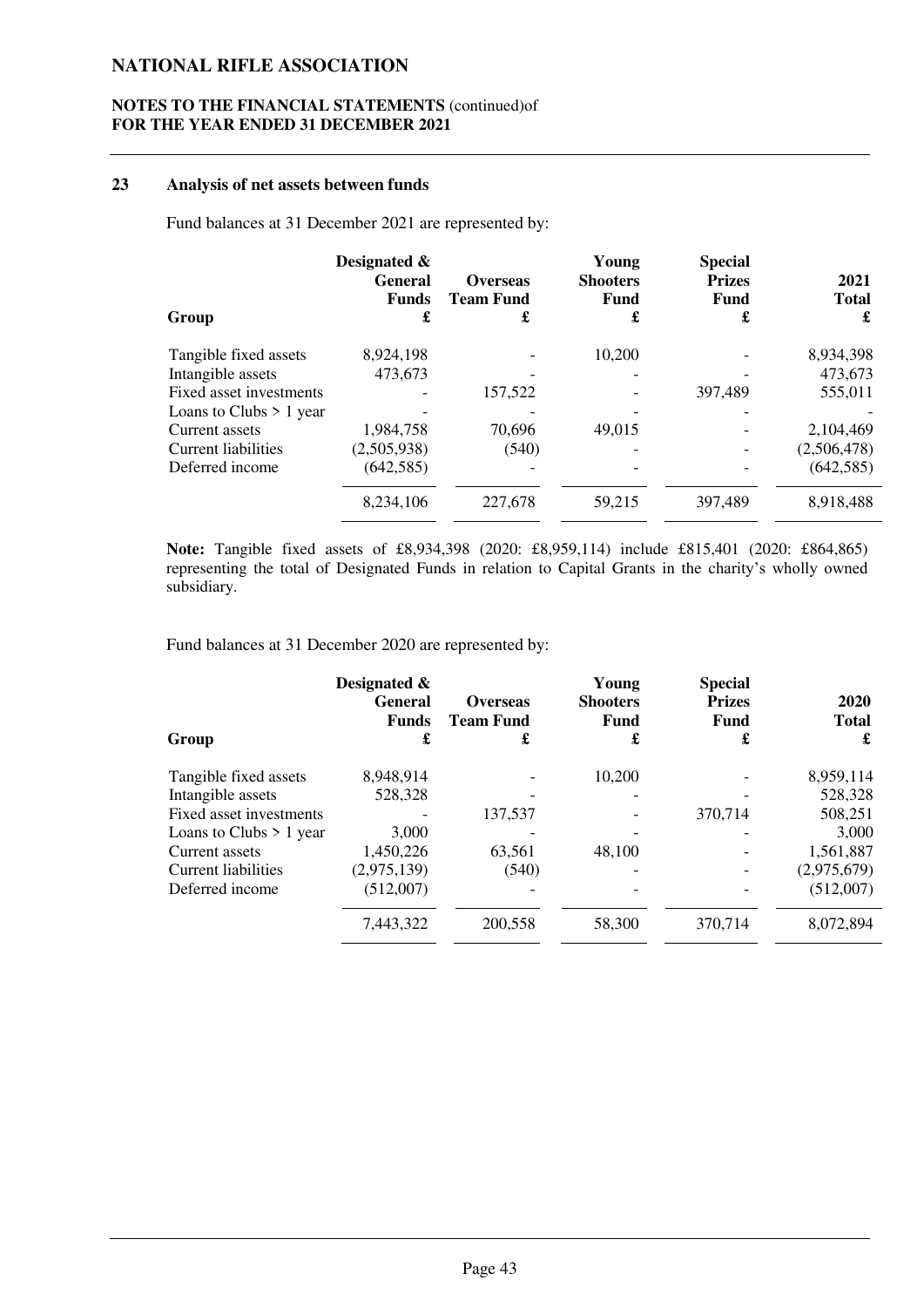#### **NOTES TO THE FINANCIAL STATEMENTS** (continued) **FOR THE YEAR ENDED 31 DECEMBER 2021**

#### **24 Analysis of net assets between funds (continued)**

Fund balances at 31 December 2021 are represented by:

| <b>Charity</b>            | Designated &<br>General<br><b>Funds</b><br>£ | <b>Overseas</b><br><b>Team Fund</b><br>£ | Young<br><b>Shooters</b><br><b>Fund</b><br>£ | <b>Special</b><br><b>Prizes</b><br>Fund<br>£ | 2021<br><b>Total</b><br>£ |
|---------------------------|----------------------------------------------|------------------------------------------|----------------------------------------------|----------------------------------------------|---------------------------|
| Tangible fixed assets     | 6,312,744                                    |                                          | 10.200                                       |                                              | 6,322,944                 |
| <b>Intangible Assets</b>  | 473,673                                      |                                          |                                              |                                              | 473,673                   |
| Fixed asset investments   | 88,388                                       | 157,522                                  |                                              | 397,489                                      | 643,399                   |
| Loans to Clubs $> 1$ year |                                              |                                          |                                              |                                              |                           |
| Current assets            | 1,962,457                                    | 70,696                                   | 49,015                                       |                                              | 2,082,168                 |
| Current liabilities       | (1,873,880)                                  | (540)                                    |                                              |                                              | (1,874,420)               |
| Deferred income           | (330, 698)                                   |                                          |                                              |                                              | (330,698)                 |
|                           | 6,632,684                                    | 227,678                                  | 59,215                                       | 397,489                                      | 7,317,066                 |
|                           |                                              |                                          |                                              |                                              |                           |

Fund balances at 31 December 2020 are represented by:

|                           | Designated &<br><b>General</b><br><b>Funds</b> | <b>Overseas</b><br><b>Team Fund</b> | Young<br><b>Shooters</b><br><b>Fund</b> | <b>Special</b><br><b>Prizes</b><br>Fund | 2020<br><b>Total</b> |
|---------------------------|------------------------------------------------|-------------------------------------|-----------------------------------------|-----------------------------------------|----------------------|
| <b>Charity</b>            | £                                              | £                                   | £                                       | £                                       | £                    |
| Tangible fixed assets     | 6,552,456                                      |                                     | 10,200                                  |                                         | 6,562,656            |
| Intangible assets         | 528,328                                        |                                     |                                         |                                         | 528,328              |
| Fixed asset investments   | 88,388                                         | 137,537                             |                                         | 370,714                                 | 596,639              |
| Loans to Clubs $> 1$ year | 3,000                                          |                                     |                                         |                                         | 3,000                |
| Current assets            | 2,304,435                                      | 63,561                              | 48,100                                  |                                         | 2,416,096            |
| Current liabilities       | (2,467,431)                                    | (540)                               |                                         |                                         | (2,467,971)          |
| Deferred income           | (427, 943)                                     |                                     |                                         |                                         | (427, 943)           |
|                           | 6,581,233                                      | 200.558                             | 58,300                                  | 370,714                                 | 7,210,805            |
|                           |                                                |                                     |                                         |                                         |                      |

#### **25 Related party transactions**

Management fees of £223,500 (2020: £177,167) and rent of £41,000 (2020: £41,000) were charged to the National Shooting Centre Limited; the closing intercompany balance was £701,049 (2020: £1,473,855). There were no other related party transactions to disclose (2020: none).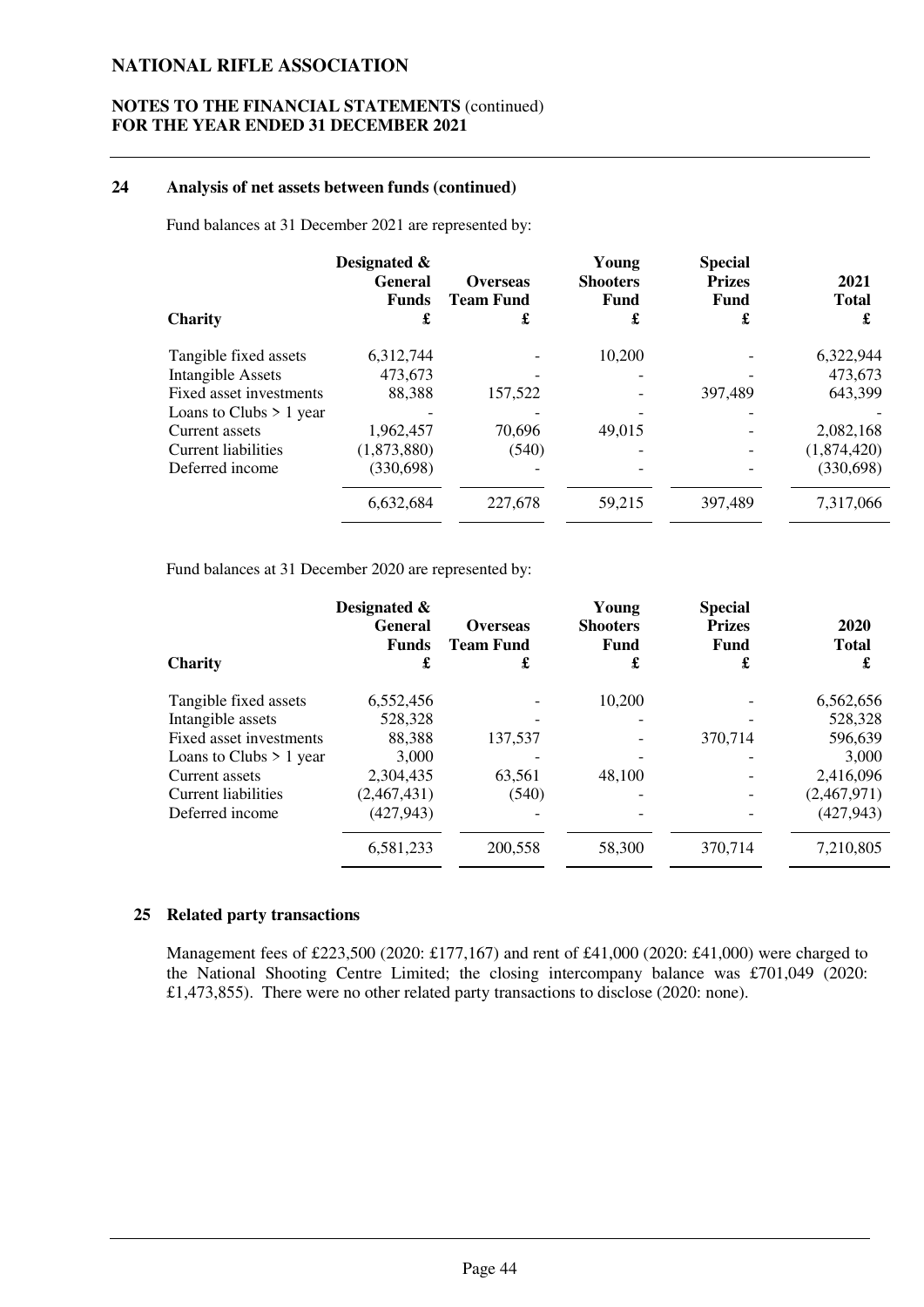#### **NOTES TO THE FINANCIAL STATEMENTS** (continued) **FOR THE YEAR ENDED 31 DECEMBER 2021**

#### **26 Contingent liabilities**

On 10 July 2000, a 50 year debenture was created in favour of The English Sports Council, representing a fixed and floating charge over all the assets of the subsidiary company, against the performance of the company's obligations under the Lottery Fund Agreement relating to the grant for the clay shooting complex for the 2002 Commonwealth Games. The amount repayable to The English Sports Council in the event that these obligations crystallise is £2,036,647 (2020: £2,036,647).

Four leases granted in 2002 by the NRA for Bisley properties include agreements to pay the tenants compensation for developing buildings. The compensation amount per lease, calculated at the determination of the lease in 2023, is the lower of the buildings market value or £41,900 plus RPI, the latter is estimated at 31 December 2021 as £75,500 per lease. Without a reliable estimate of the total open market value of the four buildings in 2023, discounted to the present value, the Trustees have concluded the actual compensation payable cannot currently be reliably measured which is the basis for treating these as a contingent liability.

### **27 Lessee Commitments under operating leases**

At 31 December 2021, the group and charity had total lessee commitments under non-cancellable operating leases as follows:

|                        | Group<br>2021 | Group<br><b>2020</b> | <b>Charity</b><br>2021 | <b>Charity</b><br>2020 |
|------------------------|---------------|----------------------|------------------------|------------------------|
|                        | £             | £                    | £                      | £                      |
| Land and buildings:    |               |                      |                        |                        |
| - Less than 1 year     | 6,000         | 6,000                | 6,000                  | 6,000                  |
| $-1-5$ years           | 21,947        | 21,947               | 21,947                 | 21,947                 |
| - Greater than 5 years | 178,252       | 184,252              | 178,252                | 184,252                |
|                        |               |                      |                        |                        |
|                        | 206,199       | 212,199              | 206,199                | 212,199                |

#### **28 Lessor Commitments under operating leases**

At 31 December 2021, the group and charity had total lessor Commitments under finance leases as follows:

|                        | Group<br>2021 | Group<br><b>2020</b> | <b>Charity</b><br>2021 | <b>Charity</b><br>2020 |
|------------------------|---------------|----------------------|------------------------|------------------------|
|                        | £             | £                    | £                      | £                      |
| Land and buildings:    |               |                      |                        |                        |
| - Less than 1 year     | 844,296       | 760,196              | 844,296                | 760,196                |
| $-1-5$ years           | 2,568,966     | 2,247,582            | 2,568,966              | 2,247,582              |
| - Greater than 5 years | 5,184,609     | 4,812,575            | 5,184,609              | 4,812,575              |
|                        | 8,597,871     | 7,820,353            | 8,597,871              | 7,820,353              |